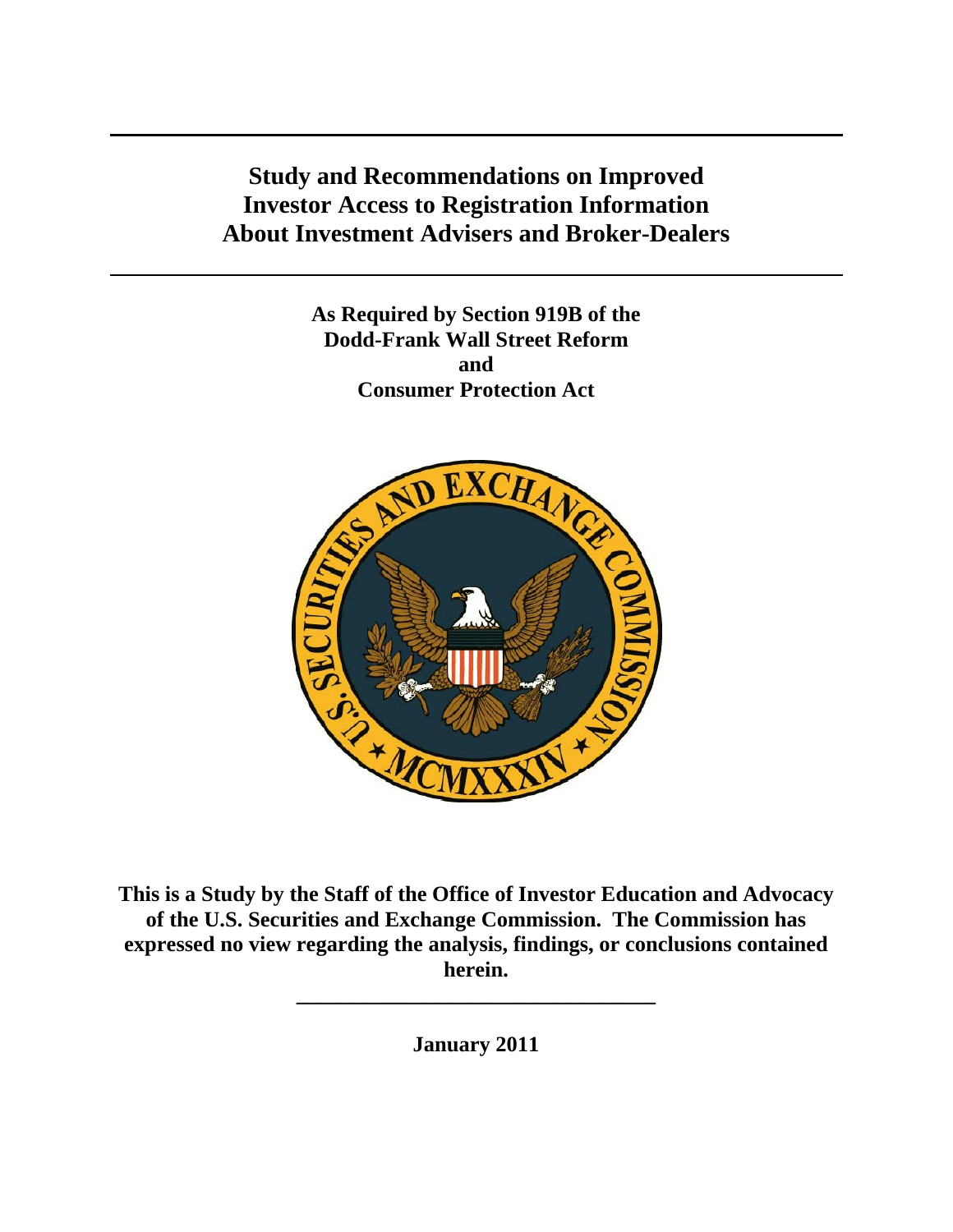### **I. Introduction**

## *A. The Congressional Mandate*

The Dodd-Frank Wall Street Reform and Consumer Protection Act (the "Dodd-Frank Act" or "Act") was signed into law on July 2[1](#page-1-0), 2010.<sup>1</sup> Section 919B of the Act directs the Securities and Exchange Commission (the "Commission" or "SEC") to complete a study, including recommendations, of ways to improve the access of investors to registration information about registered and previously registered investment advisers, associated persons of investment advisers,  $2$  brokers and dealers and their associated persons,  $3$  and to identify additional information that should be made publicly available. The Act specifies that the study include an analysis of the advantages and disadvantages of further centralizing access to registration information, and identify data pertinent to investors and the method and format for displaying and publishing the data to enhance the information's accessibility and utility to investors. The Act requires the Commission to complete the study within six months after the date of enactment of the Act (*i.e.*, by January 21, 2011), and to implement any recommendations within eighteen months after completion of the study.

<span id="page-1-0"></span><sup>&</sup>lt;sup>1</sup> Pub. L. No. 111-203, 124 Stat. 1376 (2010).

<span id="page-1-1"></span><sup>2</sup> Section 202(a)(17) of the Investment Advisers Act of 1940 [15 U.S.C. 80b-2(a)(17)] defines "person associated with an investment adviser" in relevant part as "any partner, officer, or director of such investment adviser (or any person performing similar functions), or any person directly or indirectly controlling or controlled by such investment adviser, including any employee of such investment adviser . . . ."

<span id="page-1-2"></span><sup>3</sup> Section 3(a)(18) of the Securities Exchange Act of 1934 [15 U.S.C. 78c(a)(18)] defines "person associated with a broker or dealer" in relevant part as "any partner, officer, director, or branch manager of such broker or dealer (or any person occupying a similar status or performing similar functions), any person directly or indirectly controlling, controlled by, or under common control with such broker or dealer, or any employee of such broker or dealer . . . ."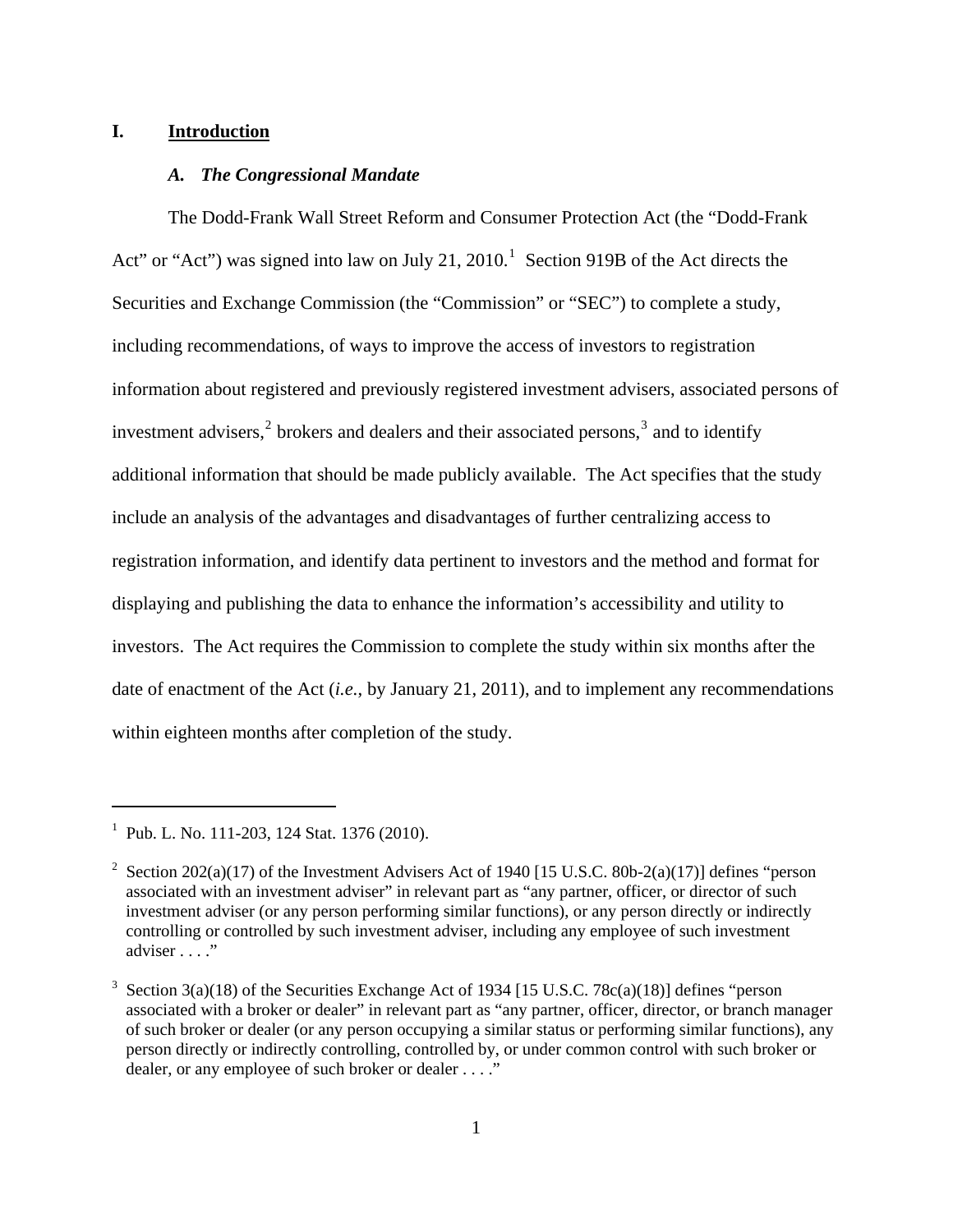### *B. Organization of the Study*

The Commission's Office of Investor Education and Advocacy ("OIEA") prepared the study in consultation with the Division of Investment Management, the Division of Trading and Markets, the Division of Risk, Strategy, and Financial Innovation, and the Office of the General Counsel (collectively, the "Staff").  $4$  OIEA also sought input from the Financial Industry Regulatory Authority, Inc. ("FINRA"), an industry self-regulatory organization ("SRO"), and the North American Securities Administrators Association ("NASAA").<sup>[5](#page-2-1)</sup> The study does not necessarily reflect the views of the Commission or the individual Commissioners. The study was approved for release by the Commission.<sup>[6](#page-2-2)</sup>

The study is organized into eight sections. Following this introductory section, Section II provides an executive summary of the study. Section III contains an overview of the registration information the Staff believes is important to investors, as well as a brief introduction to the primary sources of publicly available registration information. Section IV discusses brokerdealer registration and disclosure, including a history of the Central Registration Depository

-

<span id="page-2-0"></span><sup>&</sup>lt;sup>4</sup> The Staff reviewed, among other things, prior Commission releases, comment letters pertaining to other relevant Commission regulatory actions, and empirical data obtained from FINRA and NASAA. The Commission has provided the opportunity for the public to comment generally on regulatory initiatives to be undertaken in response to the Dodd-Frank Act. *See* request for public comments on SEC regulatory initiatives under the Dodd-Frank Act at <http://www.sec.gov/spotlight/regreformcomments.shtml>. There were no public comments submitted regarding the Section 919B study. While the Staff did not speak directly with individual investors in connection with this study, the Staff recommends (as described in greater detail in Section VII) investor testing or other means of soliciting investor input related to registration information as part of the Commission study of the financial literacy of investors required by Section 917 of the Dodd-Frank Act.

<span id="page-2-1"></span><sup>&</sup>lt;sup>5</sup> NASAA is a voluntary association whose membership consists of sixty-seven state, provincial, and territorial securities administrators in the fifty U.S. states, the District of Columbia, Puerto Rico, the U.S. Virgin Islands, Canada, and Mexico.

<span id="page-2-2"></span><sup>&</sup>lt;sup>6</sup> The Chairman of the Commission did not participate.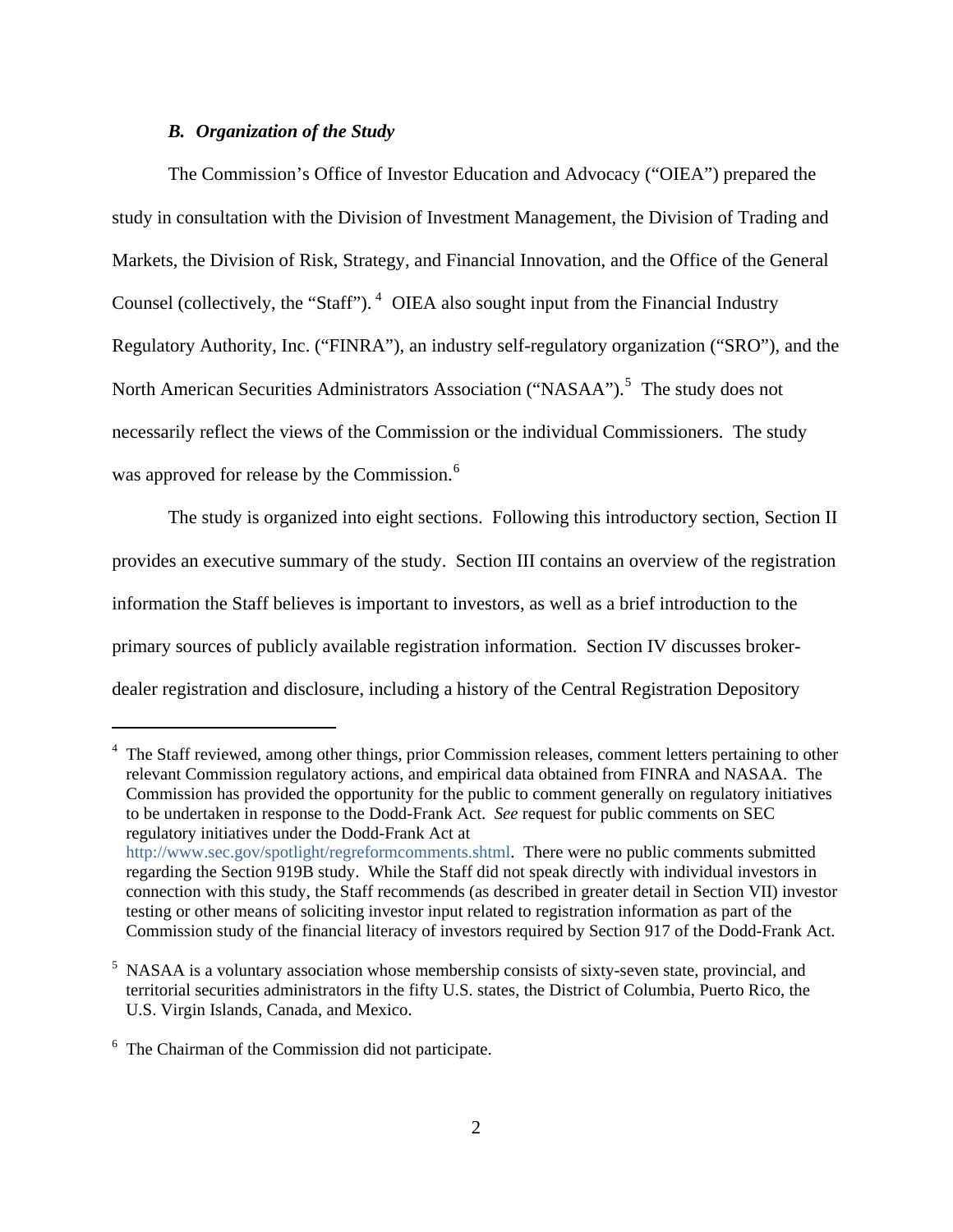("CRD") and BrokerCheck.<sup>[7](#page-3-0)</sup> Section IV also discusses the registration information available through BrokerCheck, as well as the format and usage of BrokerCheck. Section V discusses investment adviser registration and disclosure, including a history of the Investment Adviser Registration Depository ("IARD") and Investment Adviser Public Disclosure ("IAPD"), the public disclosure arm of IARD. <sup>[8](#page-3-1)</sup> Section V also discusses the type of registration information available through IAPD, as well as IAPD format and usage. Section VI compares the nature of information available in BrokerCheck and IAPD.

Section VII proposes several recommendations. For the near-term, *i.e.*, within the eighteen-month implementation period, the Staff makes the following recommendations: (1) unify search returns for BrokerCheck and IAPD to help investors more easily obtain the data they need to make informed decisions regarding financial services providers; (2) add a search by ZIP code or other indicator of location to BrokerCheck and IAPD to increase the utility of the existing databases; and (3) enhance BrokerCheck and IAPD by adding educational content to make the data currently available more useful to investors.

The Staff also recommends that, subsequent to the eighteen-month implementation period, Commission staff and FINRA continue to analyze, including through investor testing, the

-

<span id="page-3-0"></span><sup>7</sup> BrokerCheck is the online application, developed by FINRA, through which the public may obtain information regarding current and former FINRA member firms, and current and former associated persons of FINRA member firms. The Central Registration Depository (CRD®) is the securities industry online registration and licensing database developed by FINRA in consultation with the states. Information in CRD is obtained through forms that broker-dealers, registered representatives, and regulators complete as part of the securities industry registration and licensing process. The information made available through BrokerCheck is derived from CRD.

<span id="page-3-1"></span><sup>8</sup> The IARD database is comprised of information concerning all SEC-registered investment advisers, as well as most advisers that have registered or applied for registration with state regulators since 2001. IAPD provides online access to records for SEC and state-registered advisers, and was expanded in mid-2010 to include records for registered investment adviser representatives.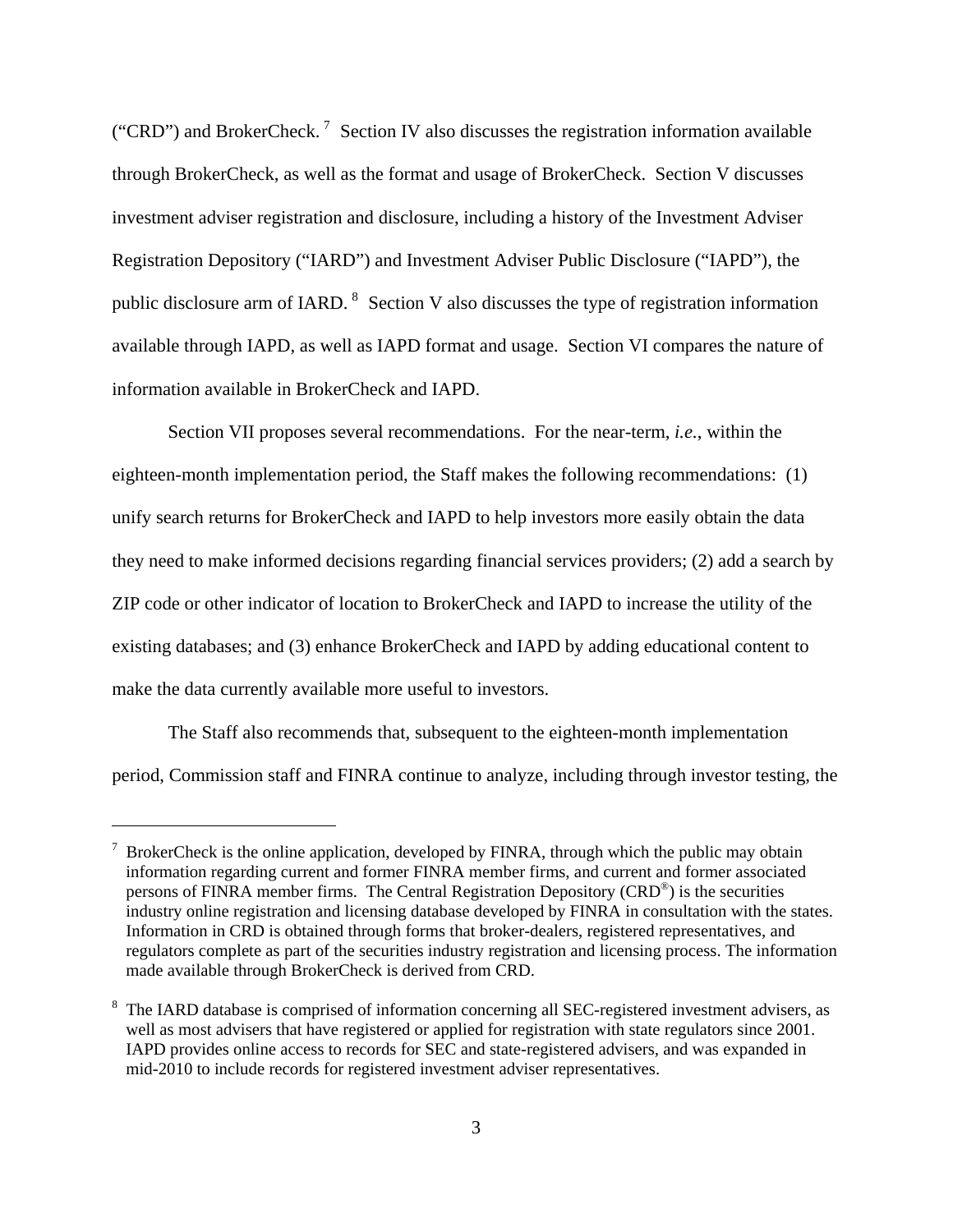feasibility and advisability of expanding BrokerCheck to include information currently available in CRD, as well as the method and format of publishing that information; and that Commission staff continue to evaluate expanding IAPD content and the method and format of publishing that content, including through investor testing. Section VIII concludes the study.

#### **II. Executive Summary**

 $\overline{a}$ 

This study responds to Section 919B of the Dodd-Frank Act, which mandates that the Commission study ways to improve the access of investors to registration information about investment advisers and broker-dealers, including analyzing the advantages and disadvantages of further centralizing access to registration information contained in CRD and IARD.

The Commission and its staff have long maintained that investors should examine relevant registration information before choosing a broker-dealer or investment adviser.<sup>[9](#page-4-0)</sup> Information pertaining to a broker-dealer or investment adviser's federal or state registration, such as information about its associated persons, including licensing and other qualification data, disciplinary and employment history, contact information, and customer complaints, can help investors make better-educated decisions in selecting a broker-dealer or investment adviser, as well as better protect themselves against fraud.

Currently, a significant amount of registration data is publicly available, primarily through BrokerCheck (for broker-dealers and their associated persons who are registered) and

<span id="page-4-0"></span><sup>9</sup> *See, e.g.*, Investment Advisers Act Release No. 3060 (July 28, 2010) [75 FR 49234 n.5 (Aug. 12, 2010)] (adopting amendments to Form ADV) (stating that "the disclosure clients and prospective clients receive is critical to their ability to make an informed decision about whether to engage an adviser and, having engaged the adviser, to manage the relationship"); Investment Advisers Act Release No. 1897 (Sept. 12, 2000) [65 FR 57438, 57445 (Sept. 22, 2000)](adopting rules and rule amendments requiring electronic filing by investment advisers) (stating that the amendments were "necessary" to, among other things, "develop a database of information about advisers that is easily accessible to investors").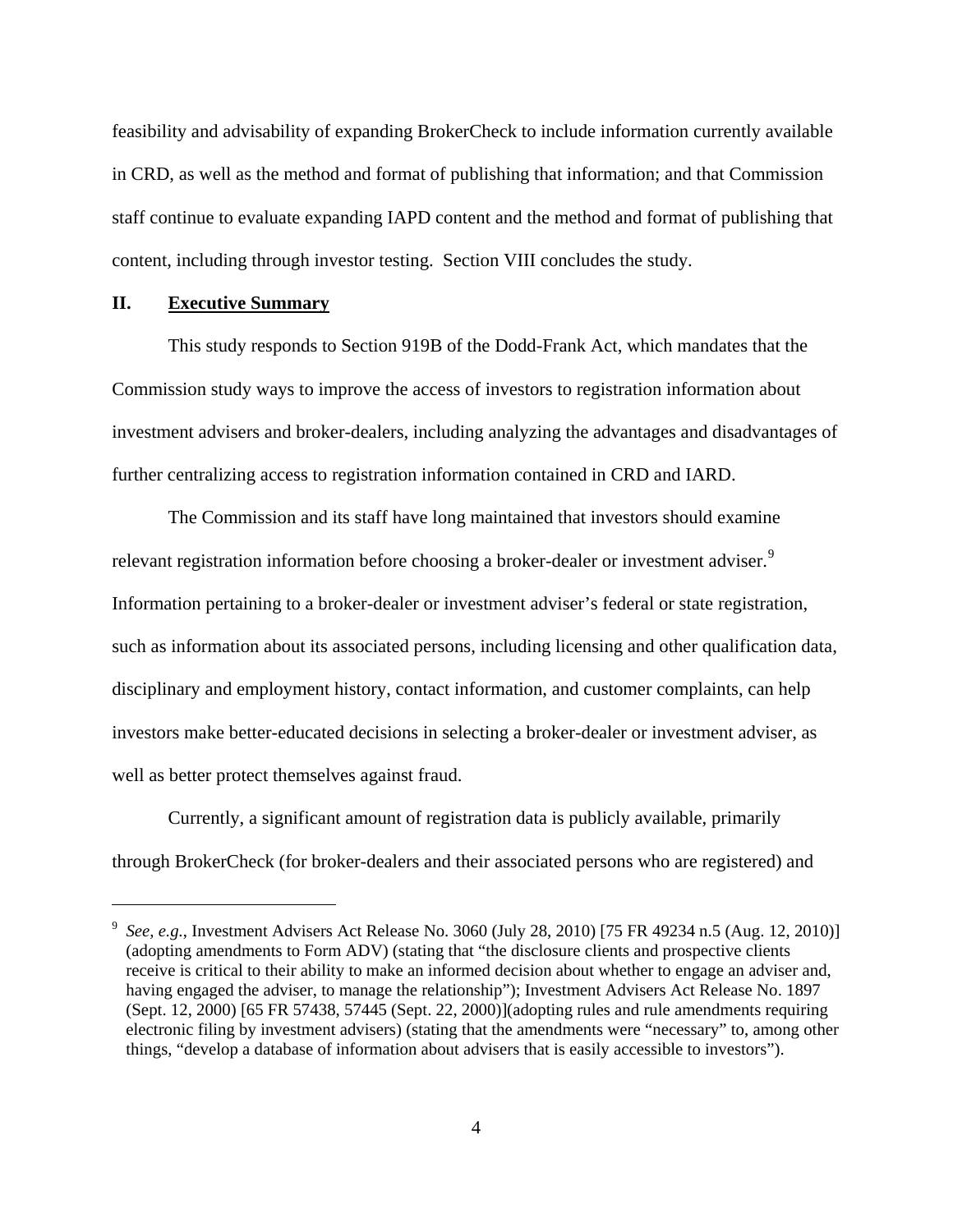IAPD (for investment advisers and their associated persons). Additionally, both the Commission and state securities regulators require investment advisers to deliver to advisory clients brochures and brochure supplements regarding employees, including investment adviser representatives, who provide advisory services.<sup>[10](#page-5-0)</sup> State securities regulators also act as an important source of registration information about broker-dealers, certain investment advisers, and their associated persons. This study provides the background and history of both BrokerCheck and IAPD and describes the data publicly available on each system.

While the current process enables investors to obtain registration information about a broker-dealer or investment adviser, improvements could be made within the statutorilymandated eighteen-month period that would further promote investors' interests. In that context, the Staff makes a number of recommendations. First, the Staff, pursuant to Section 919B, considered the advantages and disadvantages of further centralizing the two systems. The primary advantage would be to provide investors access to relevant data through one request, regardless of whether they seek data about a broker-dealer or an investment adviser. The Staff believes that a unified public disclosure database would be optimal to achieve this goal. However, the practical difficulties involved – including Section 919B's eighteen-month

-

<span id="page-5-0"></span><sup>10</sup> *See* Investment Advisers Act Release No. 3129 (Dec. 28, 2010) [76 FR 255, 256 (Jan. 4, 2011)] (extending compliance dates for delivery of certain brochure supplements). Generally, all investment advisers registered with the Commission as of December 31, 2010, and having a fiscal year ending on December 31, 2010 through April 30, 2011, have until July 31, 2011 to begin delivering brochure supplements to new and prospective clients, and until September 30, 2011 to deliver brochure supplements to existing clients. *Id*. Brochure supplement delivery deadlines remain unchanged for existing registered investment advisers with fiscal years ending after April 30, 2011. *Id*. Newlyregistered investment advisers filing their applications for registration from January 1, 2011 through April 30, 2011 generally have until May 1, 2011 to begin delivering brochure supplements to new and prospective clients, and until July 1, 2011 to deliver brochure supplements to existing clients. *Id*. Brochure supplement delivery deadlines for investment advisers filing registration applications with the Commission after April 30, 2011 remain unchanged. *Id*.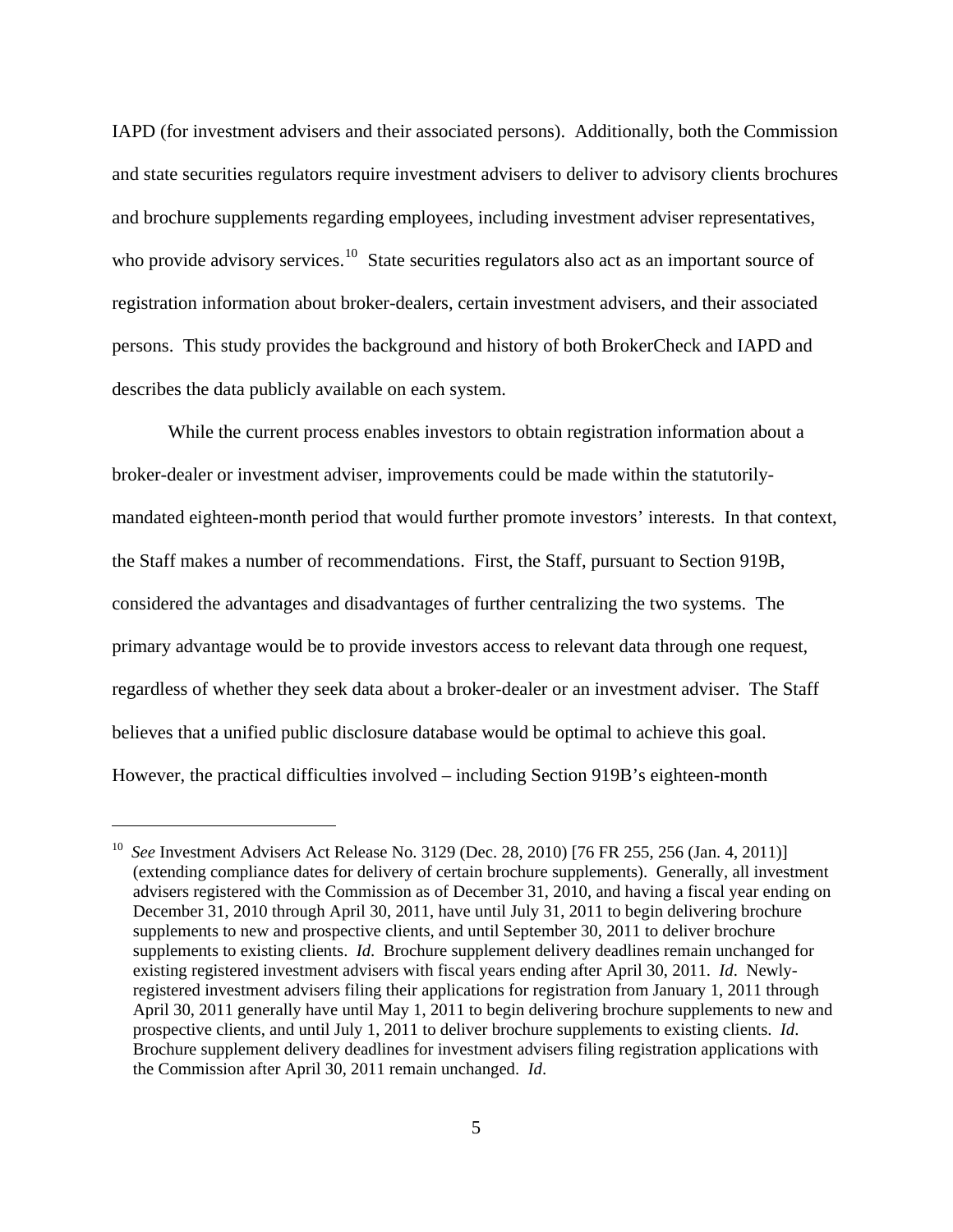timeframe for implementation – militate toward a near-term recommendation that would involve less structural change. As a result, the study recommends unifying search returns for BrokerCheck and IAPD while continuing to maintain the separate databases. This would allow investors to find registration information on both broker-dealers and investment advisers, regardless of whether investors are using BrokerCheck or IAPD.

Second, the study includes two additional recommendations pertaining to increasing the usefulness of the systems to investors. The Staff recommends that BrokerCheck and IAPD search functions be expanded to permit searches for broker-dealers, investment advisers, registered representatives, and investment adviser representatives, based on ZIP code or other indicator of location. This feature would offer a valuable tool for investors who are beginning a search for a broker-dealer, investment adviser, or registered person, but who have limited online access to registration data organized by location. The Staff further recommends that BrokerCheck and IAPD be enhanced by adding educational content, such as links and definitional material, perhaps, embedded in alternate text tags (*e.g.*, "bubbles," "pop-ups," or other kinds of "hover" text) that would appear automatically whenever a user's electronic cursor hovers over certain text or items on the BrokerCheck and IAPD Web pages. These functions would provide definitions or other explanatory content to help a user better understand the significance of a particular technical term or reference. Both Forms BD and ADV contain a glossary of terms that could be used to populate the hover text.

The Staff also recommends that, subsequent to the eighteen-month implementation period, Commission staff and FINRA continue to analyze, including through investor testing, the feasibility and advisability of expanding BrokerCheck to include information currently available

6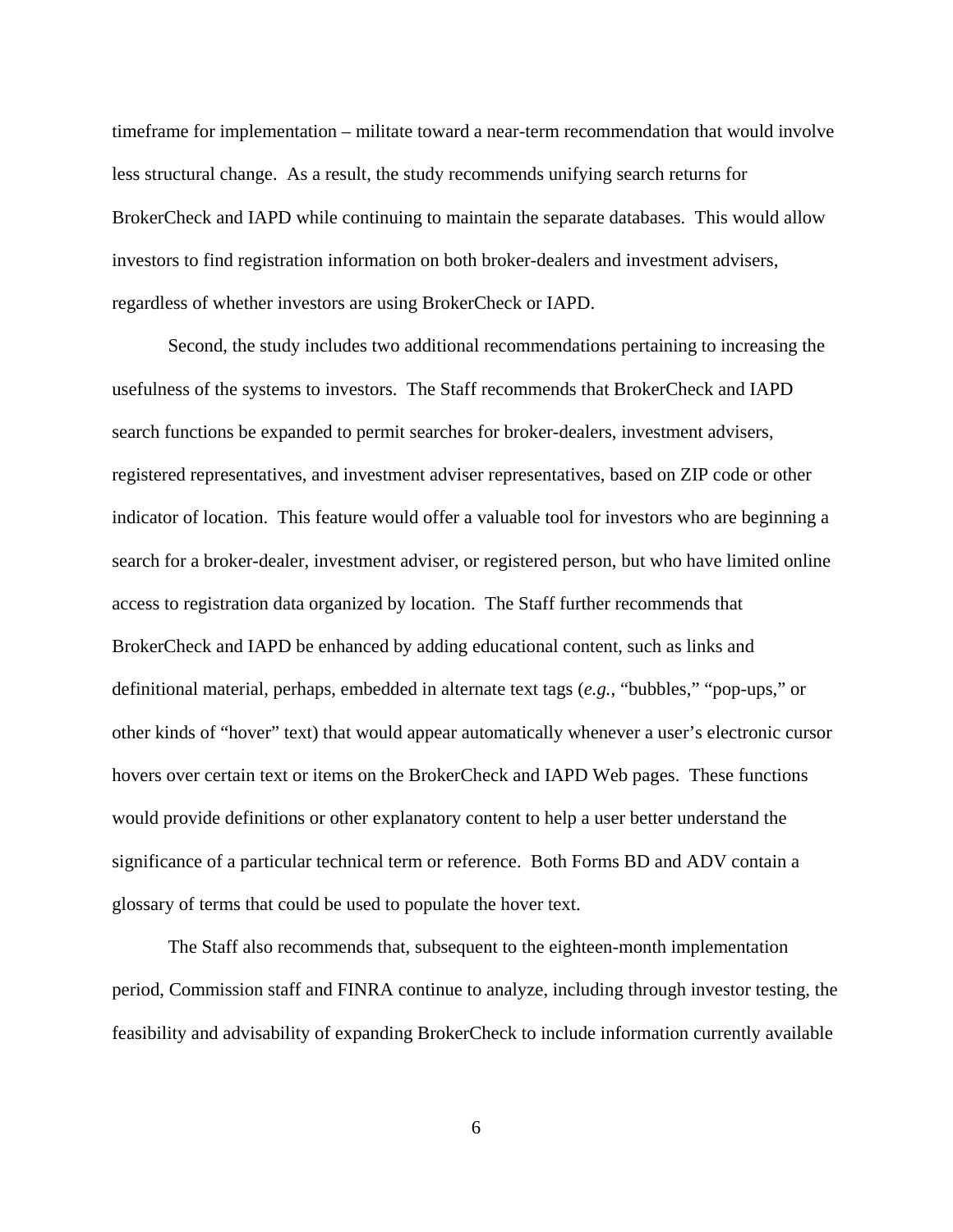in CRD, as well as the method and format of publishing that information; and that Commission staff continue to evaluate expanding IAPD content and the method and format of publishing that content, including through investor testing. Potential modifications could include adding summary data for advisory firms on IAPD, hyperlinks between CRD numbers and SEC file numbers containing information related to a particular CRD number, and additional links to content available elsewhere on BrokerCheck or IAPD.

# **III. Background: Registration Information Pertinent to Investors and an Overview of Sources of Publicly-Available Data**

#### *A. Registration Information Pertinent to Investors*

 $\overline{a}$ 

Because selecting a broker-dealer or investment adviser is one of the most important decisions that investors face, information to help them make this choice should be easy to find, easy to use, and easy to understand. The Commission recognizes that "[i]nvestors are entrusting registered representatives with their savings and should have sufficient pertinent information available to enable them to select a registered representative with whose background they are comfortable."<sup>[11](#page-7-0)</sup> Accordingly, the Commission has recommended that the investing public use all available sources of information to conduct thorough searches of any associated person's activities.[12](#page-7-1)

OIEA encourages investors to evaluate thoroughly the background of any broker-dealer or investment adviser that they use or plan to engage. Significant aspects of OIEA's investor

<span id="page-7-0"></span><sup>&</sup>lt;sup>11</sup> Exchange Act Release No. 59916 (May 13, 2009) [74 FR 23750, 23754 (May 20, 2009)] (approving rule change relating to changes to Forms U4, U5, and FINRA Rule 8312 (SR-FINRA-2009-008)).

<span id="page-7-1"></span><sup>12</sup> *See, e.g.,* Exchange Act Release No. 61002 (Nov. 13, 2009) [74 FR 61193 (Nov. 23, 2009)] (approving rule change relating to BrokerCheck disclosure (SR-FINRA-2009-050)); Exchange Act Release No. 55127(January 18, 2007) [72 FR 03455 (January 25, 2007)] (approving SR-NASD-2003-168).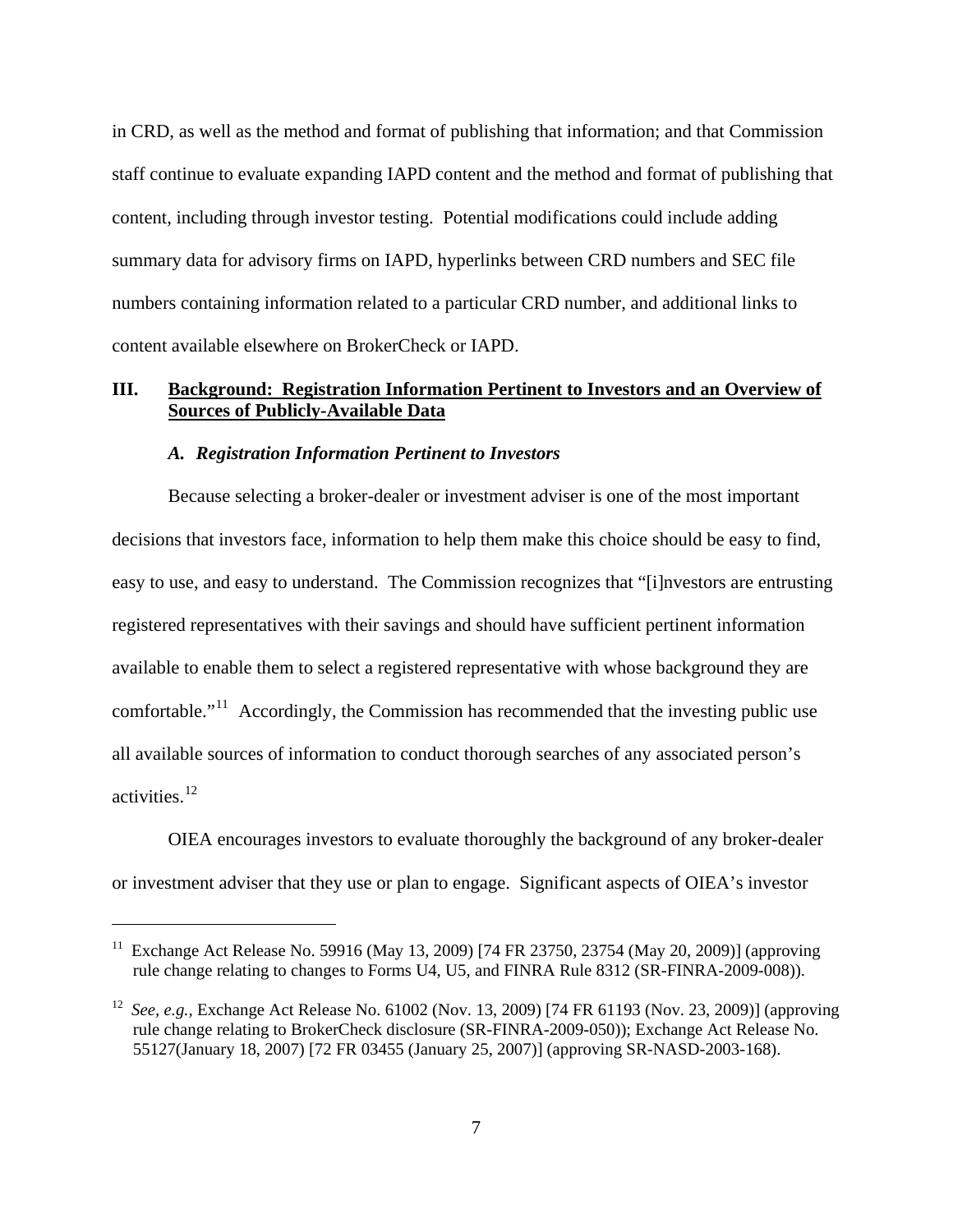education and outreach program are based on the premise that investors can better avoid fraud and potential investment losses if they gather pertinent data before engaging a broker-dealer or investment adviser.<sup>[13](#page-8-0)</sup> The information that the Commission believes is important for investors to consider in their decision-making is described in a series of OIEA publications, including *Invest Wisely: Advice from Your Securities Regulators*, <sup>[14](#page-8-1)</sup> Ask Questions, <sup>[15](#page-8-2)</sup> and *Protect Your Money: Check Out Brokers and Investment Advisers*. [16](#page-8-3) These educational and outreach materials, that can be requested directly from financial firms or from federal or state regulators, describe various types of information that investors should consider, including:

- the registration status of the firm and its representatives with state or federal regulators;
- basic information about the firm and its representatives, including the primary place of business, formal business address, and contact information;
- a listing and description of the licenses held by the financial services provider, such as a series 7, 65, or 66, and the dates of passage of those examinations by registered representatives;
- descriptions of the credentials of investment advisers and financial planners;

-

<span id="page-8-0"></span><sup>13</sup> *See* <http://www.sec.gov/investor/pubs/askquestions.htm>. A recent national study of the financial capability of American adults sponsored by the FINRA Investor Education Foundation found that only 15% of respondents who have used a financial services provider in the last five years claimed to have checked the background, registration, or license of a financial services provider. *See Financial Capability in the United States*, at 46 (FINRA Investor Education Foundation, Dec. 1, 2009). As this statistic indicates, continued education is warranted to help investors better understand the importance of conducting a thorough review of available information on financial services providers by using BrokerCheck and/or IAPD.

<span id="page-8-1"></span><sup>14</sup> *See* <http://www.sec.gov/investor/pubs/inws.htm>

<span id="page-8-2"></span><sup>15</sup> *See* <http://www.sec.gov/investor/pubs/askquestions.htm>

<span id="page-8-3"></span><sup>16</sup> *See* <http://www.sec.gov/investor/brokers.htm>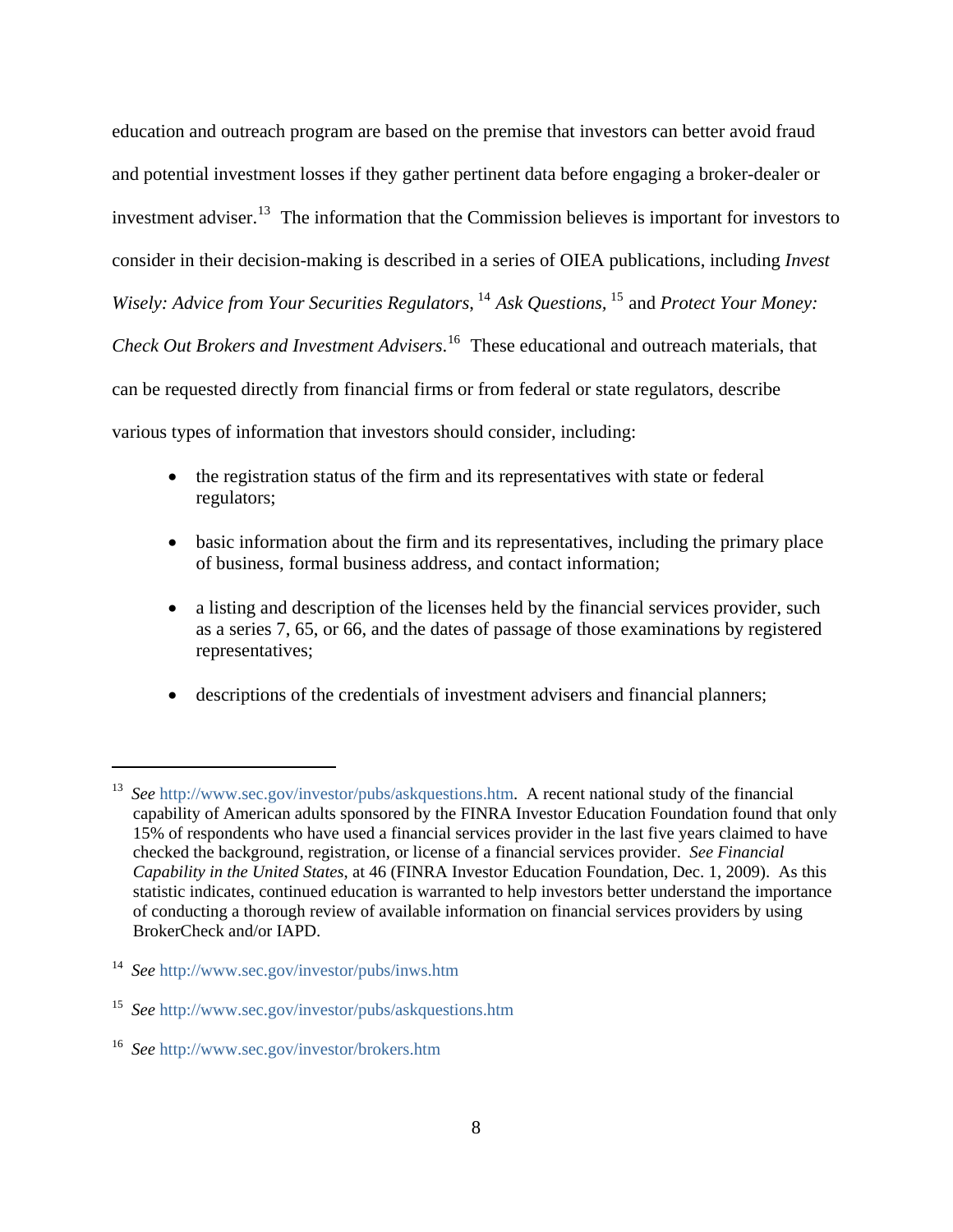- the educational background of registered persons;
- recent employment history of registered persons, particularly details about tenure with financial firms with a focus on the frequency of job changes or changes in the names of firms they represent;
- the disciplinary record of the firm and the registered person;
- a description of current and historic arbitrations, complaints, or litigation by clients against a firm or registered person;
- Form ADV for registered investment advisers;
- a description of the scope and type of investment services offered by the brokerdealer or investment adviser;
- a description of fees and compensation arrangements describing the manner and the nature of the work for which broker-dealers, investment advisers, and their associated persons are compensated; and
- for broker-dealers, a description of whether the broker-dealer and its clearing firm are members of the Securities Investor Protection Corporation.

## *B. Access to BrokerCheck and IAPD*

-

BrokerCheck and IAPD are Web-based disclosure systems that provide investors with access to the information described above. These databases help investors to investigate and evaluate broker-dealers, registered representatives, investment advisers, and investment adviser representatives. The Commission has stated that it "recognizes that the public's ability to access information" through BrokerCheck, "whether to inquire about a registered person or formerly associated person, may serve to protect investors, the integrity of the marketplace, and the public interest."<sup>[17](#page-9-0)</sup> Similarly, the Commission has noted that IAPD "allows the public to access the

<span id="page-9-0"></span><sup>17</sup> *See* Exchange Act Release No. 62476 (July 8, 2010) [75 FR 41254 (July 15, 2010)] (approving amendments to FINRA's BrokerCheck disclosure rule (SR-FINRA-2010-012)).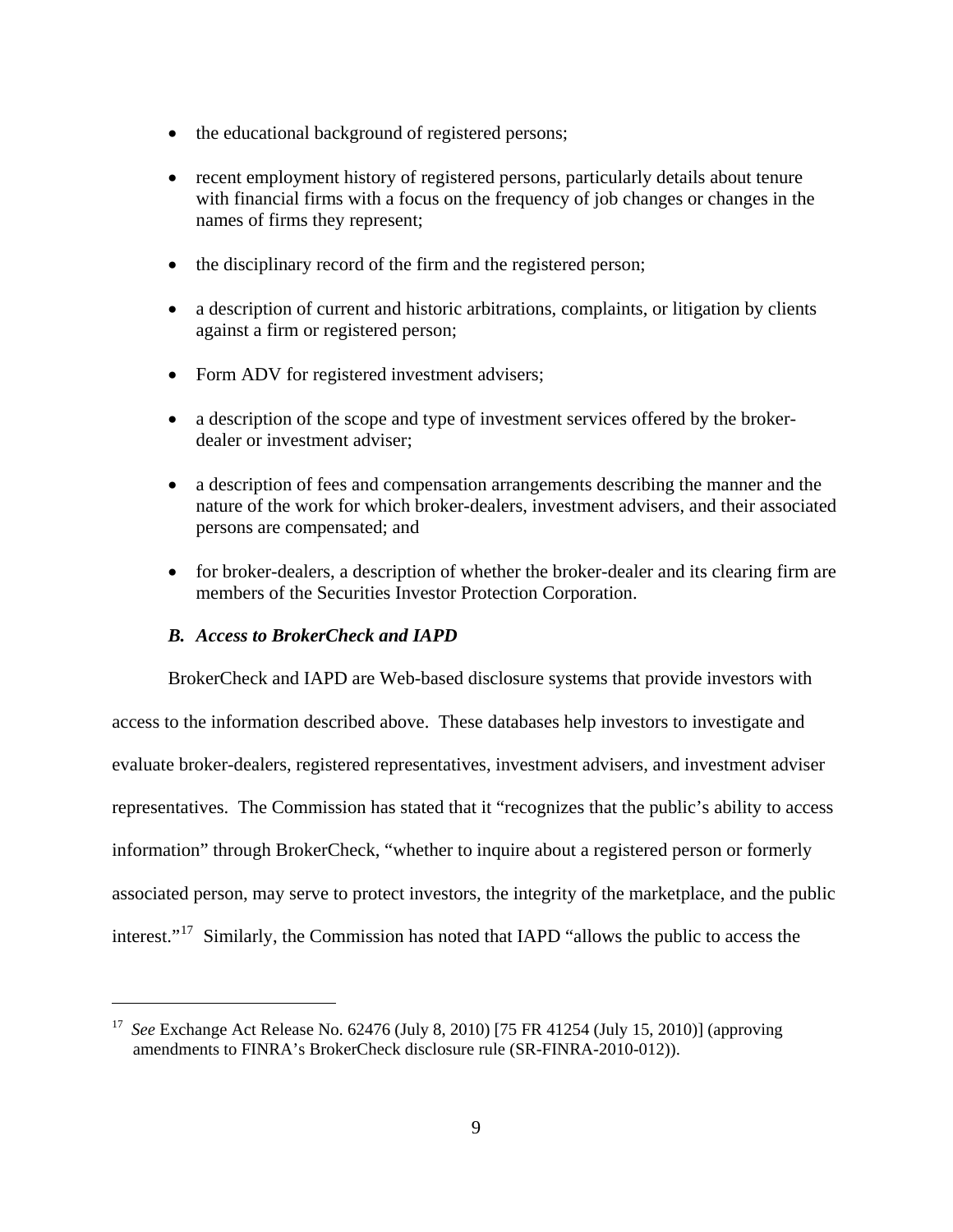most recent Form ADV filing made by an investment adviser,"<sup>[18](#page-10-0)</sup> that a "client may use this disclosure [on Form ADV] to select his or her own adviser and evaluate the adviser's business practices and conflicts on an ongoing basis," and that "the disclosure clients and prospective clients receive is critical to their ability to make an informed decision about whether to engage an adviser and, having engaged the adviser, to manage that relationship."[19](#page-10-1)

Both BrokerCheck and IAPD can be accessed from the Commission's Web page at [http://www.sec.gov/investor/brokers.htm.](http://www.sec.gov/investor/brokers.htm) In addition, investors can access BrokerCheck at [http://brokercheck.finra.org,](http://brokercheck.finra.org/) through FINRA's main Web page at [http://www.finra.org,](http://www.finra.org/) and through FINRA's investor education foundation Web site at

<http://www.finrafoundation.org/resources/tools/index.htm>. Investors can access IAPD at [www.adviserinfo.sec.gov](http://www.adviserinfo.sec.gov/). Further, the OIEA-maintained investor education Web site, [www.Investor.gov](http://www.investor.gov/), provides links to both BrokerCheck and IAPD, and several OIEA investor education publications and outreach materials reference those Web sites as well.

# *C. Overview of Sources of Publicly-Available Data Regarding Broker-Dealers, Investment Advisers, and their Associated Persons*

There is no single source of registration information regarding U.S. broker-dealers, investment advisers, and their associated persons. This reflects the fact that broker-dealers and investment advisers are regulated under two different regulatory regimes, with oversight shared among federal and state securities regulators and FINRA. The Commission has regulatory

<span id="page-10-0"></span><sup>&</sup>lt;sup>18</sup> Investment Advisers Act Release No. 3110 n.123 (Nov. 19, 2010) [75 FR 77052, 77062 n.123 (Dec. 10, 2010)] (proposing rules implementing amendments to the Advisers Act).

<span id="page-10-1"></span><sup>&</sup>lt;sup>19</sup> Investment Advisers Act Release No. 3060 (July 28, 2010) [75 FR 49234, 49234 (Aug. 12, 2010)] (adopting rule amendments to Form ADV).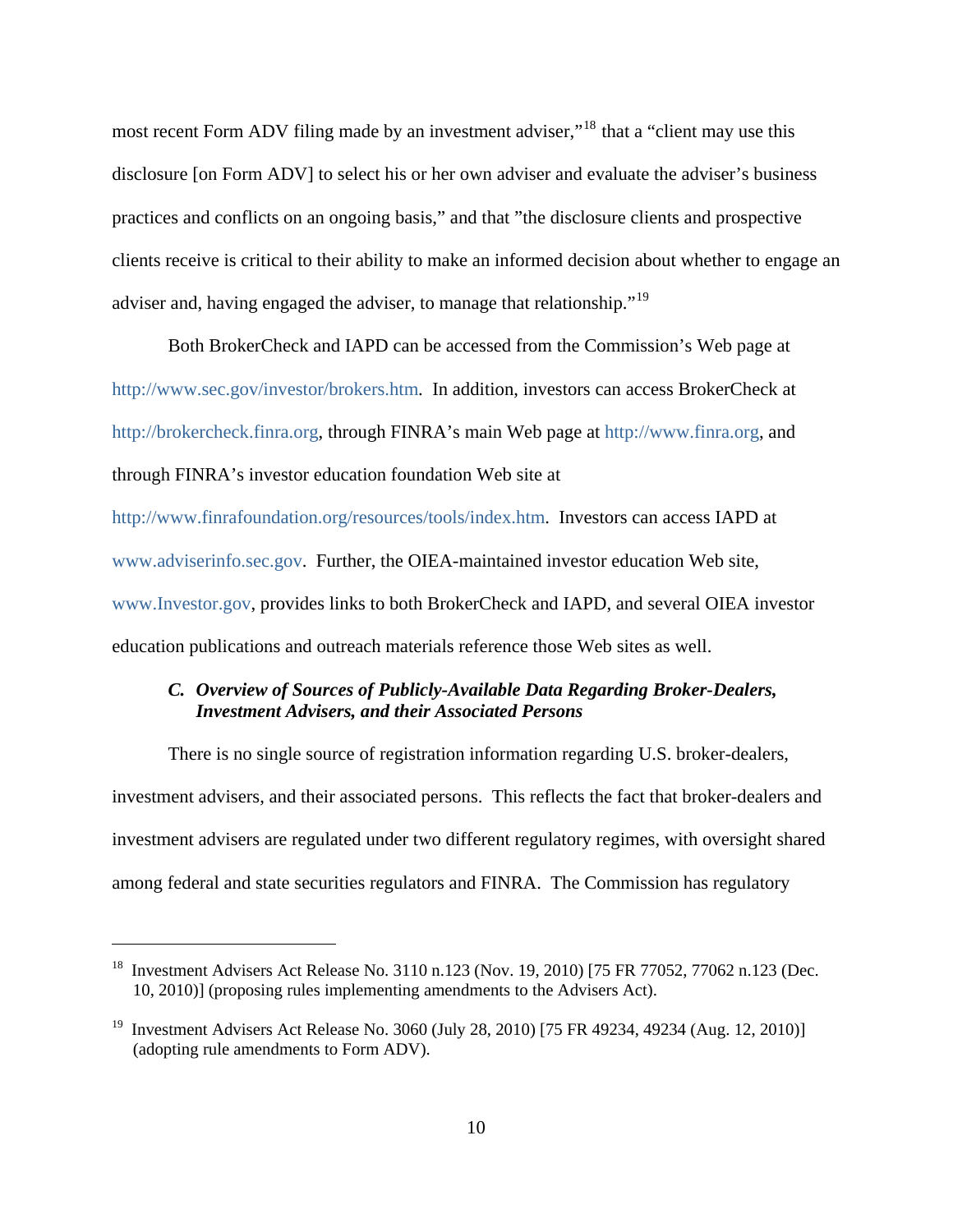authority over broker-dealers, investment advisers that are required to register with the Commission, and their associated persons.<sup>[20](#page-11-0)</sup> Broker-dealers register with the Commission and the states in which they do business, and must also become members of an SRO, which, in most cases, is FINRA. A broker-dealer's registered representatives ("registered representatives") do not register with the Commission, but with the states in which they do business and with FINRA.

The Commission regulates large advisory firms exclusively, while smaller advisory firms are overseen by the states in which they do business.<sup>[21](#page-11-1)</sup> The dividing line between larger and smaller advisory firms is based on the amount of assets managed by the investment adviser and currently stands at \$25 million.<sup>[22](#page-11-2)</sup> Pursuant to an amendment to the Advisers Act and a Commission rule proposal, beginning July 21, 2011, investment advisers with assets under management ("AUM") of over \$100 million must register with the Commission, while investment advisers with less than \$100 million in AUM register only with the states.<sup>[23](#page-11-3)</sup>

Investment adviser representatives, like registered representatives, do not register with the Commission. Investment adviser representatives register only with the states. There is no SRO for investment advisers or investment adviser representatives. Advisory firms and their

<span id="page-11-0"></span><sup>&</sup>lt;sup>20</sup> *See* Study on Investment Advisers and Broker-Dealers, as required by Section 913 of the Dodd-Frank Act ("Section 913 Study") at 137, available at <http://www.sec.gov/news/studies/2011/913studyfinal.pdf>(discussing the disclosure requirements of Form ADV and Form BD).

<span id="page-11-1"></span><sup>&</sup>lt;sup>21</sup> *See* the National Securities Market Improvement Act of 1996, Pub. L. No. 104-290, 110 Stat. 3438 (1996).

<span id="page-11-2"></span><sup>22</sup> *See* Advisers Act Section 203A(a)(1)(A) [15 U.S.C. 80b-3a(a)(1)(A)].

<span id="page-11-3"></span><sup>23</sup> *See* Investment Advisers Act Release No. 3110 (Nov. 19, 2010) [75 FR 77052 (Dec. 10, 2010)] (proposing rules implementing amendments to the Advisers Act).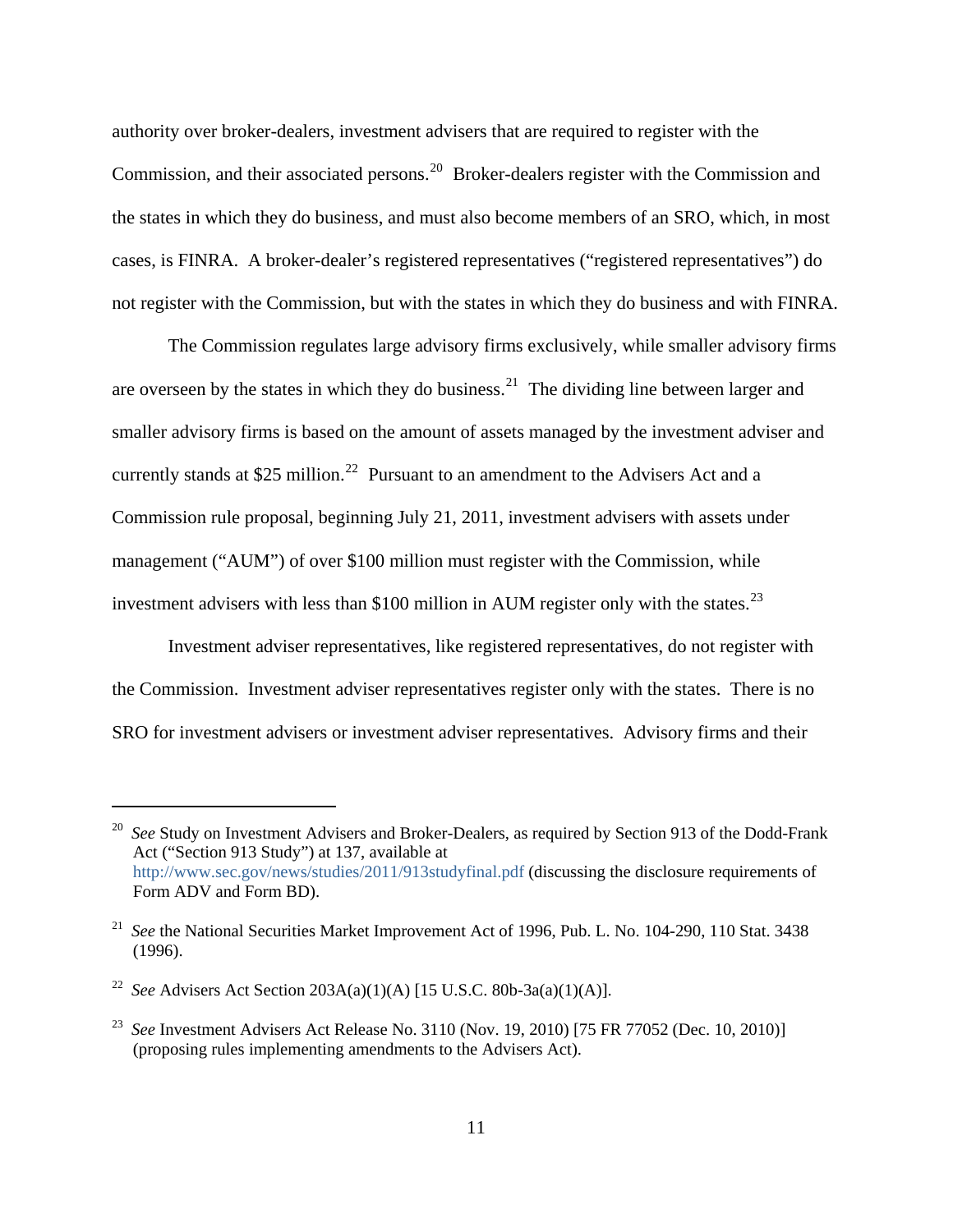representatives may, however, be dually registered as broker-dealers and investment advisers or as registered representatives and investment adviser representatives. Fewer than 20% of registered broker-dealers were also registered as an investment adviser in  $2010$ ,  $^{24}$  $^{24}$  $^{24}$  and approximately 5% of SEC-registered advisory firms were registered as broker-dealers.<sup>[25](#page-12-1)</sup> However, the approximately 611 firms dually registered with the Commission generally constitute very large firms in terms of assets and number of employees.<sup>[26](#page-12-2)</sup> As a result, most investment adviser representatives also are registered representatives. Of the approximately 275,675 investment adviser representatives identified in IAPD in October 2010, approximately 87.5% were registered as both investment adviser representatives and registered representatives, either for the same firm or multiple firms. $27$ 

Reflecting the differences in regulatory regimes, broker-dealers, investment advisers, and registered representatives and investment adviser representatives register using two separate systems. CRD, which is operated by FINRA, is the repository of registration and disciplinary information regarding broker-dealers and registered representatives. Electronic public access to certain CRD data is available through FINRA's BrokerCheck Web site. FINRA maintains control over the data in those systems, as well as the design, functionality, and output of the BrokerCheck Web site.

<span id="page-12-0"></span><sup>&</sup>lt;sup>24</sup> *See* Letter from FINRA (Nov. 3, 2010) (File No. 4-606) (regarding obligations of brokers, dealers, and investment advisers).

<span id="page-12-1"></span> $25$  Based on data obtained from IARD on Nov. 8, 2010.

<span id="page-12-2"></span><sup>26</sup> *Id*.

<span id="page-12-3"></span> $27$  Based on data obtained from FINRA on Nov. 3, 2010.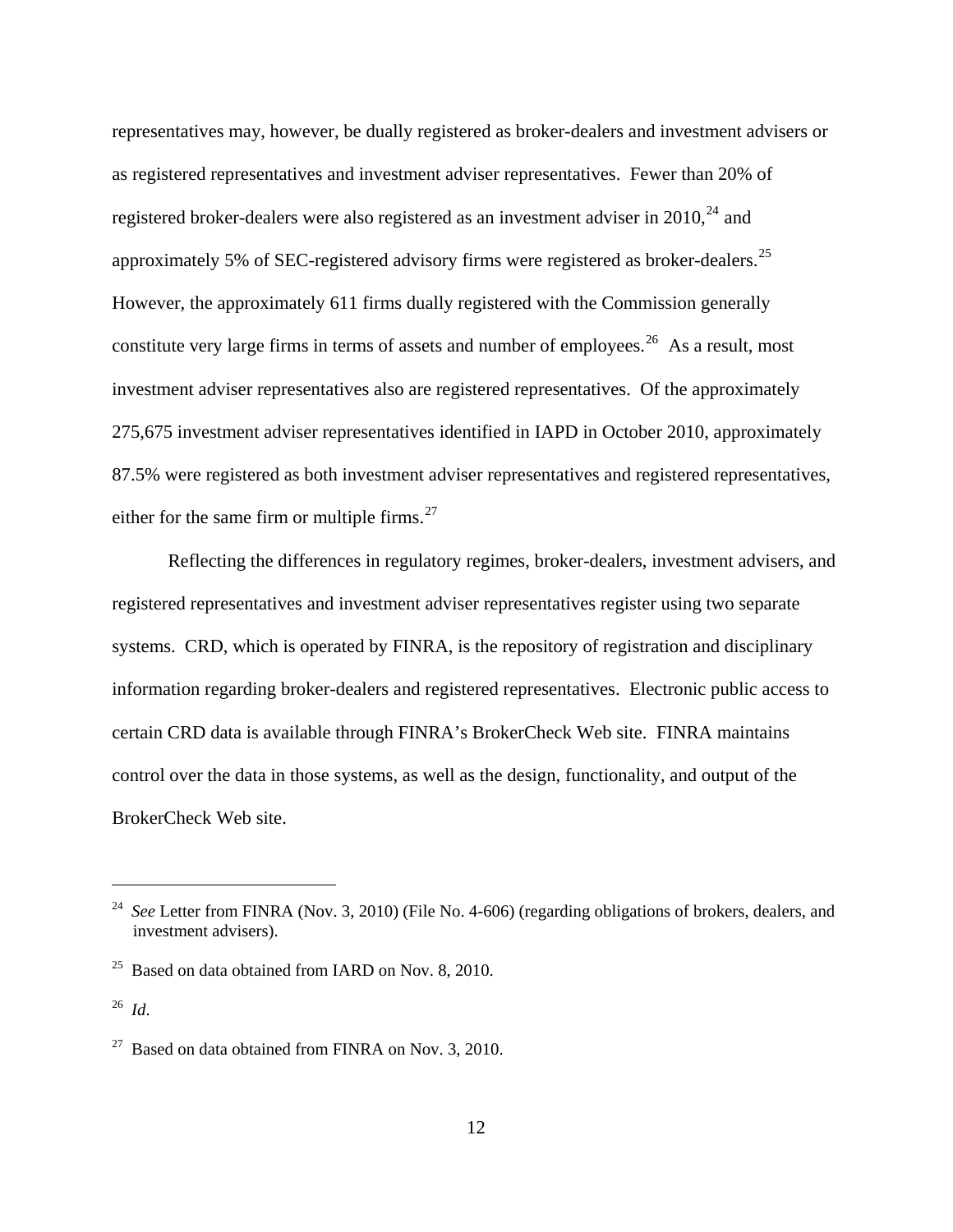IARD, which is owned by the Commission and operated by FINRA, is the repository of registration and disciplinary information about investment advisers and investment adviser representatives. Electronic public access to the information filed through IARD is available on the IAPD Web site. FINRA operates IARD and IAPD under contract with the Commission.

States use CRD to register broker-dealers and registered representatives doing business in their state; and states register the investment advisers and investment adviser representatives they oversee, as required by state law, typically through IARD. [28](#page-13-0) States generally do not post brokerdealer or investment adviser registration records on their Web sites, but many provide links to BrokerCheck and IAPD, and provide investors with copies of CRD records and IARD records upon request, on paper or electronically.<sup>[29](#page-13-1)</sup>

## **IV. Broker-Dealer Registration and Disclosure**

### *A. History of CRD and BrokerCheck*

 $\overline{a}$ 

Generally, brokers, who are engaged in the business of buying and selling securities for their customers' accounts, and dealers, who are engaged in the business of buying and selling securities for their own account, are regulated under the Securities Exchange Act of 1934 (the "Exchange Act").<sup>[30](#page-13-2)</sup> Congress amended the Exchange Act in 1938 to allow for private sector oversight of brokers and dealers, commonly referred to as self-regulation, which led to the

<span id="page-13-0"></span><sup>&</sup>lt;sup>28</sup> Note, however, that Wyoming does not have a statutory requirement for investment adviser registration.

<span id="page-13-1"></span><sup>&</sup>lt;sup>29</sup> For example, Oregon provides online access to information on investment advisers registered in the state. *See* the Oregon Division of Finance and Corporate Securities Web site at [http://www4.cbs.state.or.us/ex/dfcs/dfcslic/adviser/.](http://www4.cbs.state.or.us/ex/dfcs/dfcslic/adviser/)

<span id="page-13-2"></span><sup>30</sup> *See* Exchange Act Sections (3)(a)(4)(A) and (3)(a)(5)(A) [15 U.S.C. 78c(a)(4)(A) and 78c (a)(5)(A)].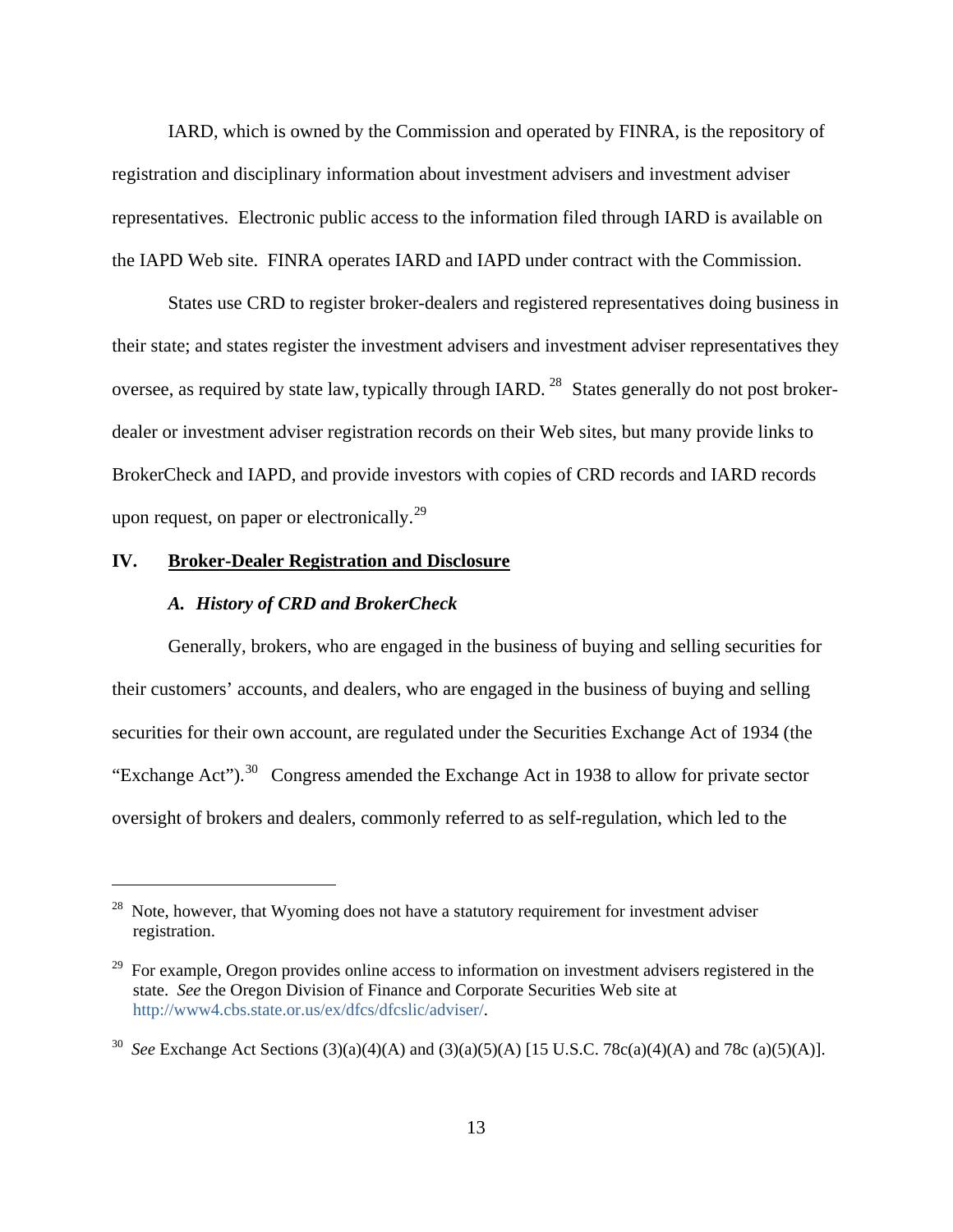creation of the National Association of Securities Dealers ("NASD"), now known as FINRA.<sup>[31](#page-14-0)</sup> FINRA developed the CRD database in conjunction with NASAA to centralize registration for the broker-dealer industry.<sup>[32](#page-14-1)</sup> When implemented in 1981, CRD consolidated a multi-state, paper-based registration process into a single, nationwide filing process and computer system.<sup>[33](#page-14-2)</sup> Information in CRD is obtained through forms (the "Uniform Forms") that registered representatives, broker-dealers, and regulators complete as part of the securities industry registration and licensing process. Six different Uniform Forms are used to file information with CRD: (i) Form U4 (Uniform Application for Securities Industry Registration or Transfer); (ii) Form U5 (Uniform Termination Notice for Securities Industry Registration); (iii) Form U6 (Uniform Disciplinary Action Reporting Form); (iv) Form BD (Uniform Application for Broker-Dealer Registration), a Commission form; (v) Form BDW (Uniform Request for Broker-Dealer Withdrawal), also a Commission form; and (vi) Form BR (Uniform Branch Office Registration Form). $34$ 

<span id="page-14-2"></span>33 *See id*.

<span id="page-14-0"></span><sup>&</sup>lt;sup>31</sup> On July 26, 2007, the Commission approved a proposed rule change by NASD to amend its Certificate of Incorporation to reflect its name change to FINRA, in connection with the consolidation of its member firm regulatory functions with NYSE Regulation, Inc. *See* Exchange Act Rel. No. 56145 (Jul. 26, 2007) [72 FR 42190 (Aug. 1, 2007)]. For purposes of this study, the acronym "FINRA" will be used throughout except to refer to NASD rules and notices that FINRA continues to use.

<span id="page-14-1"></span><sup>&</sup>lt;sup>32</sup> See NASAA's Web site at http://www.nasaa.org/industry\_\_regulatory\_resources/CRD\_\_IARD/. NASAA also includes hyperlinks to BrokerCheck and IAPD on its investor education Web page. *See* NASAA's investor education Web page at [http://www.nasaa.org/investor\\_education/11080.cfm](http://www.nasaa.org/investor_education/11080.cfm).

<span id="page-14-3"></span><sup>&</sup>lt;sup>34</sup> Information on the Uniform Forms is available at [http://www.finra.org/industry/compliance/registration/crd/filingguidance/p005235.](http://www.finra.org/industry/compliance/registration/crd/filingguidance/p005235)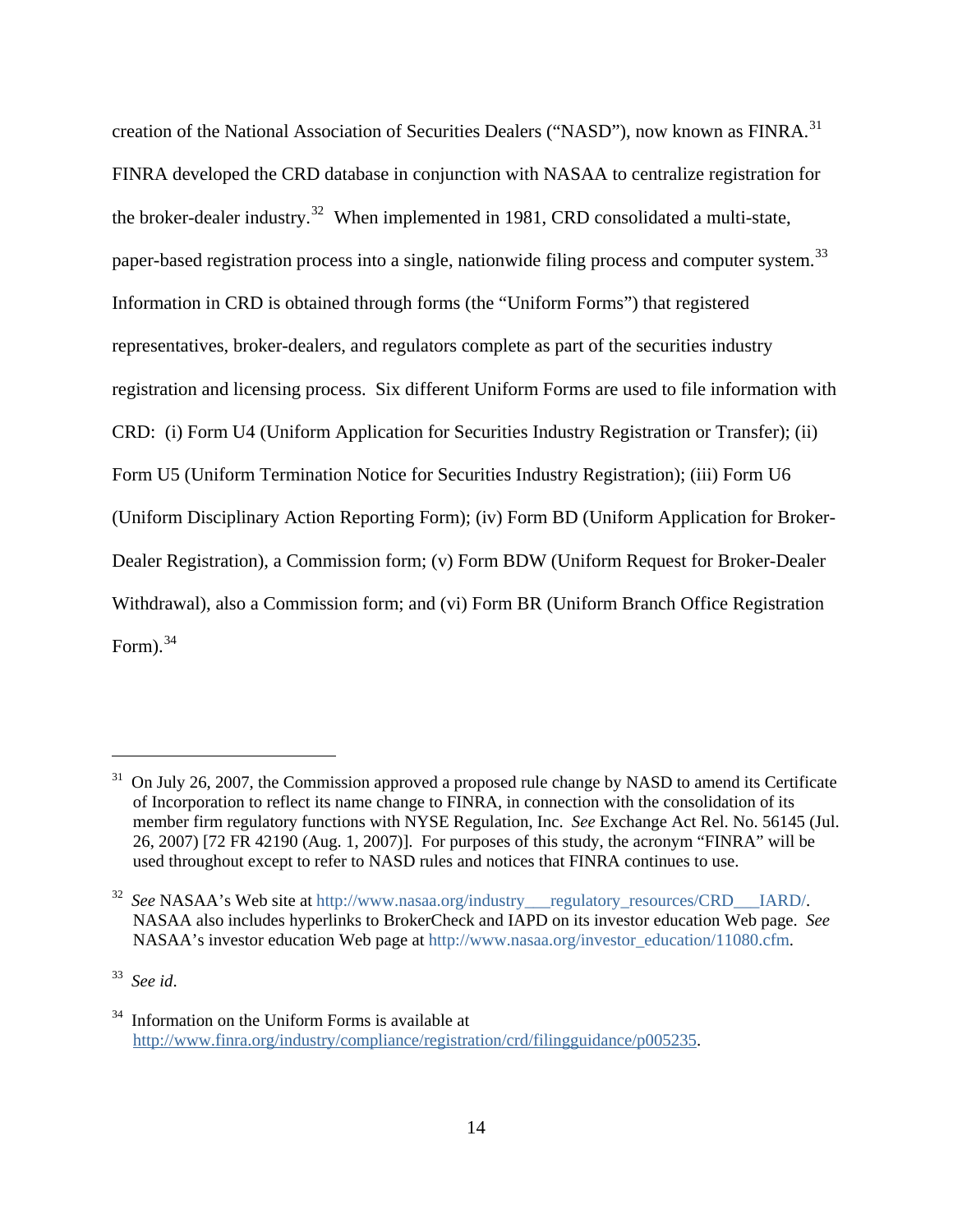In 1988, FINRA established the Public Disclosure Program, the predecessor of BrokerCheck, to provide the public with information on the professional background, business practices, and conduct of FINRA members and their associated persons.<sup>[35](#page-15-0)</sup> In 1998, Internet access to registration data became available when FINRA began to provide public access to members' registration information and their associated persons' employment history through its Web site.<sup>[36](#page-15-1)</sup> In 1999, FINRA introduced "Web CRD," which allowed the electronic filing of registration forms through its Web site.<sup>[37](#page-15-2)</sup> By 2002, more than 95% of the public inquiries to the Public Disclosure Program were received through the Internet.<sup>[38](#page-15-3)</sup> In response to this demand, FINRA proposed establishing a central electronic gateway to information about broker-dealers, which led to the creation of BrokerCheck, whose primary purpose is to help investors make informed choices about the individuals and firms with which they may wish to do business.<sup>[39](#page-15-4)</sup> In 2006, Congress required FINRA to establish and maintain a system for collecting and maintaining registration information and a readily accessible electronic process to receive and

<span id="page-15-0"></span><sup>35</sup> *See* Exchange Act Release No. 25604 (April 20, 1988) [53 FR 14878 (April 26, 1988)] (Notice of Filing and Immediate Effectiveness of File No. SR-NASD-88-14).

<span id="page-15-1"></span><sup>36</sup> *See* Exchange Act Release No. 61927 (Apr. 16, 2010) [75 FR 21064 (Apr. 22, 2010)] (proposing amendments to FINRA's BrokerCheck disclosure rule (SR-FINRA-2010-012)).

<span id="page-15-2"></span><sup>37</sup> *See* FINRA's Web site at www.finra.org/Industry/Compliance/Registration/CRD/index.htm.

<span id="page-15-3"></span><sup>&</sup>lt;sup>38</sup> *See* NASD Notice to Members 02-74 (Nov. 2002) (requesting comment on Public Information Review Initiative).

<span id="page-15-4"></span><sup>39</sup> *See* Exchange Act Release No. 60462 (August 7, 2009) [74 FR 41470 (August 17, 2009)] (FINRA's proposed rule change to its BrokerCheck disclosure rule (SR-FINRA-2009-050)).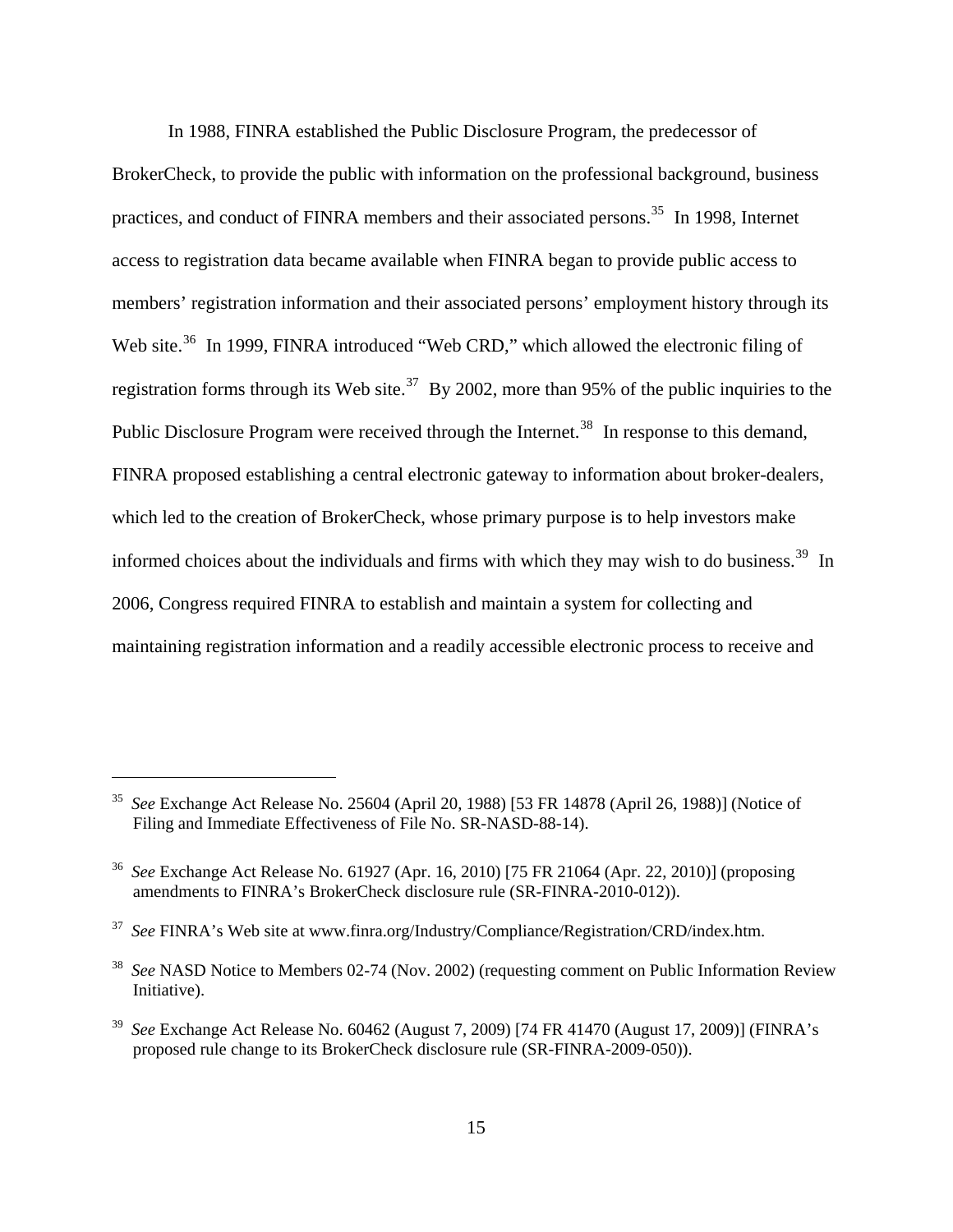respond to inquiries about registration information, as well as adopt rules governing such inquiries and the type and scope of information to be provided in response.<sup>[40](#page-16-0)</sup>

## *B. Data Available on BrokerCheck*

 $\overline{a}$ 

BrokerCheck provides public access to certain CRD registration data about broker-dealers and registered representatives.<sup>[41](#page-16-1)</sup> The information on BrokerCheck regarding registered representatives is derived from the information on the Uniform Forms, including Forms BD, BDW, U4, U5, U6, and BR. Information on formerly registered representatives is available for ten years after de-registration, and permanently for registered representatives who were the subject of a final regulatory action.<sup>[42](#page-16-2)</sup>

FINRA Rule 8312 governs the information that FINRA releases to the public regarding broker-dealers and registered representatives and requires them to keep their registration data

<span id="page-16-0"></span><sup>40</sup> *See* Military Personnel Financial Service Protection Act, Pub. L. No. 109-290, 120 Stat. 1317 (2006).

<span id="page-16-1"></span><sup>&</sup>lt;sup>41</sup> In October 2010, the BrokerCheck database covered approximately 637,347 registered representatives and approximately 4,698 registered broker-dealer firms (based on data obtained from FINRA on Oct. 8, 2010). Of the firms, approximately 842, or approximately 18.4%, also were registered as investment advisers with the Commission or a state (based on data obtained from FINRA on Nov. 3, 2010). There were approximately 12,440 formerly-registered broker-dealers in the database in October 2010 (based on data obtained from FINRA on Oct. 8, 2010). In October 2010, BrokerCheck displayed records for approximately 182,582 former registered representatives, with approximately 32,000 of the records, or approximately 17.5%, permanently available (based on data obtained from FINRA on Oct. 8, 2010). In 2009, more than 20 million searches were conducted through BrokerCheck.

<span id="page-16-2"></span> $42$  A registered representative is subject to a final regulatory action if, among other things, he or she was: convicted of or pled guilty or no contest to certain crimes; subject to a civil injunction involving investment-related activity; found in a civil court to have been involved in a violation of investmentrelated statues or regulations, or named as a respondent or defendant in an investment-related, consumer initiated arbitration or civil lawsuit that alleged he or she committed a sales practice violation and resulted in an award or civil judgment against him or her. *See* Exchange Act Release No. 62476 (July 8, 2010) [75 FR 41254 (July 15, 2010)] (approving amendments to FINRA's BrokerCheck disclosure rule (SR-FINRA-2010-012)).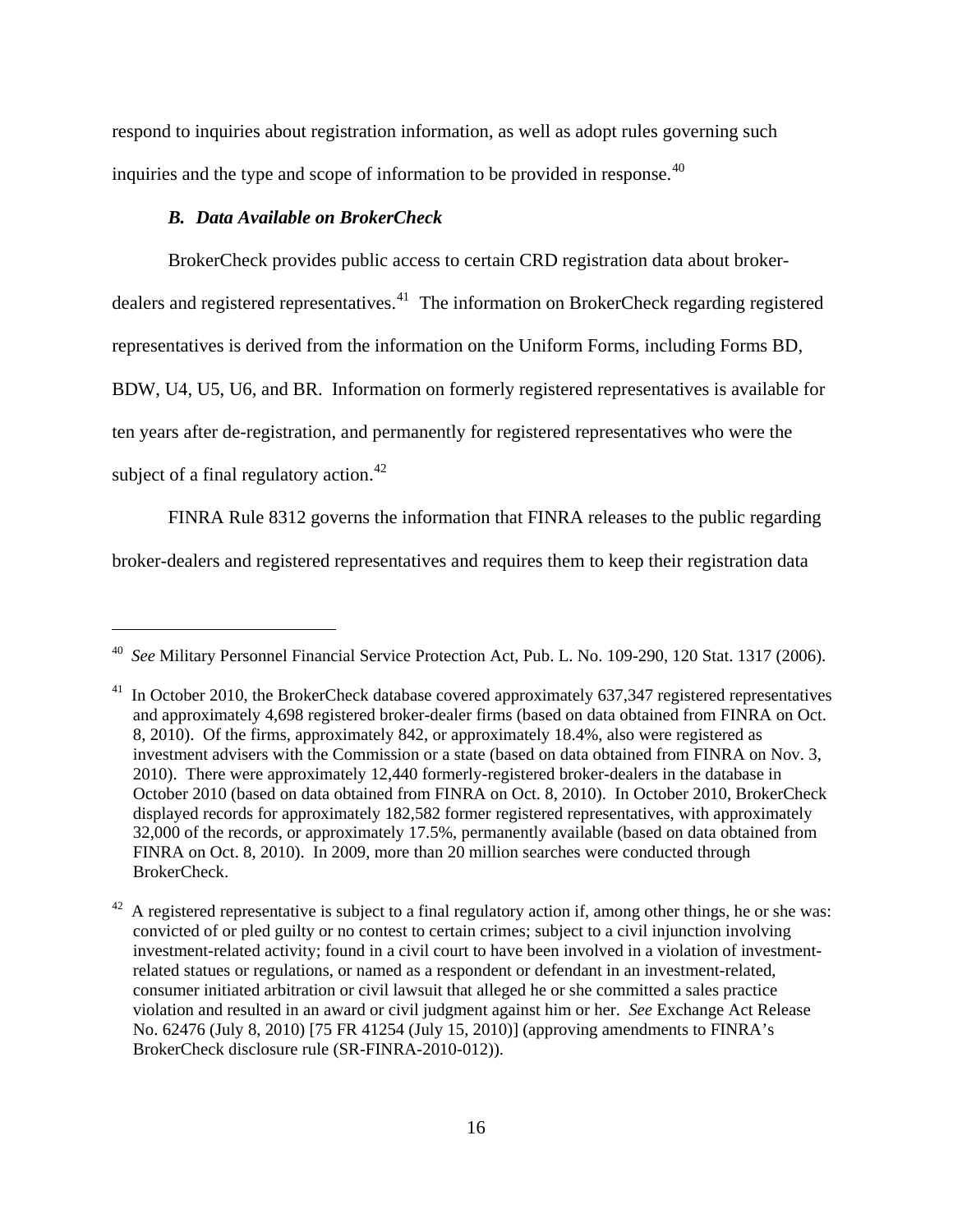accurate and up-to-date.<sup>[43](#page-17-0)</sup> The rule has been revised several times in the past decade to increase the amount and type of information available to the public on BrokerCheck. For example, FINRA amended the rule in 2000 to continue to provide records about former registered representatives for two years after their association with a member firm had been terminated.<sup>[44](#page-17-1)</sup> In 2007, the Commission approved FINRA's amendment to Rule 8312 to provide for disclosure of examinations passed by registered representatives. FINRA also amended Rule 8312 to expand disclosure of arbitration awards to include those awards that historically were not reported because they fell below a specified dollar amount.<sup>[45](#page-17-2)</sup> These rule amendments established a threshold for publicly disclosing "historic" customer complaints at least two years old that either remained unresolved or settled for less than a specified dollar amount.<sup>[46](#page-17-3)</sup>

In 2009, the Commission approved FINRA's amendment to Rule 8312 to make available permanently in BrokerCheck information about former registered representatives who were the subject of a final regulatory action, such as an action brought by a federal, state, or foreign

<span id="page-17-0"></span><sup>&</sup>lt;sup>43</sup> Broker-dealers must update CRD no later than thirty days after they learn that an update is required and in some instances, within ten days. *See* NYSE Rule 351(b) and NASD Rule 3070(b).

<span id="page-17-1"></span><sup>44</sup> *See* Exchange Act Release No. 42402 (Feb. 7, 2000) [65 FR 7582 (Feb. 15, 2000)] (approving amendments to NASD's Public Disclosure Program (SR-NASD-99-45)).

<span id="page-17-2"></span><sup>45</sup> *See* Exchange Act Release No. 55127 (Jan. 18, 2007) [72 FR 3455 (Jan. 25, 2007)] (approving rule change relating to BrokerCheck disclosure (SR-NASD-2003-168)).

<span id="page-17-3"></span><sup>&</sup>lt;sup>46</sup> Historic complaints are customer complaints that were reported on a uniform registration form that are more than two years old and that have not been settled or adjudicated and customer complaints, arbitrations, or litigations that have been settled for an amount less than the specified dollar amount (identified on the customer complaint question) and are therefore no longer reportable on a uniform registration form. *See* Exchange Act Release No. 62476 (July 8, 2010) [75 FR 41254 (July 15, 2010)] (approving amendments relating to BrokerCheck disclosure (SR-FINRA-2010-012)).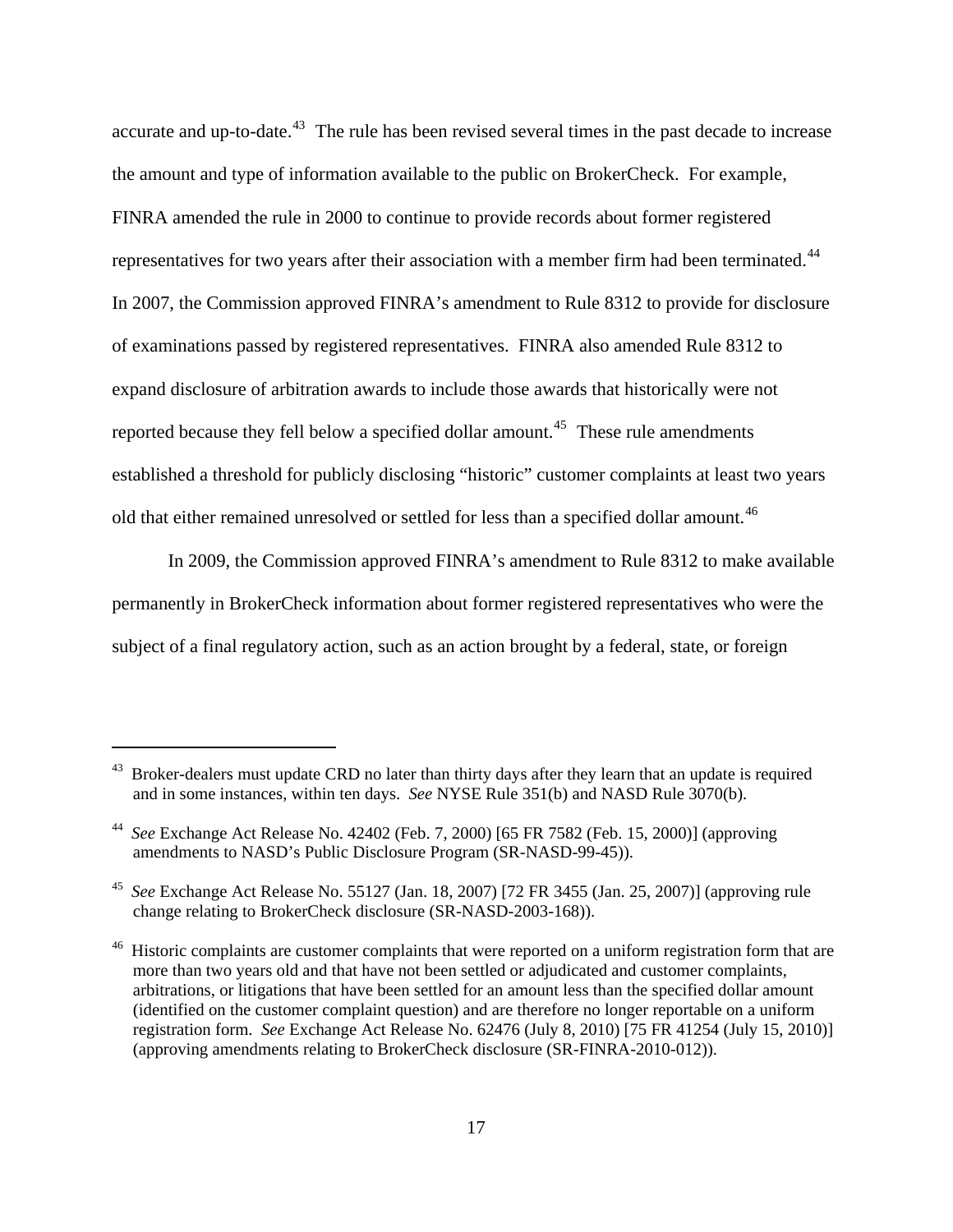financial regulatory authority, or an SRO.<sup>[47](#page-18-0)</sup> Effective November 2010, the Commission approved FINRA's amendment to Rule 8312 to make BrokerCheck reports on former registered representatives publicly available for ten years after association with a member firm.<sup>[48](#page-18-1)</sup> Previously, BrokerCheck reports on former registered representatives were made publicly available for only two years following their exit from the industry.<sup>[49](#page-18-2)</sup>

Also in 2010, the Commission approved FINRA's amendment to Rule 8312 to expand the information regarding former registered representatives that is available permanently on BrokerCheck.<sup>[50](#page-18-3)</sup> Prior to these amendments, criminal convictions and civil injunctions in connection with investment-related activities were disclosed for a two-year period following the termination of a registered representative's association with a member firm. Following the 2010 amendments, that information is disclosed permanently.<sup>[51](#page-18-4)</sup> The 2010 amendments also made

<span id="page-18-0"></span><sup>47</sup> *See* Exchange Act Release No. 61002 (Nov. 13, 2009) [74 FR 61193 (Nov. 23, 2009)] (approving rule change relating to BrokerCheck disclosure (SR-FINRA-2009-050)).

<span id="page-18-1"></span>In approving the FINRA rule filing, the Commission stated that it "will help members of the public to protect themselves from unscrupulous people." *See* Exchange Act Release No. 62476 (July 8, 2010) [75 FR 41254, 41257 (July 15, 2010)] (approving amendments relating to BrokerCheck disclosure (SR-FINRA-2010-012)). In approving the proposed rule change, the Commission stated that "such information is relevant to investors and members of the public who wish to educate themselves with respect to the professional history of a formerly associated person. Formerly associated persons, although no longer in the securities industry in a registered capacity, may work in other investmentrelated industries, such as financial planning," or "may seek to attain other positions of trust with potential investors. Disclosure of such person's record, while he was in the securities industry via BrokerCheck should help members of the public decide whether to rely on his advice or expertise or do business with him." *Id*.

<span id="page-18-2"></span><sup>49</sup> *See* Exchange Act Release No. 61002 (Nov. 13, 2009) [74 FR 61193 (Nov. 23, 2009)] (approving rule change relating to BrokerCheck disclosure (SR-FINRA-2009-050)).

<span id="page-18-3"></span><sup>50</sup> *See supra* note 48.

<span id="page-18-4"></span><sup>51</sup> Exchange Act Release No. 62476 (July 8, 2010) [75 FR 41254 (July 15, 2010)].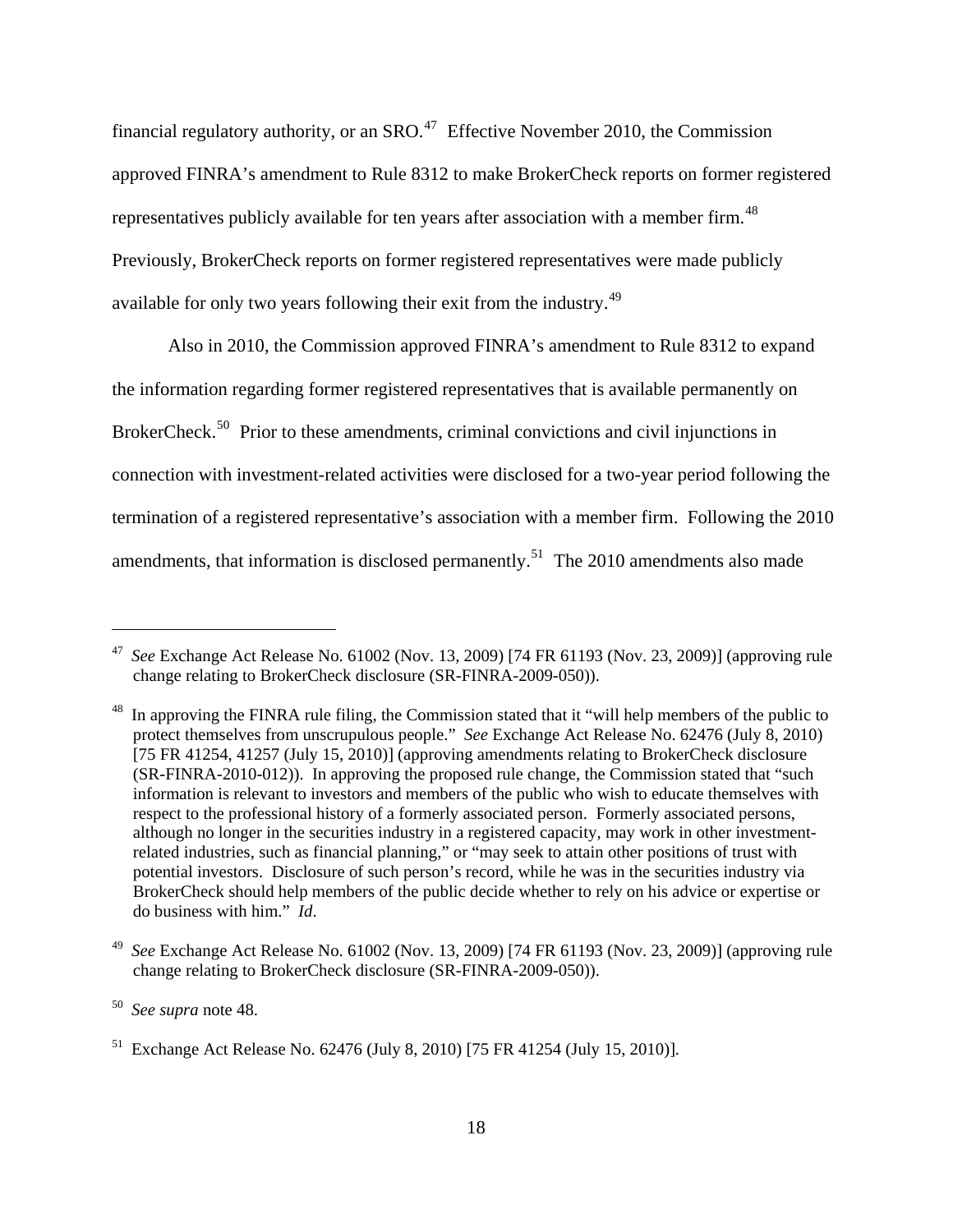"historic" customer complaints publicly available through BrokerCheck in every case. Prior to those amendments, historic complaints were made publicly available through BrokerCheck only where: (i) they became historic complaints on or after March 19, 2007; (ii) the most recent historic complaint was less than ten years old; and (iii) the registered representative had a total of three or more disclosable regulatory actions, currently reported customer complaints, arbitrations, or litigations.<sup>[52](#page-19-0)</sup>

Pursuant to the current version of FINRA Rule 8312, BrokerCheck provides the following information (subject to certain exceptions for personal and other information as set forth in the rule)<sup>[53](#page-19-1)</sup> with respect to current and former members, current associated persons, and persons associated with a member in the preceding ten years:

- any information reported on the most recently filed Form U4, Form U5, Form U6, Form BD, and Form BDW;
- currently approved registrations;
- summary information about certain arbitration awards against a member involving a securities or commodities dispute with a public customer;
- the most recently submitted comment, if any, provided to FINRA by the person who is covered by BrokerCheck, in the form and in accordance with the procedures established by FINRA, for inclusion with the information provided through BrokerCheck (only comments that relate to the information provided through BrokerCheck are included);
- information as to qualification examinations passed by the person and date passed (FINRA does not release information regarding examination scores or failed examinations);
- in response to telephonic inquiries via the BrokerCheck toll-free telephone listing, whether a particular member is subject to the provisions of [NASD Rule 3010\(](http://finra.complinet.com/en/display/display.html?rbid=2403&element_id=3717)b)(2) (FINRA's taping rule);

<span id="page-19-0"></span><sup>52</sup> Exchange Act Release No. 62476 (July 8, 2010) [75 FR 41254 (July 15, 2010)].

<span id="page-19-1"></span><sup>53</sup> *See* FINRA Rule 8312(d).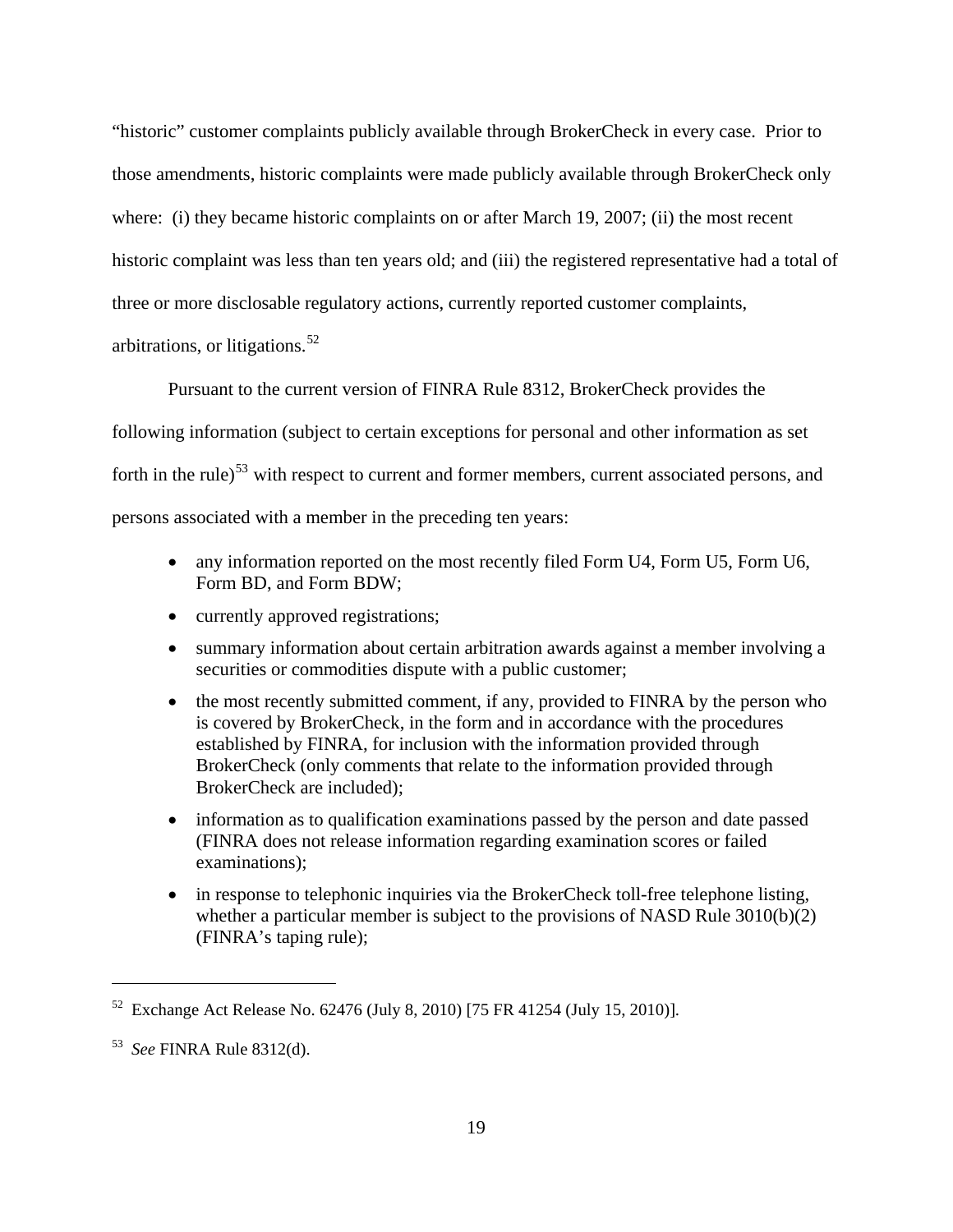- historic complaints *(i.e., the information last reported on Uniform Forms relating to* customer complaints that are more than two years old and that have not been settled or adjudicated, and customer complaints, arbitrations or litigations that have been settled for an amount less than \$10,000 prior to May 18, 2009 or an amount less than \$15,000 on or after May 18, 2009 and are no longer reported on a Uniform Form), provided that any such matter became a Historic Complaint on or after August 16, 1999; and
- the name and succession history for current or former members.<sup>[54](#page-20-0)</sup>

In addition, BrokerCheck provides the following information (subject to certain exceptions for personal and other information as set forth in the rule)<sup>[55](#page-20-1)</sup> with respect to persons who were formerly associated with a member, but who have not been associated with a member within the preceding ten years, and (A) were ever the subject of a final regulatory action as defined in Form U4 that has been reported to CRD on a Uniform Form; or (B) were registered with FINRA on or after August 16, 1999, and any of the following applies, as reported to CRD on a Uniform Form: (i) was convicted of or pled guilty or *nolo contendere* to a crime; (ii) was the subject of a civil injunction in connection with investment-related activity or a civil court finding of involvement in a violation of any investment-related statute or regulation; or (iii) was named as a respondent or defendant in an investment-related, consumer-initiated arbitration or civil litigation which alleged that the person was involved in a sales practice violation and which resulted in an arbitration award or civil judgment against the person:

- information regarding the event(s) enumerated above or as reported on a Uniform Form;
- administrative information, including employment history and registration history derived from information reported on a Uniform Form;

<span id="page-20-0"></span><sup>54</sup> *See* FINRA Rule 8312(b).

<span id="page-20-1"></span><sup>55</sup> *See* FINRA Rule 8312(d).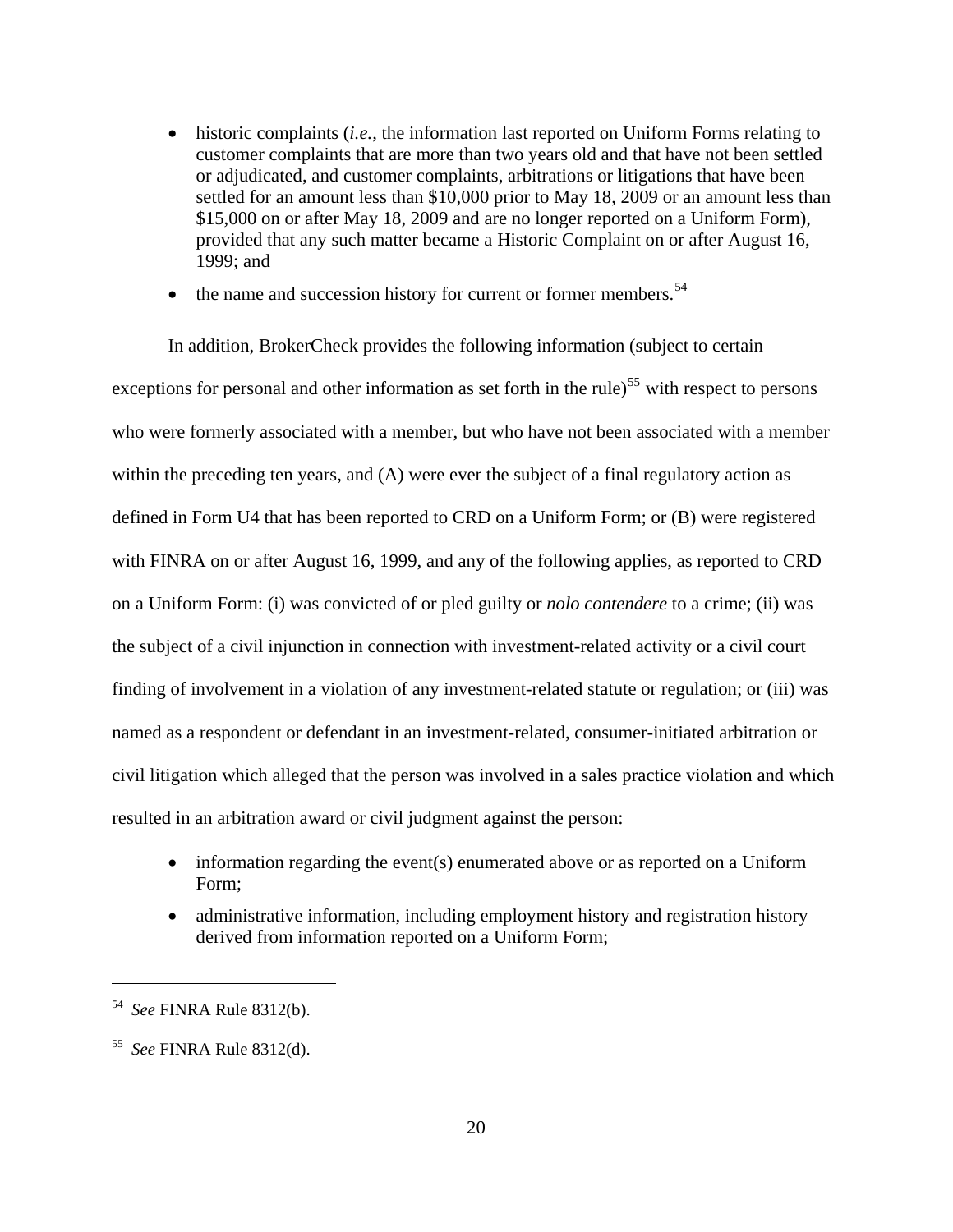- the most recently submitted comment, if any, provided to FINRA by the person who is covered by BrokerCheck, in the form and in accordance with the procedures established by FINRA, for inclusion with the information provided through BrokerCheck (only comments that relate to the information provided through BrokerCheck are included); and
- information as to qualifications examinations passed by the person and date passed (FINRA does not release information regarding examination scores or failed examinations). $56$

Not all information in CRD is disclosed to the public through BrokerCheck. The

following CRD information is not made publicly available on BrokerCheck:

- Reasons and Comments Related to Termination. In situations where a broker-dealer terminates a registered representative, BrokerCheck reports exclude the reason for the termination and any comments from the former registered representative regarding the termination, although this information is reported on Form U5. FINRA also excludes from BrokerCheck, generally, information on Form U4 for registered representatives who have terminated registration more than ten years ago. $57$
- Formerly Reportable Information. Certain information that was, but is no longer required to be, reported through the registration and licensing process is not disclosed through BrokerCheck. This information includes, for example, judgments and liens originally reported as outstanding that have been satisfied and bankruptcy proceedings filed more than ten years ago.
- Examination Details. Scores on industry qualification examinations, and failed examinations, are also excluded from BrokerCheck reports, although BrokerCheck displays industry examinations that a registered representative has passed.<sup>[58](#page-21-2)</sup>
- Previous Filings. BrokerCheck provides only the most recent filings by brokerdealers and their associated persons; it does not provide access to previous filings.
- Discretionary Disclosure. FINRA, on a case-by-case basis, reserves the right to

<span id="page-21-0"></span><sup>56</sup> *See* FINRA Rule 8312(c).

<span id="page-21-1"></span><sup>57</sup> *See* FINRA Rule 8312(b)(1).

<span id="page-21-2"></span><sup>&</sup>lt;sup>58</sup> FINRA has stated that it excludes such information because the passing grade varies from examination to examination and can change over time, and that examination scores are not designed to predict an individual's job performance or compliance record. *Id.*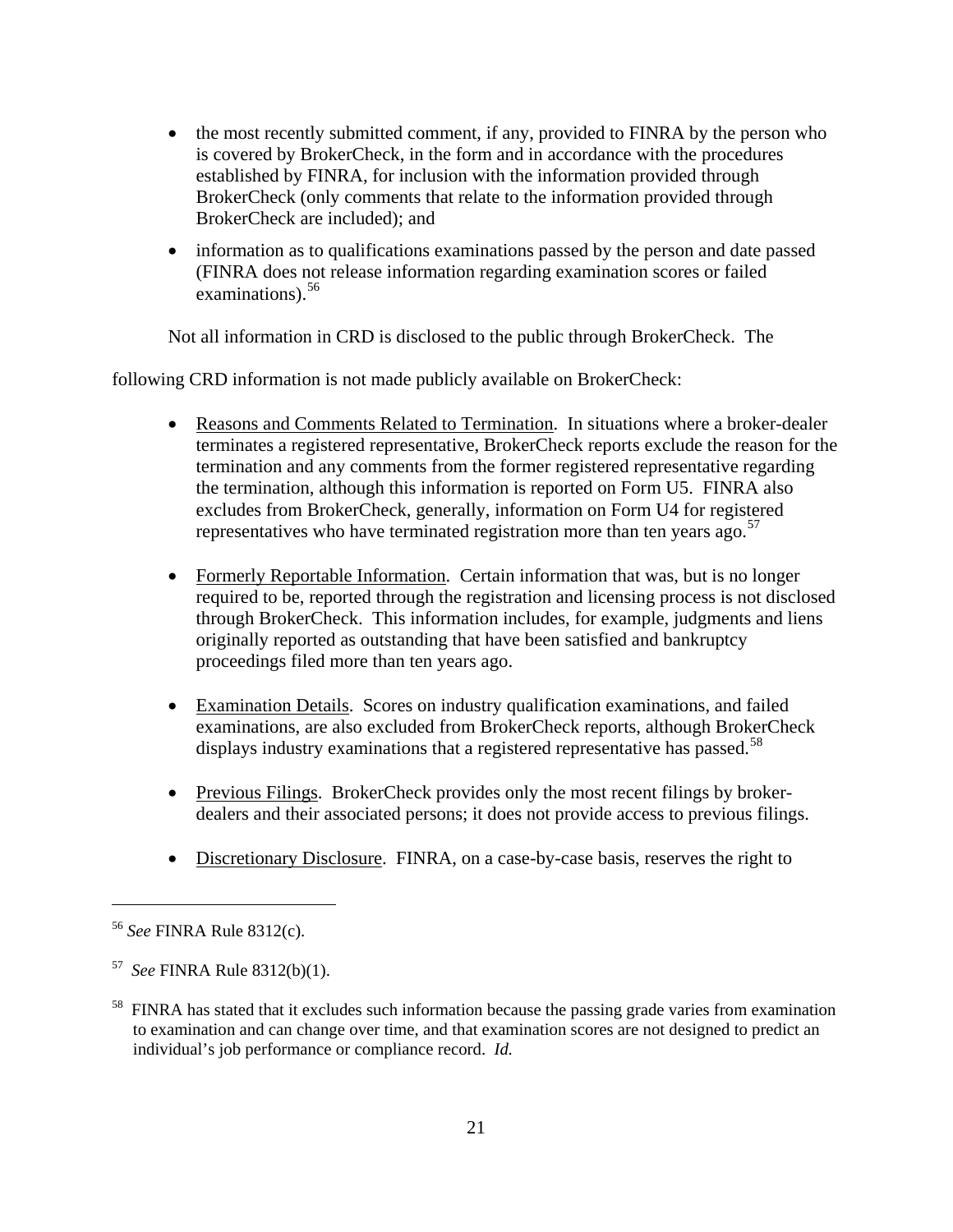exclude information that contains confidential customer information, offensive or potentially defamatory language or information that raises significant identity theft or privacy concerns that are not outweighed by investor protection concerns. Also, in certain limited circumstances, FINRA's policy allows for information to be expunged from CRD, most often pursuant to a court order.

- Personal Information. FINRA does not include Social Security numbers, home addresses, or physical descriptions in BrokerCheck reports.
- Certain Criminal Charges. Criminal charges that did not result in convictions and certain other actions that did not lead to an award or finding against the registered representative, for whatever reason, are not disclosed through BrokerCheck.

#### *C. BrokerCheck Format and Usage*

BrokerCheck's format allows users to search by name or registration number for a registered representative or broker-dealer. Results are displayed in a one-page summary; more detailed information is available as well. An investor who accesses BrokerCheck seeking information about a broker-dealer would be presented with the following information in the heading for the summary report: the name of the firm; its registration number or numbers; the address of its main office; its mailing address; and its business telephone number. An investor who accesses BrokerCheck for information on an individual registered representative would be presented with the following information in the heading for the summary report: the name of the individual; the individual's registration number; the name and address of the firm with which the individual is currently employed and registered; and the length of time the individual has been registered with that firm.

In 1999, a year after FINRA began making records available on its Web site, FINRA received more than one million inquiries, and by 2002, it was fielding more than two million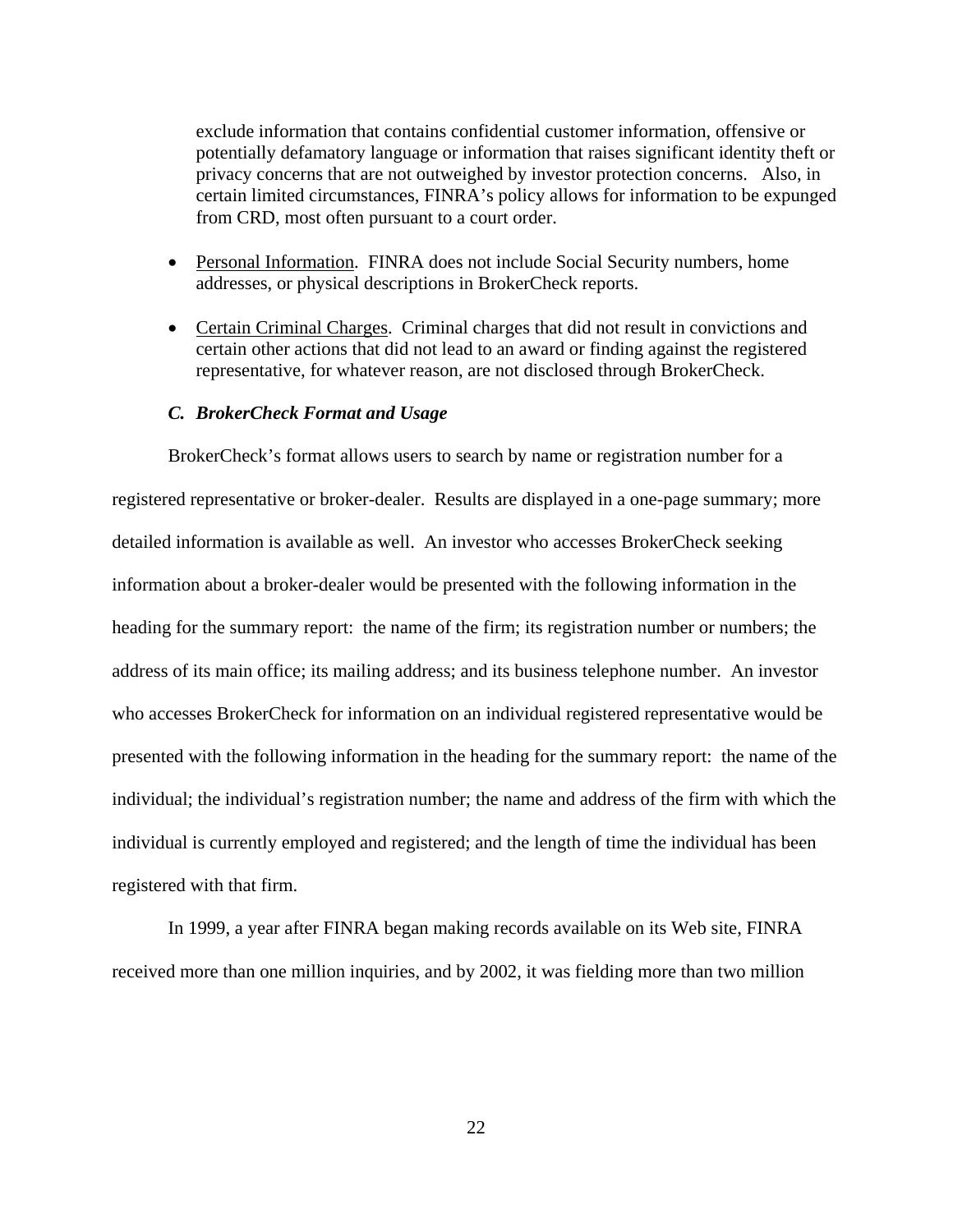inquiries a year.<sup>[59](#page-23-0)</sup> Usage has increased since BrokerCheck was deployed in March 2007. More than 20 million searches were conducted on the BrokerCheck Web site in 2009, with approximately 18.5 million summary records viewed and approximately 3.8 million requests for detailed reports on a registered representative or a broker-dealer.<sup>[60](#page-23-1)</sup> However, FINRA is unable to determine the number of unique visitors to BrokerCheck because BrokerCheck does not use persistent "cookies" – small data files that would allow it to recognize repeat visitors. FINRA is further unable to identify the percentage of visitors to the BrokerCheck Web site that are individual investors, regulators, or brokerage industry members.<sup>[61](#page-23-2)</sup>

## **V. Investment Adviser Registration and Disclosure**

## *A. History of IARD and IAPD*

Investment advisers receive compensation for providing advice to others about investing in securities. [62](#page-23-3) Investment advisers use Form ADV under the Investment Advisers Act of 1940 ("Advisers Act") to apply for registration with the Commission or with state securities authorities.[63](#page-23-4) The Commission adopted Form ADV in 1954 and has amended the form several times since then.<sup>[64](#page-23-5)</sup> For example, in 1985, the Commission, together with NASAA, developed a

<span id="page-23-0"></span><sup>59</sup> Based on data obtained from FINRA on Nov. 3, 2010.

<span id="page-23-1"></span> $60$  Based on data obtained from FINRA on Oct. 8, 2010.

<span id="page-23-2"></span> $61$  Although the BrokerCheck Web site includes a link to a voluntary survey that visitors may access to provide demographic data to FINRA for its internal use, it is unclear whether, and how many, visitors to the BrokerCheck Web site actually access and respond to the survey.

<span id="page-23-3"></span><sup>62</sup> *See* Advisers Act Section 202(a)(11) [15 U.S.C. 80b-2(a)(11)].

<span id="page-23-4"></span><sup>63</sup> *See* Investment Advisers Act Release No. 3060 (July 28, 2010) [75 FR 49234 n.5 (Aug. 12, 2010)] (adopting rule amendments to Form ADV).

<span id="page-23-5"></span><sup>64</sup> *See* Investment Advisers Act Release No. 73 (June 25, 1954).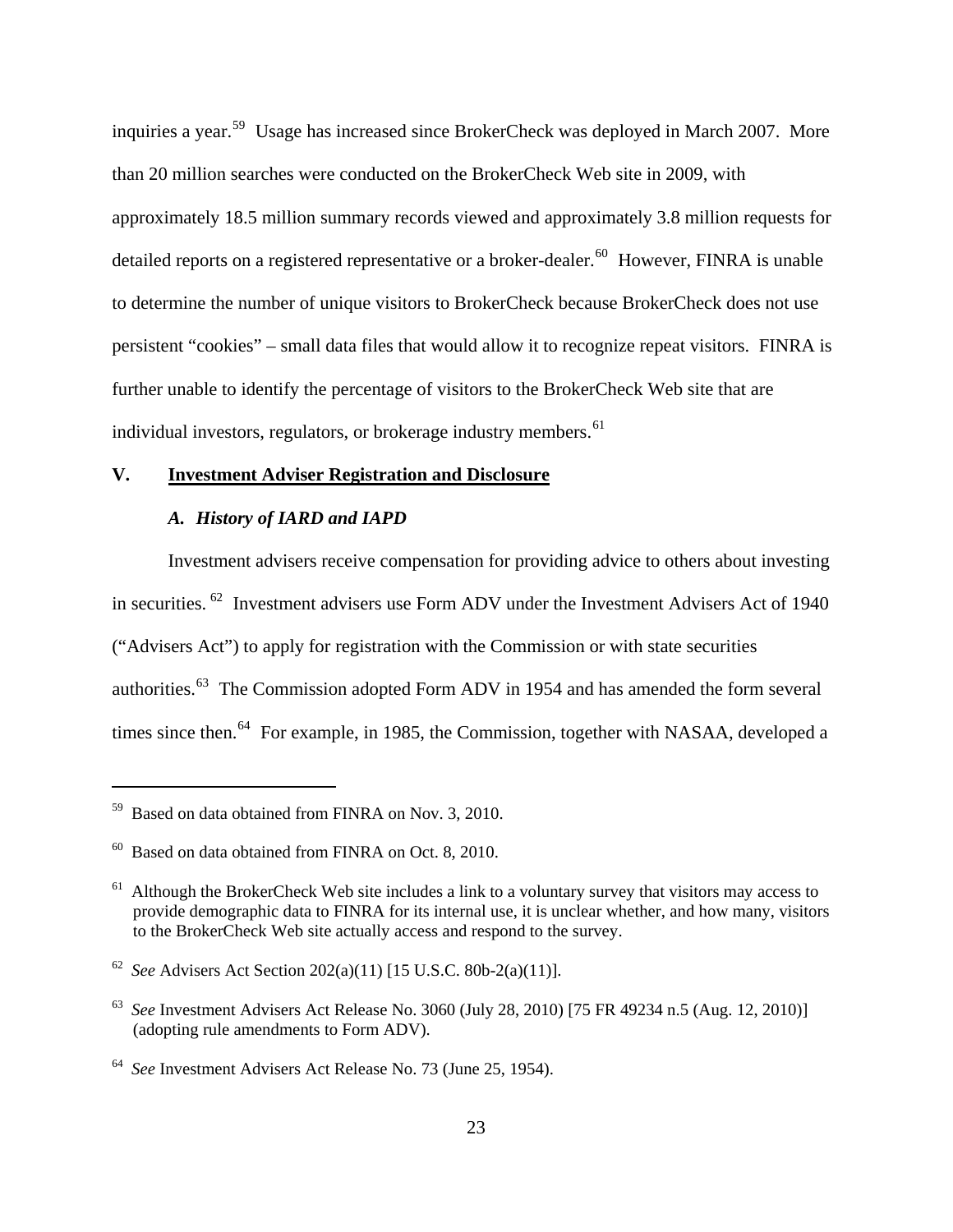new version of Form ADV – the "Uniform Application for Investment Adviser Registration" – to serve as the investment adviser registration form for all jurisdictions requiring registration.<sup>[65](#page-24-0)</sup> This uniform Form ADV is the basis of the form that investment advisers use today.<sup>[66](#page-24-1)</sup>

Amendments to Form ADV in 1979 promulgated the so-called "brochure rule" that currently requires certain investment advisers subject to registration with the Commission under the Advisers Act to furnish clients and prospective clients with a written document – the brochure – and one or more brochure supplements, containing the information required by Part 2 of Form ADV.<sup>[67](#page-24-2)</sup> The brochure rule requires investment advisers to deliver the brochure directly to clients and prospective clients before or at the time of entering into an investment advisory contract, and each year thereafter to provide clients with either (i) a copy of the current (updated) brochure, or (ii) a summary of material changes to the brochure that includes an offer to provide a copy of the current brochure.<sup>[68](#page-24-3)</sup> The Commission recently changed the presentation requirements of the brochure from a check-the-box type format to a narrative format designed to provide investors with clearly written, meaningful, current disclosure of the business practices, conflicts of interest, and background of the investment adviser.<sup>[69](#page-24-4)</sup>

<span id="page-24-0"></span><sup>65</sup> *See* Investment Advisers Act Release No. 991 (Oct. 15, 1985) [50 FR 42903 (Oct. 23, 1985)]. The uniform Form ADV became effective on January 1, 1986.

<span id="page-24-1"></span><sup>66</sup> *Id*.

<span id="page-24-2"></span><sup>67</sup> *See* Investment Advisers Act Release No. 664 (Jan. 30, 1979) [44 FR 7370 (Feb. 7, 1979)]. *See also* Rule 204-3(a) under the Advisers Act [17 CFR 275.204-3(a)].

<span id="page-24-3"></span><sup>68</sup> *See* Rule 204-3 under the Advisers Act [17 CFR 275.204-3].

<span id="page-24-4"></span><sup>69</sup> *See* Investment Advisers Act Release No. 3060 (July 28, 2010) [75 FR 49234 n.5 (Aug. 12, 2010)] (adopting rule amendments to Form ADV).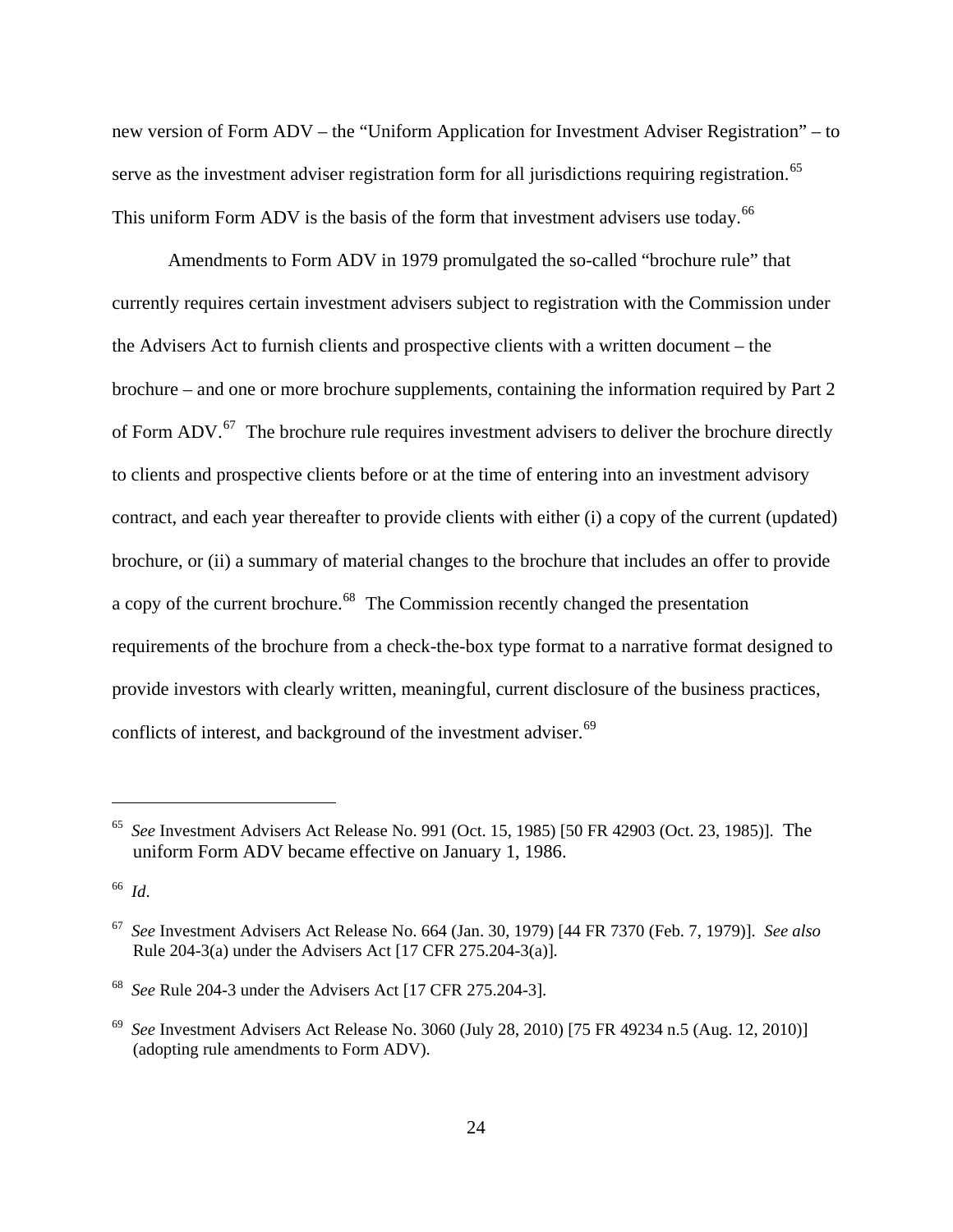Currently, investment advisers subject to registration under the Advisers Act are required to file Form ADV (including the Part 2A brochure – but not the Part 2B brochure supplement)<sup>[70](#page-25-0)</sup> electronically through IARD. Prior to 1996, most investment advisers were required to register with the Commission as well as with each state in which they did business, using paper-based forms. The National Securities Market Improvement Act of 1996 ("NSMIA") eliminated this system of dual registration and consolidated oversight.<sup>[71](#page-25-1)</sup> In most cases, NSMIA mandated that oversight of larger advisory firms be left exclusively to the Commission, with smaller firms to be overseen by the states in which they do business.<sup>[72](#page-25-2)</sup> Under NSMIA, the dividing line was based on the amount of assets managed by the adviser, and was set at \$25 million.<sup>[73](#page-25-3)</sup> Under the Dodd-Frank Act, that threshold will rise to \$100 million on July 21, 2011.<sup>[74](#page-25-4)</sup>

NSMIA also authorized the Commission to establish an electronic filing system for investment advisers, to require advisers to pay the costs associated with the system, and to

<span id="page-25-0"></span> $70$  As discussed in greater detail in Section V.B below, the brochure supplement describes the educational background, business experience, and disciplinary history (if any) of specified individuals providing advisory services to a particular client.

<span id="page-25-1"></span><sup>71</sup> Pub. L. No. 104-290, 110 Stat. 3438 (1996). NSMIA is codified in relevant part as Section 203A of the Advisers Act [15 U.S.C. 80b-3a].

<span id="page-25-2"></span> $72$  The Commission and the states retained general antifraud enforcement authority over the advisers that were not registered with them.

<span id="page-25-3"></span><sup>73</sup> Advisers Act Section 203A(a)(1)(A) [15 U.S.C. 80b-3a(a)(1)(A)].

<span id="page-25-4"></span><sup>74</sup> *See* Section 410 of the Dodd-Frank Act; Advisers Act Section 203A [15 U.S.C. 80b-3]; Investment Advisers Act Release No. 3110 (Nov. 19, 2010) [75 FR 77052 (Dec. 10, 2010)] (proposing rules implementing amendments to the Advisers Act to effectuate certain provisions of the Dodd-Frank Act, including requiring, among other things, hedge funds and other private funds to register with the Commission).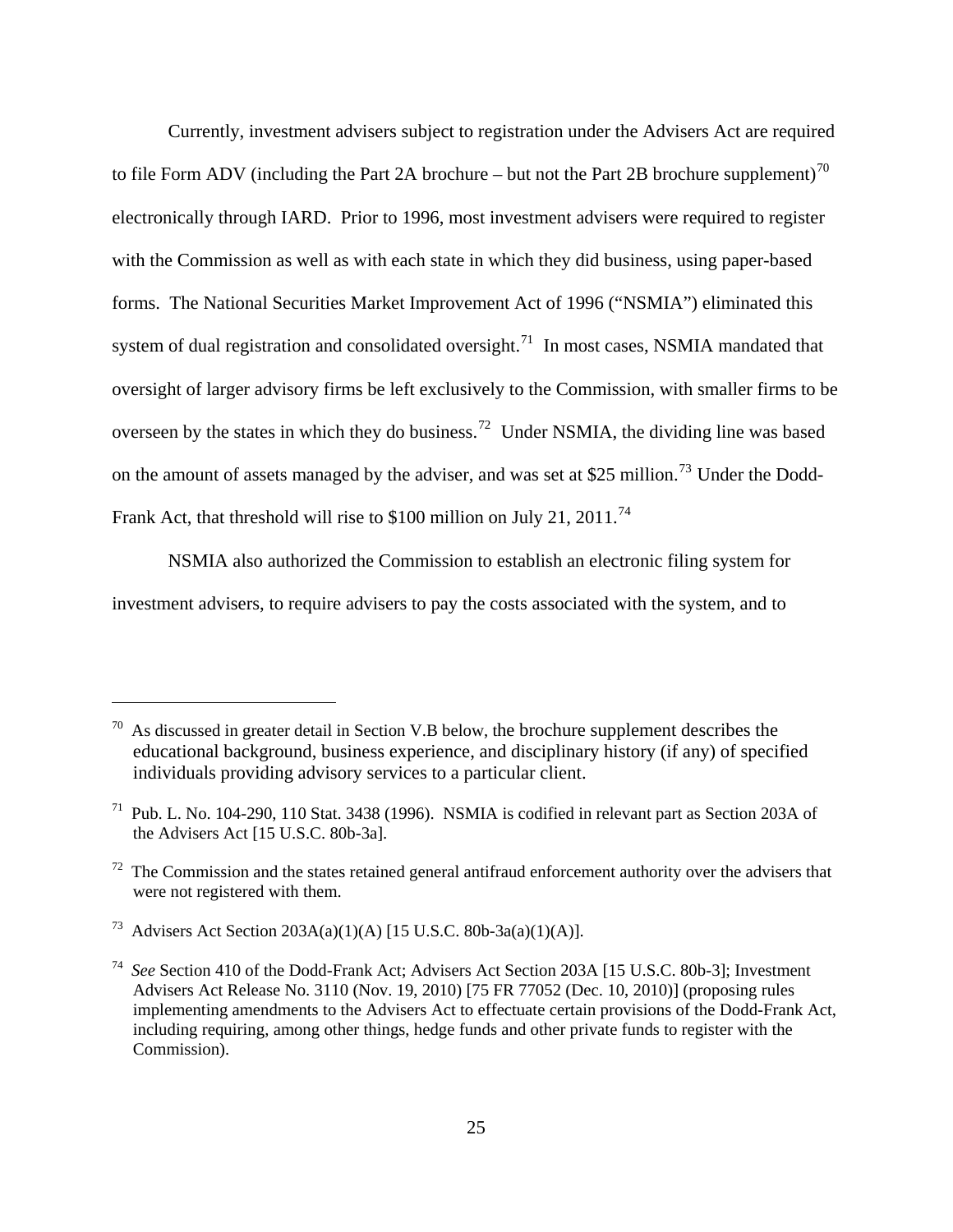provide investors with a readily accessible database of information about investment advisers.<sup>[75](#page-26-0)</sup> Under this authority, the Commission adopted a rule in 2000 requiring advisers to register electronically by filing through IARD, starting in  $2001$ .<sup>[76](#page-26-1)</sup> The Commission contracted with FINRA to operate IARD, citing its technical expertise in running Web CRD.<sup>[77](#page-26-2)</sup> FINRA continues to operate IARD under contract with the Commission. The Commission, in consultation with the state securities authorities with respect to Uniform Forms, retains decisionmaking authority with respect to expanding IARD and the information that is collected by this system. The Commission recently has adopted a significant revision to the core information collection documents for investment advisers,  $^{78}$  $^{78}$  $^{78}$  and is preparing to implement additional changes to the investment adviser registration regime pursuant to the Dodd-Frank Act.[79](#page-26-4)

IAPD has been in operation since 2001 for investment advisory firms. IAPD displays records for SEC- and state-registered advisers, and was expanded in mid-2010 to include

<span id="page-26-0"></span><sup>75</sup> Pub. L. No. 104-290, 110 Stat. 3438 (1996). *See also* Investment Advisers Act Release No. 1897 (Sept. 12, 2000) [65 FR 57438 (Sept. 22, 2000)] (adopting rules and rule amendments requiring electronic filing by investment advisers).

<span id="page-26-1"></span><sup>76</sup> Investment Advisers Act Release No. 1897 (Sept. 12, 2000) [65 FR 57438, 57445 (Sept. 22, 2000)](adopting rules and rule amendments requiring electronic filing by investment advisers) (stating that the amendments were "necessary" to, among other things, "develop a database of information about advisers that is easily accessible to investors").

<span id="page-26-2"></span><sup>77</sup> *See* IARD Web site at<http://www.iard.com/WhatIsIARD.asp>.

<span id="page-26-3"></span><sup>78</sup> *See* Investment Advisers Act Release No. 3060 (July 28, 2010) [75 FR 49234 (Aug. 12, 2010)] (adopting rule amendments to Form ADV).

<span id="page-26-4"></span><sup>79</sup> *See* Investment Advisers Act Release No. 3110 (Nov. 19, 2010) [75 FR 77052 (Dec. 10, 2010)] (proposing rules implementing amendments to the Advisers Act to effectuate certain provisions of the Dodd-Frank Act, including requiring, among other things, managers of hedge funds and other private funds to register with the Commission).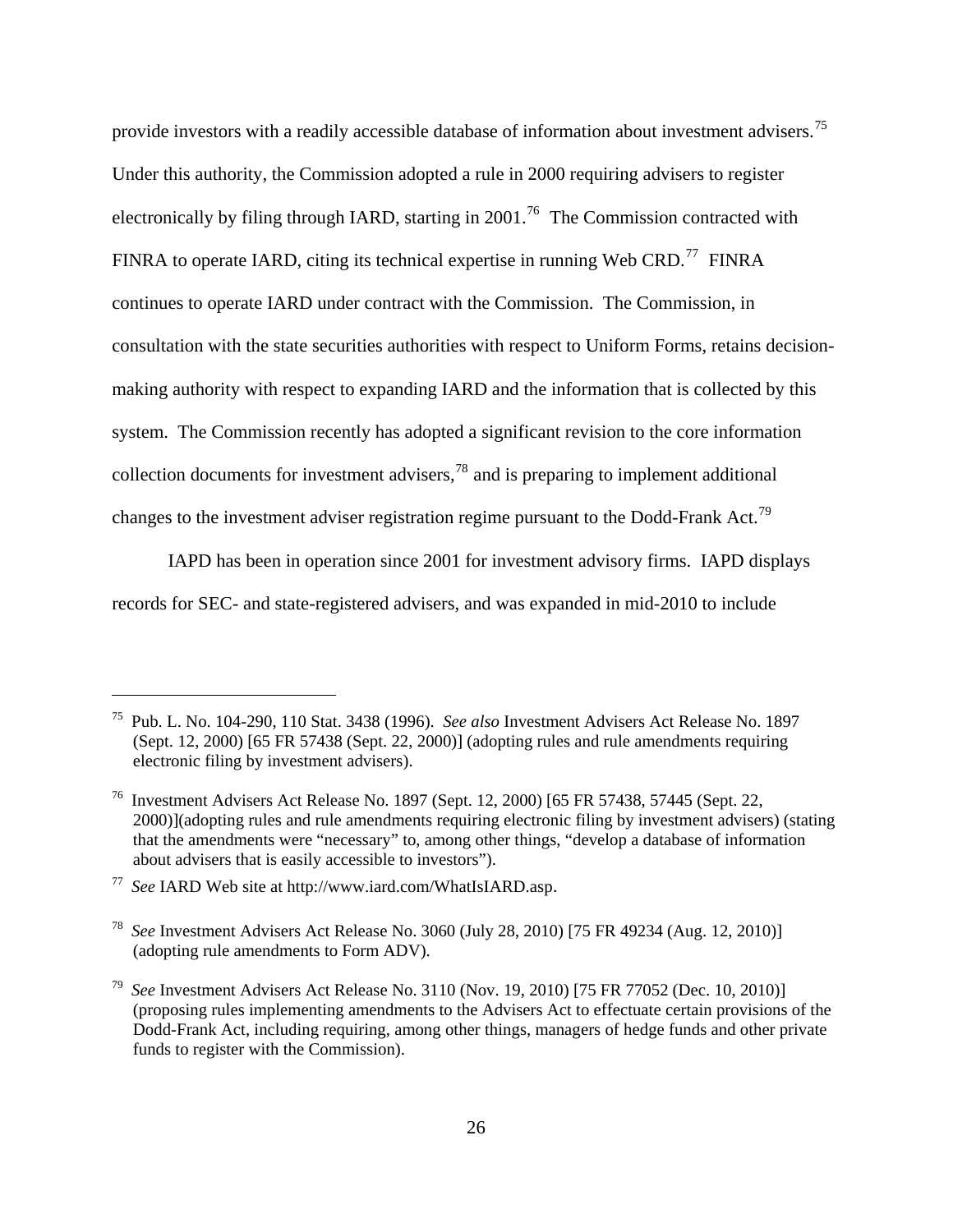investment adviser representatives.<sup>[80](#page-27-0)</sup> IAPD also contains information on formerly registered advisers and investment adviser representatives. In November 2010, the system was modified to retain information about advisory firms and investment adviser representatives that de-registered in the past ten years, mirroring changes, approved a few months earlier, to BrokerCheck for former registered representatives.<sup>[81](#page-27-1)</sup> Previously, IAPD displayed data on advisory firms for two years after their de-registration.

In the second half of 2010, there were approximately 11,889 SEC-registered investment advisers and approximately 14,688 state registered investment advisers on IAPD.<sup>[82](#page-27-2)</sup> The Staff anticipates that approximately 4,100 SEC-registered advisers will shift to state oversight once the Dodd-Frank Act's higher threshold for SEC oversight of advisers takes effect on July 21, 2011. A Dodd-Frank Act requirement for registration of certain private investment fund managers is expected to add approximately 750 SEC-registered advisers, for a net reduction of approximately 3,350 SEC-registered advisers.

<span id="page-27-0"></span><sup>80</sup> *See* Investment Advisers Act Release No. 3060 (July 28, 2010) [75 FR 49234 (Aug. 12, 2010)] (adopting amendments to Form ADV).

<span id="page-27-1"></span><sup>81</sup> *Id*.

<span id="page-27-2"></span><sup>&</sup>lt;sup>82</sup> Based on data obtained from IARD on Nov. 8, 2010. SEC registration data are as of Nov. 1, 2010. State registration data are as of July 1, 2010.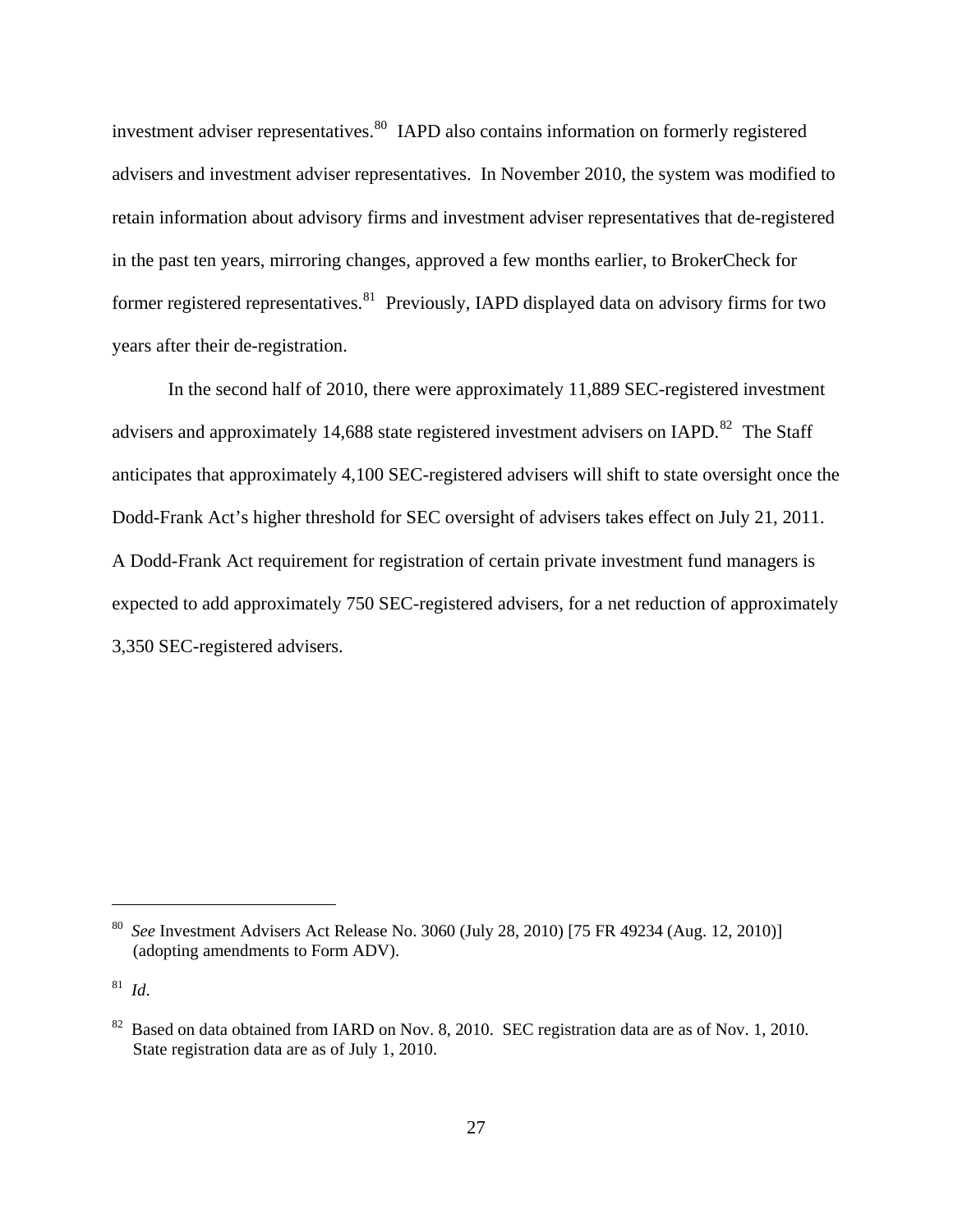# *B. Data Available on IARD and IAPD*

Although IARD was modeled on CRD,  $83$  the systems differ in design to accommodate the fact that advisory firms register using different forms than broker-dealers. The investment adviser forms that are on IAPD are Form ADV and Form ADV-E.<sup>[84](#page-28-1)</sup> Investment adviser representative information on IAPD is summarized from various state sources, including:

• Forms U4, U5, and U6;

 $\overline{a}$ 

- current registration status and effective date of investment adviser representative registrations from IARD and /or CRD;
- investment adviser representative comments submitted to FINRA regarding information in IAPD;
- any applicable qualification examinations passed by investment adviser representatives; and
- certain designations (*e.g.*, Certified Financial Planner, Certified Financial Analyst) reported to FINRA by the applicable designating authority.

Investment advisers register with the Commission by filing the two-part Form ADV, and

withdraw from registration by filing a Form ADV-W. Regulators use Part 1 of Form ADV to

process registrations and manage regulatory and examination programs.<sup>[85](#page-28-2)</sup> Part 2A of Form

ADV, known as the "brochure," is intended for advisory clients and also provides information

<span id="page-28-0"></span><sup>83</sup> *See* Investment Advisers Act Release No. 3060 (July 28, 2010) [75 FR 49234 (Aug. 12, 2010)] (adopting amendments to Form ADV).

<span id="page-28-1"></span><sup>&</sup>lt;sup>84</sup> Form ADV-E is the form that is required to be completed by investment advisers that have custody of client funds or securities and that are subject to an annual surprise examination.

<span id="page-28-2"></span><sup>85</sup> *See* Investment Advisers Act Release No. 3060 (July 28, 2010) [75 FR 49234 (Aug. 12, 2010)] (adopting amendments to Form ADV).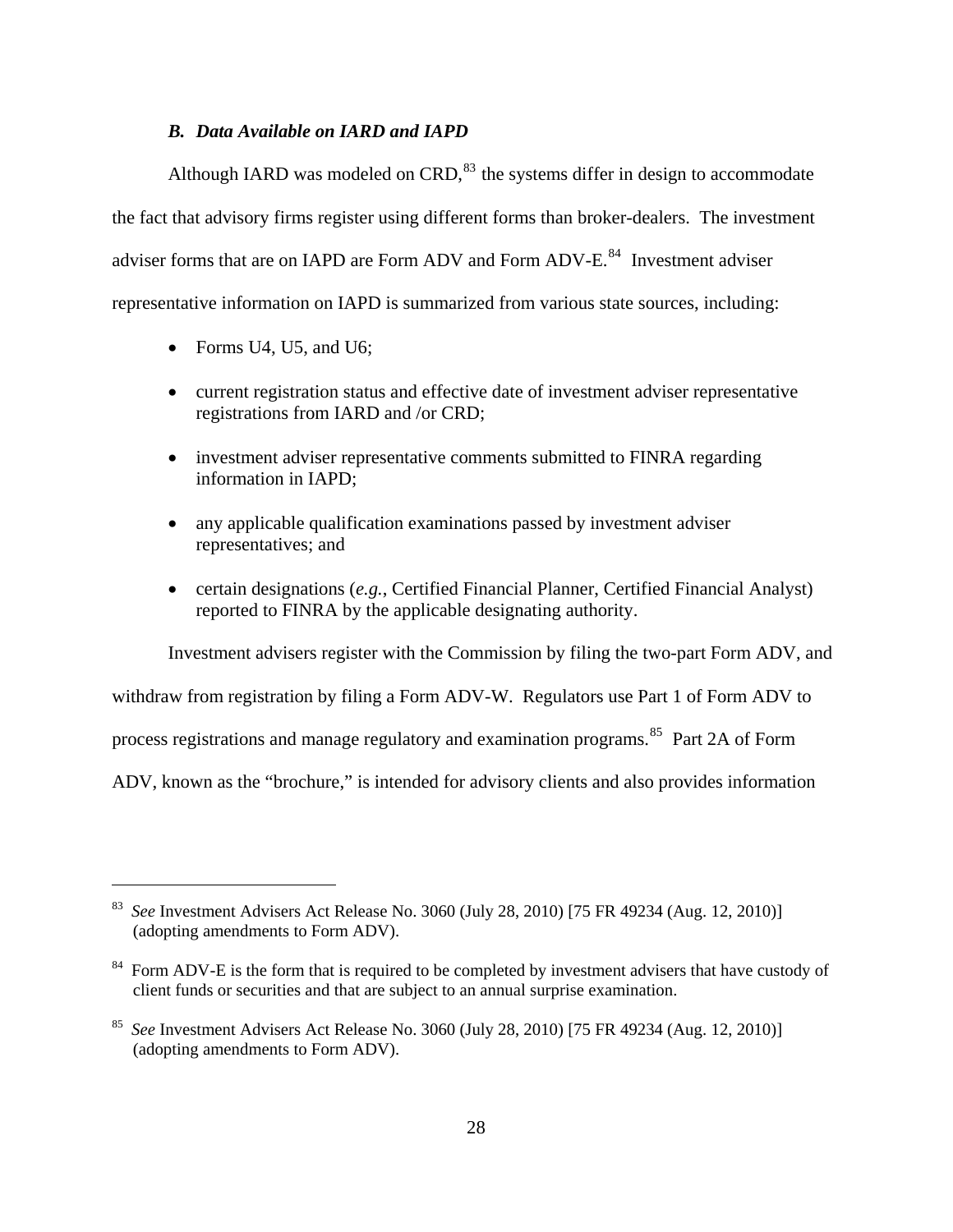used by the Commission's examination program.<sup>[86](#page-29-0)</sup> Part 2B requires investment advisers to provide clients and prospective clients with a "brochure supplement" describing the educational background, business experience, and disciplinary history (if any) of specified individuals providing advisory services to a particular client.<sup>[87](#page-29-1)</sup>

Investment advisers must update Part 1 of their Form ADV at least annually, within ninety days of their fiscal year end, or more often as needed to report certain disciplinary actions or specified changes to the adviser's services or contact information.<sup>[88](#page-29-2)</sup> Part 1 of Form ADV uses a check-the-box, multiple-choice, question-and-answer format to describe the adviser's business. It provides details on persons who own and control the advisory firm, including whether the firm or any of its current personnel has been disciplined in the past ten years in any criminal, civil, or regulatory actions, or in foreign or military courts.<sup>[89](#page-29-3)</sup> In 2000, the Commission substantially amended Part 1 of the form to accommodate electronic filing,  $90$  and divided it into two sections, with the first to be completed by all investment advisers and the second by state registered advisers.<sup>[91](#page-29-5)</sup>

For advisory firms, the IAPD report generally displays the firm's completed Form ADV. Nearly all of the information collected on Form ADV with respect to investment advisers is

 $\overline{a}$ 

<span id="page-29-1"></span>87 *Id*.

<span id="page-29-2"></span>88 *Id.* 

<span id="page-29-5"></span><span id="page-29-4"></span>91 *Id.*

<span id="page-29-0"></span><sup>86</sup> *Id*.

<span id="page-29-3"></span><sup>&</sup>lt;sup>89</sup> Investment Advisers Act Release No. 1897 (Sept. 12, 2000) [65 FR 57438, 57445 (Sept. 22, 2000)]. 90 *Id.*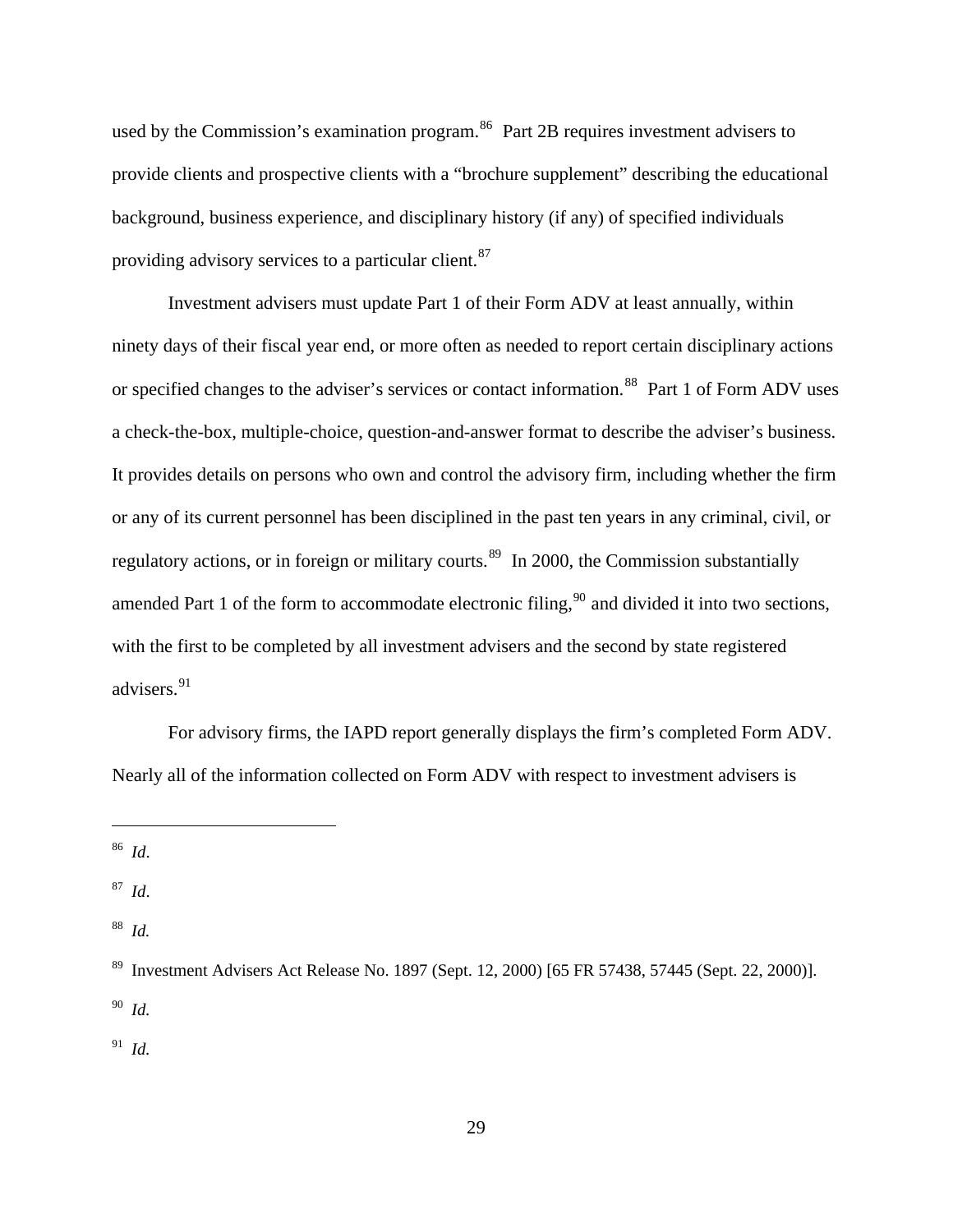made publicly available through IAPD.<sup>[92](#page-30-0)</sup> The first item on Form ADV includes certain identifying information, including, for example: the full legal name of the firm; its registration number; its address; the days and times of normal business operations; whether it has a Web address; and whether it is registered with any foreign regulatory authority. The second item on the form covers the firm's U.S. registrations and notice filings. Item 3 on the form covers how the firm is organized and when its fiscal year ends. Item 4 covers whether the firm is a successor to a previously registered investment adviser. Item 5 contains information about the adviser's business, such as the number of employees and clients, the types of clients, the amount of assets the firm manages, and compensation agreements.

Item 6 covers other business activities of the adviser, including broker-dealer operations. Item 7 covers financial industry affiliations, such as with another investment adviser or brokerdealer. Item 8 covers the firm's participation or interest in client transactions. Item 9 covers how the firm handles custody of customers' cash or securities. Item 10 identifies who controls the adviser. Item 11 covers the adviser's regulatory and disciplinary history. Item 12 applies if the firm qualifies as a small business. Investors may click through each item to get to the next item of the form or may navigate to specific items of the form through a menu located on each page; there is no summary of the information.

Part 2A of Form ADV (the "brochure") requires some of the same information contained in Part 1, in a narrative format, as well as information on business practices, fees, and conflicts of interest that the investment adviser may have with clients. As discussed, the Commission

<span id="page-30-0"></span> $92$  Two categories of information filed with IARD but excluded from IAPD are historical filings and withdrawal forms. An investment adviser's registration status, however, does reflect withdrawal form filings. In addition, certain personally identifiable information such as Social Security numbers and private residence addresses of investment adviser representatives are not available on IAPD.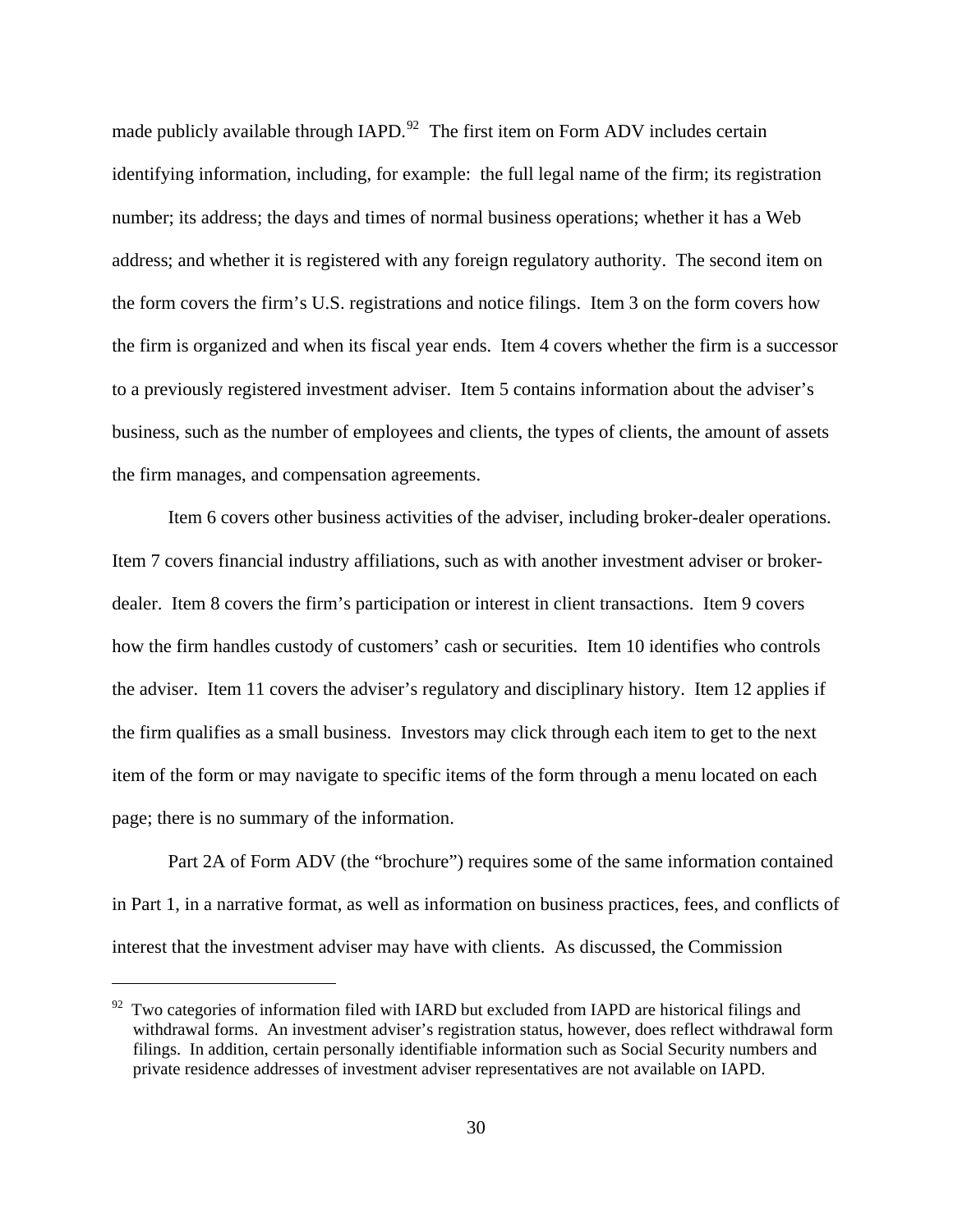requires investment advisers to deliver the brochure directly to clients and prospective clients before or at the time of entering into an investment advisory contract, and each year thereafter to provide clients with either a copy of the current (updated) brochure, or a summary of material changes to the brochure that includes an offer to provide a copy of the current brochure.<sup>[93](#page-31-0)</sup> Because material changes are required to be communicated to investors, they need not access IAPD solely to apprise themselves of such developments.

Under 2010 amendments to Form ADV and related rules, most SEC-registered advisers are required to have a Part 2A brochure filed electronically by April 1, 2011.<sup>[94](#page-31-1)</sup> The brochures, which will use a standardized format to "facilitate investors' comparison of multiple advisers," will be available in IAPD as PDF documents.<sup>[95](#page-31-2)</sup> Brochures already are posted on IAPD for advisers that file them electronically on a voluntary basis.

The 2010 amendments also required changes to the content of brochures themselves, specifying eighteen items that must be presented in a plain English, narrative format.<sup>[96](#page-31-3)</sup> They are:

- Item 1. Cover Page
- Item 2. Material Changes
- Item 3. Table of Contents
- Item 4. Advisory Business
- Item 5. Fees and Compensation

 $\overline{a}$ 

<span id="page-31-3"></span>96 *Id*.

<span id="page-31-0"></span><sup>93</sup> *See* Rule 204-3 under the Advisers Act [17 CFR 275.204-3].

<span id="page-31-1"></span><sup>94</sup> *See* Investment Advisers Act Release No. 3060 (July 28, 2010) [75 FR 49234 (Aug. 12, 2010)] (adopting amendments to Form ADV).

<span id="page-31-2"></span><sup>95</sup> *Id*.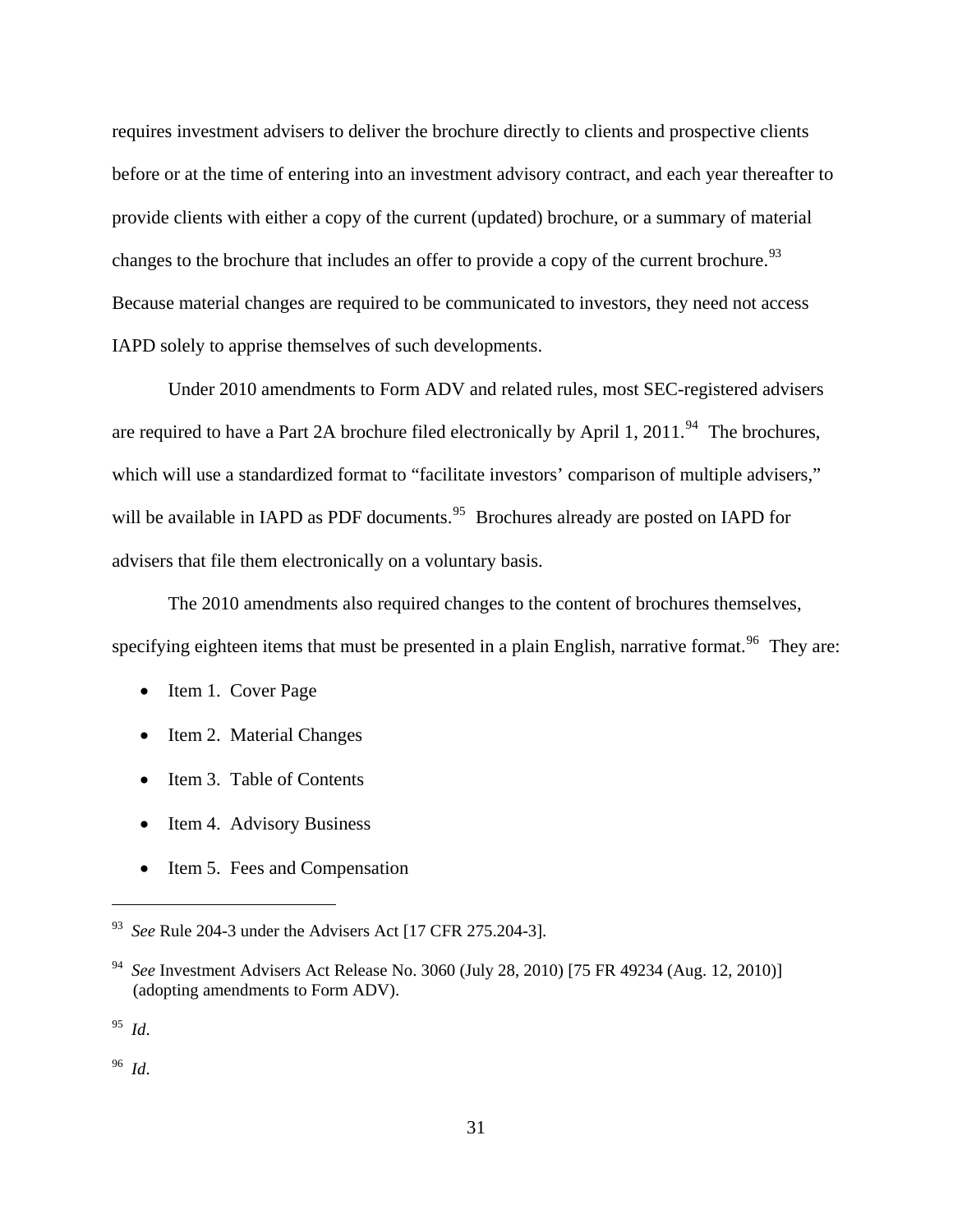- Item 6. Performance-Based Fees and Side-by-Side Management
- Item 7. Types of Clients
- Item 8. Methods of Analysis, Investment Strategies and Risk of Loss
- Item 9. Disciplinary Information
- Item 10. Other Financial Industry Activities and Affiliations
- Item 11. Code of Ethics, Participation or Interest in Client Transactions and Personal Trading
- Item 12. Brokerage Practices
- Item 13. Review of Accounts
- Item 14. Client Referrals and Other Compensation
- Item 15. Custody
- Item 16. Investment Discretion
- Item 17. Voting Client Securities
- Item 18. Financial Information

The Commission's 2010 rule amendments require investment advisers to provide clients with a Part 2B brochure supplement detailing the educational background, business experience, and disciplinary history (if any) of specified individuals providing advisory services to a particular client.<sup>[97](#page-32-0)</sup> Investment advisers registered with the Commission are not required to file Part 2B brochure supplements electronically through IARD, and the brochure supplements are not available on IAPD unless voluntarily filed through IARD.

<span id="page-32-0"></span><sup>97</sup> *Id*.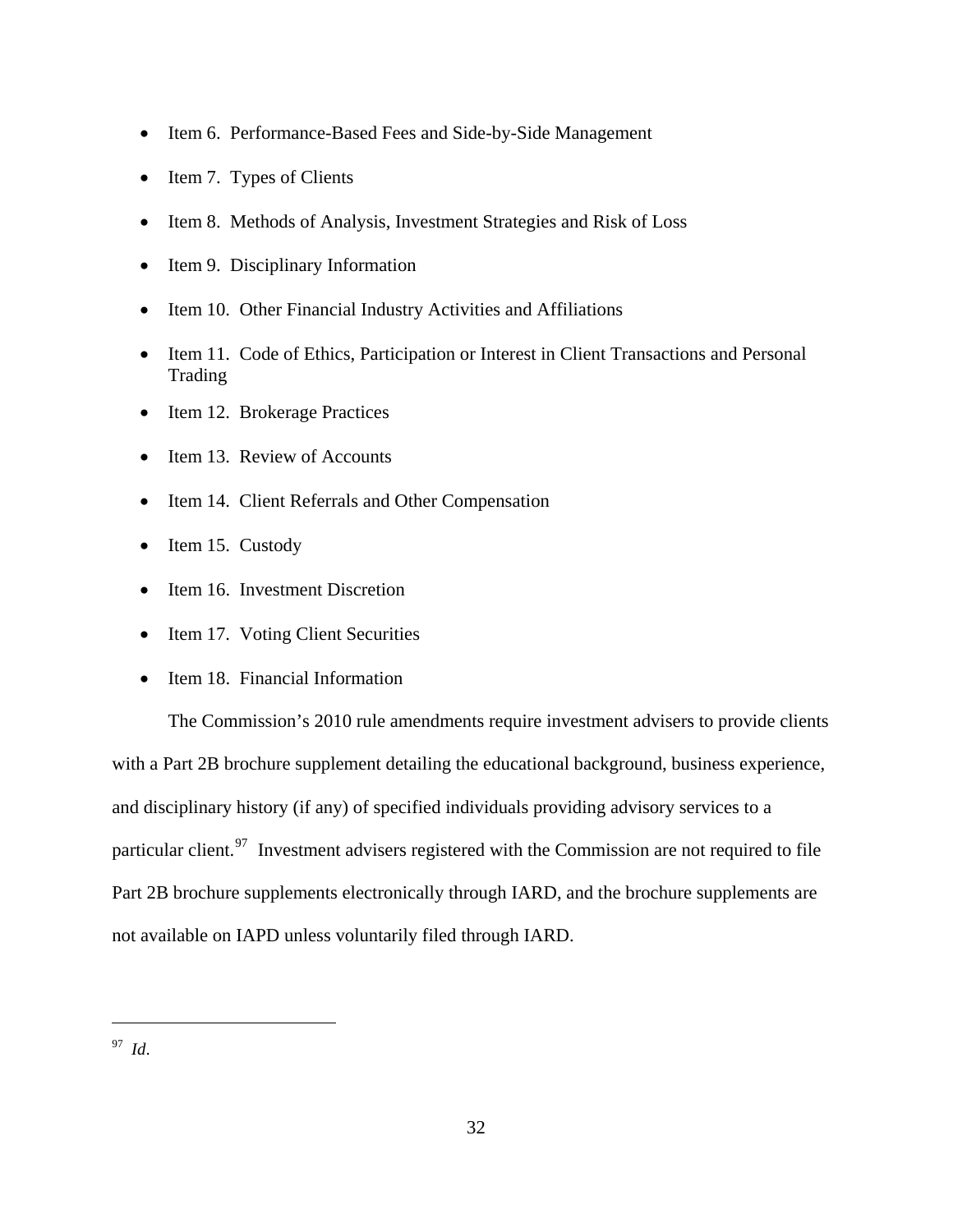### *C. IAPD Format and Usage*

Just as BrokerCheck allows users to search for a broker-dealer or a registered representative, IAPD permits users to search for an advisory firm or an investment adviser representative by name or registration number. Advisory firm searches display complete registration data on Part 1 of the firm's Form ADV and the brochure or brochures the adviser has filed. In contrast, IAPD reports on investment adviser representatives use the same format as BrokerCheck, providing a summary and a more detailed report. A link to BrokerCheck is provided on the IAPD Web site for dually registered investment adviser representatives, whose records are contained in both databases.

The summary page on IAPD for investment adviser representatives contains the same categories of information that appear on BrokerCheck for registered representatives – current employer, qualifications, registration and employment history, and disclosure events – presented in a slightly different format. The IAPD summary shows if the investment adviser representative also is registered as a registered representative, and links to BrokerCheck.

In the second quarter of 2010, there were approximately 188,572 visits to IAPD. For 2009, visits totaled approximately 1.31 million. This was an increase from approximately 1.16 million in 2008.<sup>[98](#page-33-0)</sup> The Commission is unable to identify the number of unique visitors to IAPD, or the type of visitor, because IAPD does not place "cookies" on the computers of those using  $IAPD.<sup>99</sup>$  $IAPD.<sup>99</sup>$  $IAPD.<sup>99</sup>$ 

<span id="page-33-0"></span><sup>&</sup>lt;sup>98</sup> Based on data obtained from FINRA on July 28, 2010.

<span id="page-33-1"></span><sup>99</sup> *See* IARD Web site at [http://www.iard.com](http://www.iard.com/).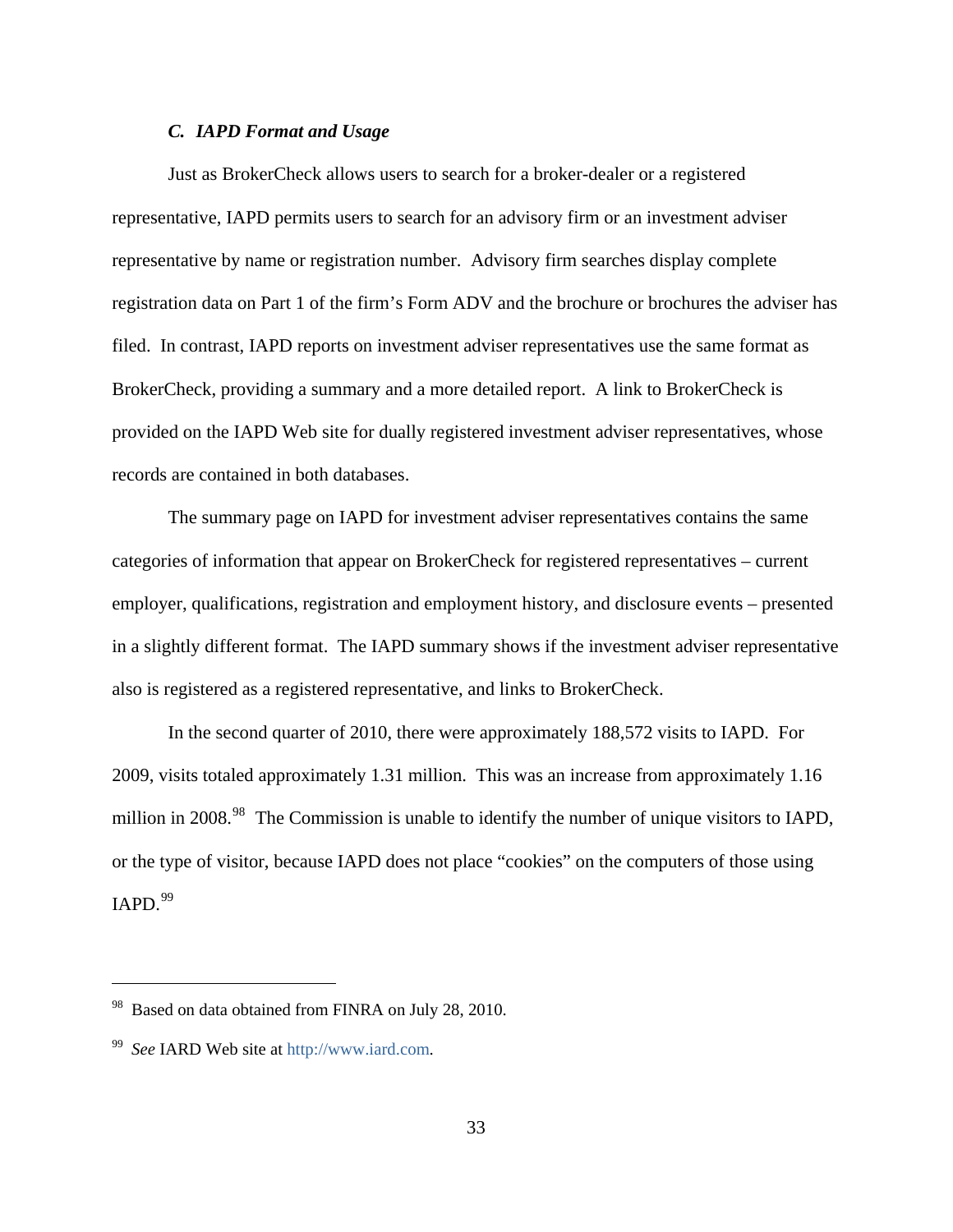## **VI. Comparative Nature of Information Disclosed in BrokerCheck and IAPD**

There are conceptual and operational differences in the way that information is made publicly available to investors regarding broker-dealers and investment advisers and their associated persons, depending on whether data about the broker-dealer, registered representative, investment adviser, or investment adviser representative are contained in BrokerCheck, in IAPD, or both.<sup>[100](#page-34-0)</sup> For example, BrokerCheck information generally is derived from data obtained through Forms – BD, BDW, U4, U5, U6, and BR – that broker-dealers, registered representatives, and regulators complete as part of the securities industry registration and licensing process and currently file through CRD. This generally includes information about current and former members, current registered representatives, and persons who were associated with a member in the preceding ten years, and information about persons who were formerly associated with a member, but who have not been associated with a member within the preceding ten years, but who nevertheless meet certain criteria.<sup>[101](#page-34-1)</sup> FINRA is not required to make publicly available through BrokerCheck all CRD information submitted by broker-dealers and registered representatives.

IAPD essentially reproduces all of the information contained in the Form ADV and filed through IARD. This broad disclosure regime includes, among other things, narrative brochures that address the adviser's business and conflicts of interest, details about the persons who own

<span id="page-34-0"></span><sup>&</sup>lt;sup>100</sup> The Staff recognizes that additional investor education and promotion of BrokerCheck and IAPD may be required to encourage investors to use those two systems. Further investigation into investor usage of BrokerCheck and IAPD is anticipated in connection with the Commission's study pursuant to Section 917 of the Dodd-Frank Act, regarding financial literacy among investors. *See also* Section 913 Study.

<span id="page-34-1"></span><sup>101</sup> *See supra* Section IV.B.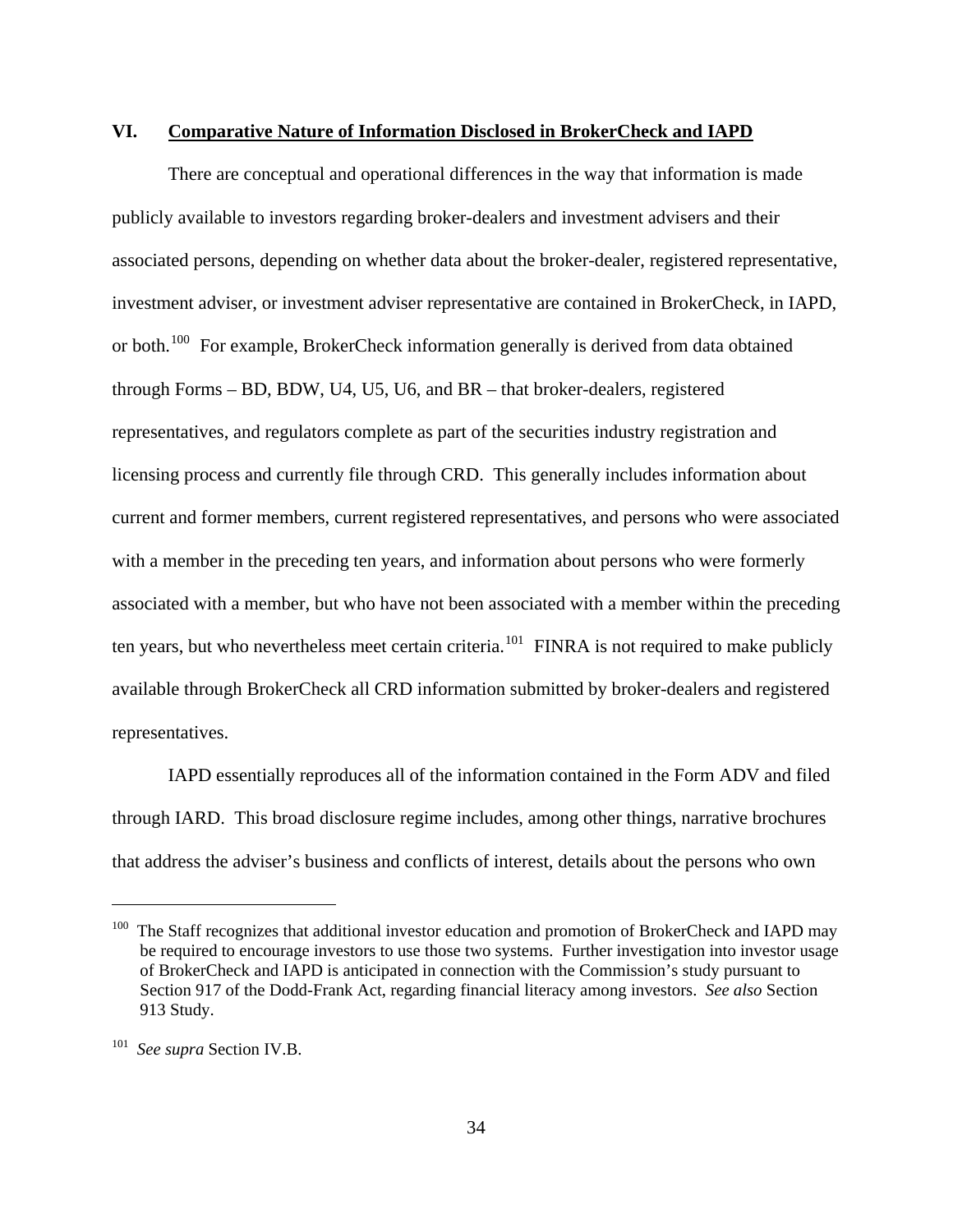and control the advisory firm, including whether the firm or any of its current personnel has been disciplined in the past ten years in any criminal, civil, or regulatory actions, or in foreign or military courts as well as pending disciplinary events.<sup>[102](#page-35-0)</sup> Investment advisers are required to deliver the brochure and any brochure supplements directly to their clients and prospective clients before or at the time of entering into an investment advisory contract, and annually thereafter to provide clients with either a copy of the current (updated) brochure, or a summary of material changes to the brochure that includes an offer to provide a copy of the current brochure.[103](#page-35-1) Moreover, because material changes to the brochure are required to be communicated to existing and prospective advisory clients, those persons need not access IAPD to learn of such changes. The Staff has attempted to take into account the nature of these two disclosure regimes in formulating its recommendations.

<span id="page-35-0"></span><sup>&</sup>lt;sup>102</sup> Note that BrokerCheck and IAPD "may disclose slightly different information regarding [h]istoric [c]omplaints of those financial services professionals that are dually registered as brokers and investment advisers." Exchange Act Release No. 61927 n.20 (Apr. 16, 2010) [75 FR 21064 (Apr. 22, 2010)] (proposing amendments to FINRA's BrokerCheck disclosure rule and discussing IAPD-I, the database that provides public registration and licensing information about natural persons who are registered as investment advisers with the states (SR-FINRA-2010-012)). For dually registered firms and representatives, the BrokerCheck report shows that information about the firm or the individual is available through IAPD, and the IAPD report shows that information about the firm or individual is available through BrokerCheck. In either case, the report includes a link to the other database. Historic customer complaints for investment adviser representatives that are made publicly available on IAPD date back to March 18, 2002, which is the date that IARD began accepting filings for investment adviser representative registration. *See* Exchange Act Release No. 61927 n.20 (Apr. 16, 2010) [75 FR 21064 (Apr. 22, 2010)]. BrokerCheck makes publicly available historic complaints, including those archived after the implementation of Web CRD on August 16, 1999.

<span id="page-35-1"></span><sup>103</sup> *See* Rule 204-3 under the Advisers Act [17 CFR 275.204-3].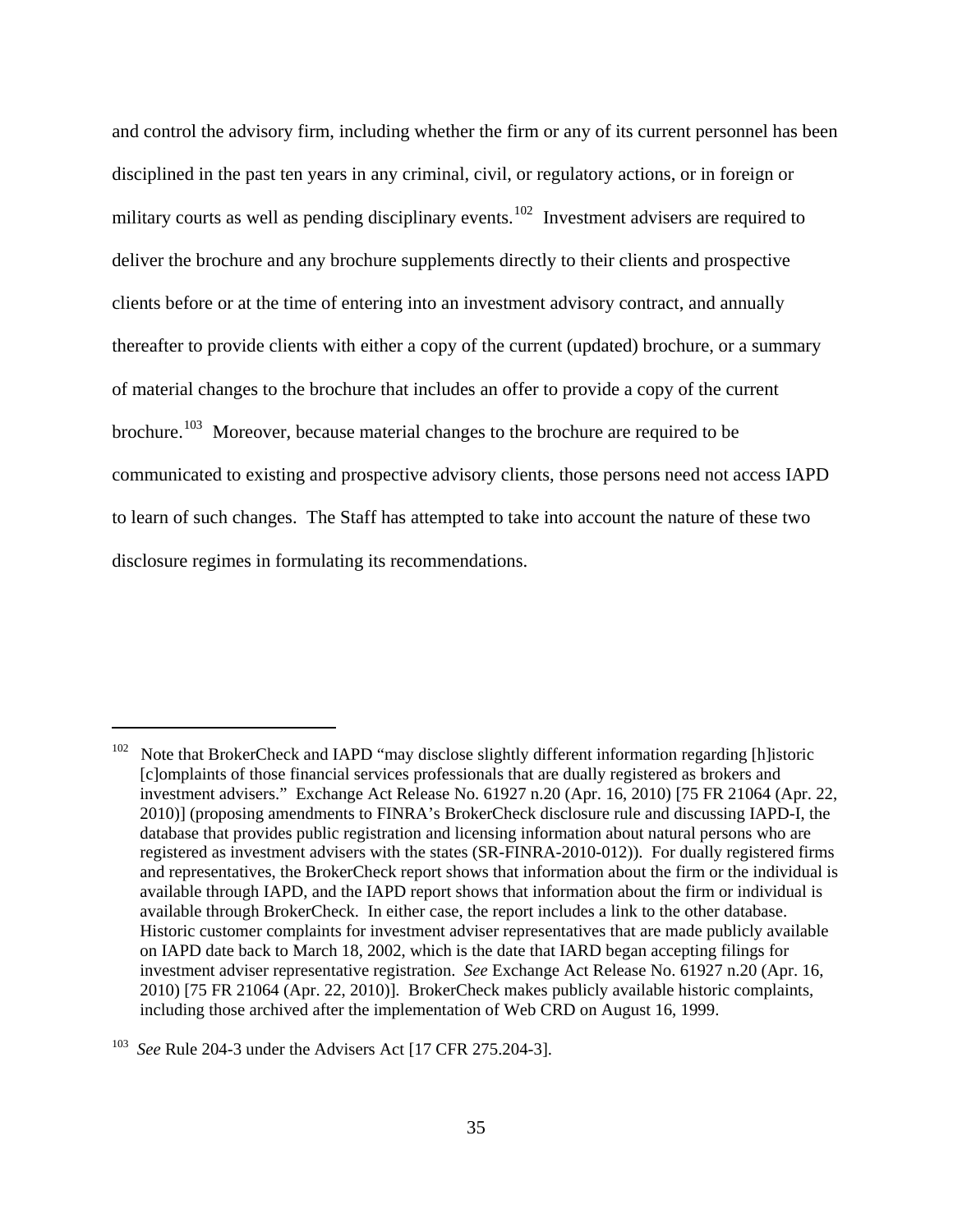#### **VII. Recommendations**

The Staff makes the following recommendations. In the near-term, *i.e*., in the eighteenmonth implementation period, the Staff recommends: (1) unifying BrokerCheck and IAPD search results; (2) adding a ZIP code search or other indicator of location function to BrokerCheck and IAPD; and (3) adding educational content to BrokerCheck and IAPD. The Staff also recommends that, subsequent to the eighteen-month implementation period, Commission staff and FINRA continue to analyze, including through investor testing, the feasibility and advisability of expanding BrokerCheck to include information currently available in CRD, as well as the method and format of publishing that information; and that Commission staff continue to evaluate expanding IAPD content and the method and format of publishing that content, including through investor testing.

#### *A. Near-Term Recommendations*

The near-term recommendations, as described in greater detail below, involve unifying BrokerCheck and IAPD search results, adding a ZIP code search or other indicator of location function to BrokerCheck and IAPD, and adding educational content to BrokerCheck and IAPD.

# 1. Further Centralizing Access to CRD and IARD Through Use of a Unified Search Function

As noted earlier, the primary advantage of centralized access to registration information is that all of the data in the two systems would be in one place, making it easier for investors to obtain useful data. As described above, the current disclosure system comprises two distinct registration databases, requiring investors to know which database to search: BrokerCheck or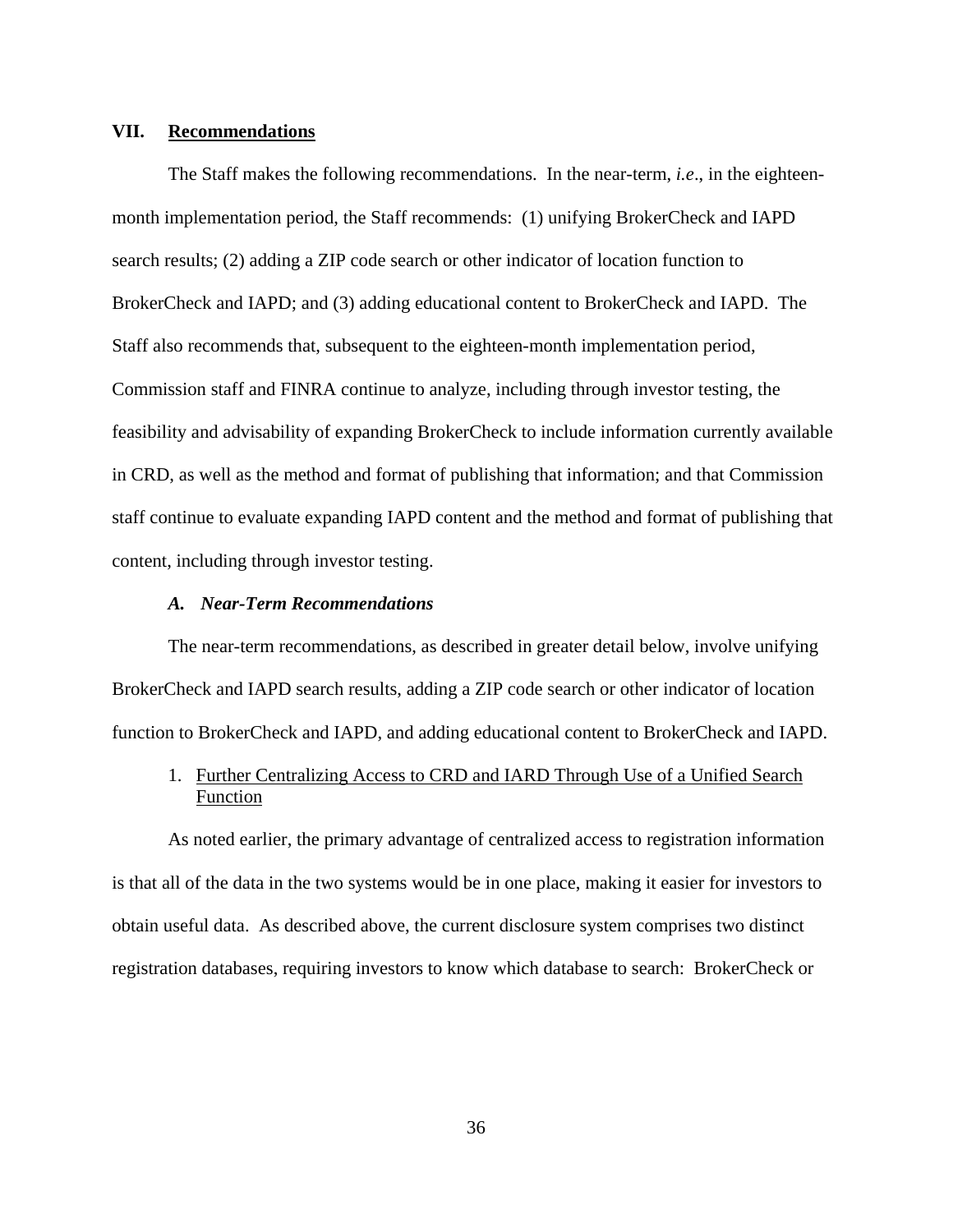IAPD.<sup>[104](#page-37-0)</sup> For investors who do not know whether their financial services provider is registered as a broker-dealer or an investment adviser, knowing where to conduct a background search may be problematic.<sup>[105](#page-37-1)</sup> Moreover, not all financial services providers are required to register, including some service providers in the mortgage brokerage, banking, futures trading, or insurance industries. Some are exempt from registration or operate outside the Commission's oversight. Centralizing access would make it more likely that investors could find data about a financial services provider who at any time was registered as a registered representative or investment adviser representative, whether or not they knew the provider's registration status.

For the reasons above, a single system for searching for data on broker-dealers, investment advisers, and their associated persons may yield benefits in the long-term. However, given the time constraints imposed by the Dodd-Frank Act, maintaining the current separate databases, but unifying the search results, seems more feasible in the near-term. This approach would maintain the current CRD and IARD databases and the current BrokerCheck and IAPD Web sites, but each system would be modified to search the other's database and to return results from both. $106$ 

<span id="page-37-0"></span>This has led some to call for "a unified database that could track individuals," including those who are dually registered. *See* Angela A. Hung *et al., Investor and Industry Perspectives on Investment Advisers and Broker-Dealers*, at 79 (RAND Institute for Civil Justice 2008) (the "RAND Report").

<span id="page-37-1"></span> $105$  The RAND Report found investors typically fail to distinguish between broker-dealers and investment advisers along the lines defined by federal regulations.

<span id="page-37-2"></span>As discussed, currently, for dually registered firms and representatives, the BrokerCheck report shows that information about the firm or the individual is available through IAPD, and the IAPD report shows that information about the firm or individual is available through BrokerCheck. In either case, the report includes a link to the other database.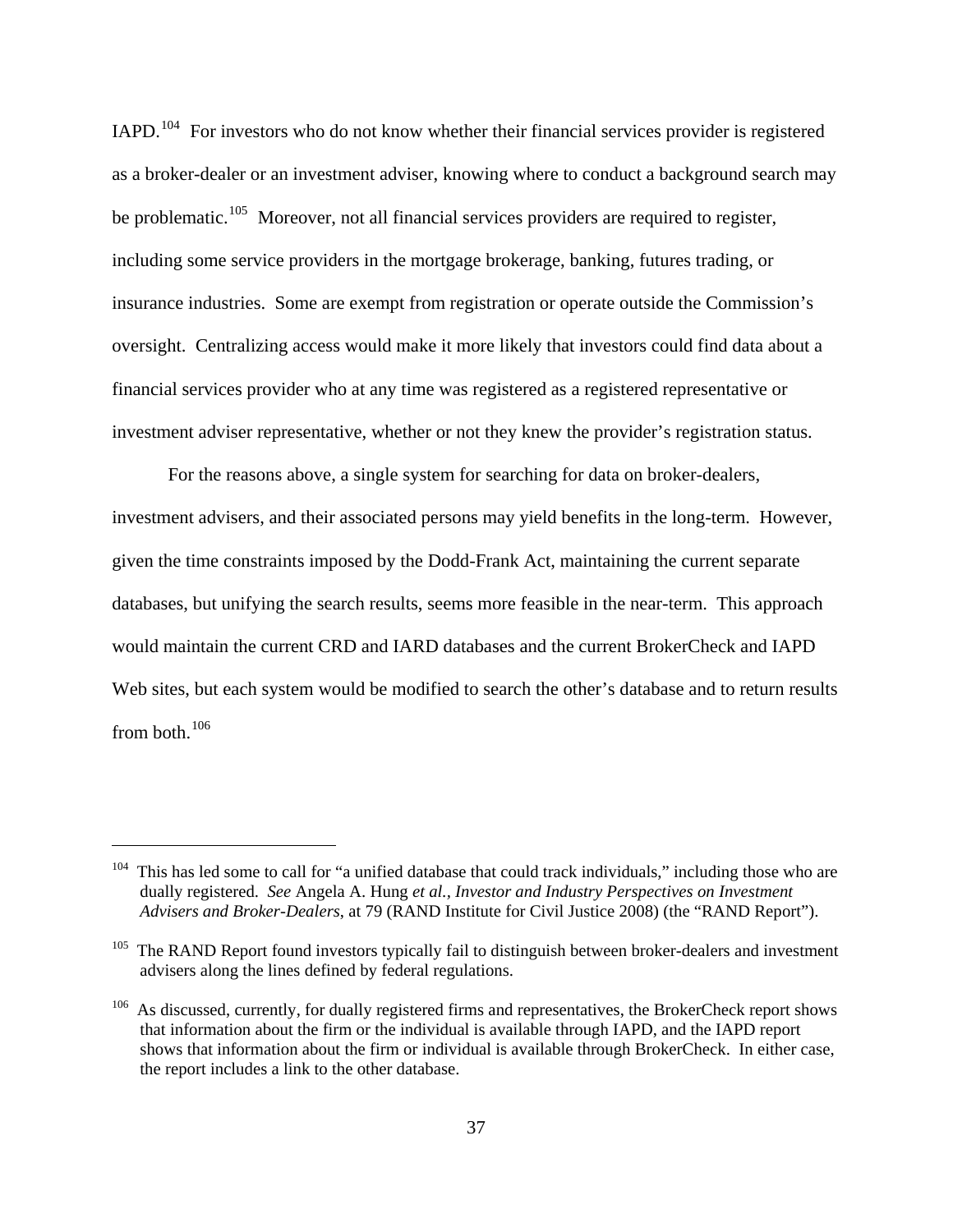There are several benefits to investors from unifying search results from the BrokerCheck and IAPD systems. It would eliminate the possibility that an investor would search for records about a broker-dealer or investment adviser, but fail to locate them because the investor chose the wrong database to search. It would also make the search process more efficient by eliminating the need to search two separate databases. Further, there would be no need to develop or promote a new Web site, making this approach less costly than the second option described below. Finally, the current level of usability would be maintained.

The Staff also considered two other approaches: (i) collapsing the two systems into a single public database; and (ii) creating an additional third Web site that would serve as a search portal for the systems. In the near-term, given the eighteen-month implementation period and other considerations discussed below, the Staff instead recommends maintaining the current separate databases but unifying the search results.

*Collapsing the two systems*. For the reasons above, a single system for searching for data about financial services providers may have long-term benefits. Creating a single public disclosure database by merging BrokerCheck and IAPD would facilitate investor access to data regarding financial services providers registered with the Commission. The advantage of this approach, as with our recommendation of a unified search function, is that it could make it easier for investors to access information because all of the information would be housed in a single database with a single point of access.

However, this approach presents significant issues that could be difficult to resolve expeditiously. Those issues include determining the potential costs and benefits of merging the two databases, the impact of such a merger on database ownership and the need for agreement

38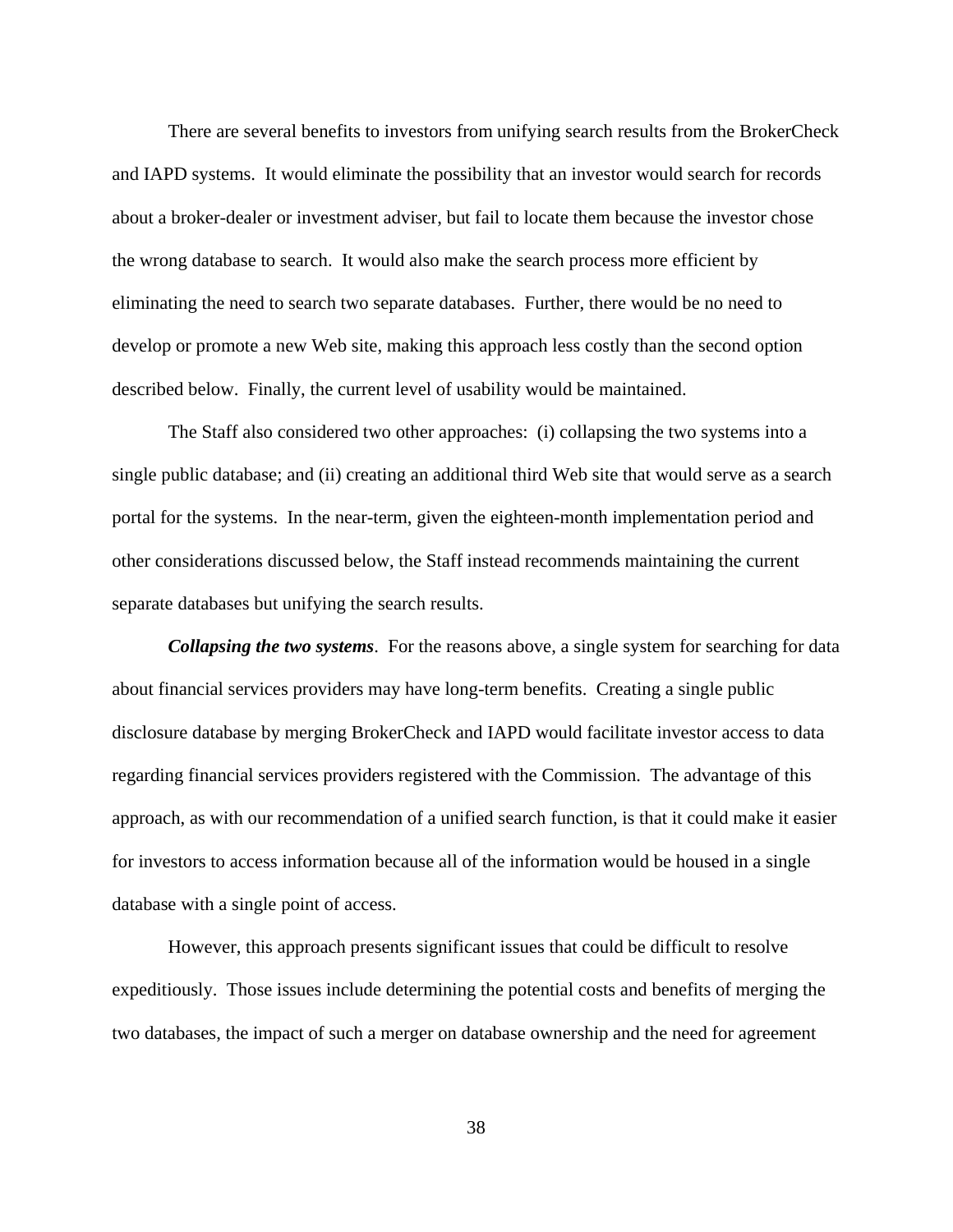among FINRA, NASAA, and the Commission, and the effect of a merger on the usability of a combined system. In addition, this option could entail potentially significant costs to re-engineer and redesign the sites and to market the new database.

*Creating a third Web site portal*. Another approach would be to maintain BrokerCheck and IAPD in their current forms, but create a new Web site that would provide a single public disclosure gateway to them. This portal would not require users to know whether they should use BrokerCheck or IAPD. The creation of a third, separate route to the existing databases might pose fewer issues than an outright merging of BrokerCheck and IAPD because each system would remain independent. However, developing a new Web site would take additional resources, further time to acclimate investors to the new Web site as a source of information (particularly given the widespread use of BrokerCheck), and there would be questions to resolve, such as who would own and maintain the new Web site.

#### 2. Add Search by ZIP Code or Other Indicator of Location

 $\overline{a}$ 

BrokerCheck and IAPD are designed to search for an individual or firm by name or registration number, which is useful only to investors who already have a broker-dealer or investment adviser, or who wish to research a particular person or firm, for example, one that has "cold-called" or otherwise solicited, or been referred to, them.<sup>[107](#page-39-0)</sup> The systems are not, however,

<span id="page-39-0"></span> $107$  According to one recent survey, most people searching for a financial services firm or a financial services provider rely on referrals from family members, friends, or professionals. *See* Angela A. Hung *et al.*, *Investor Knowledge and Experience with Investment Advisers and Broker-Dealers* (RAND Institute for Civil Justice 2010). The same survey found less than 10% of those surveyed use the Internet to find a financial services firm and less than one percent use the Internet to find a financial services provider. *Id.* at 42. While family members, friends, and professionals can serve as valuable sources of information, the Staff believes that investors should evaluate thoroughly the background of any financial services provider that they use or plan to engage.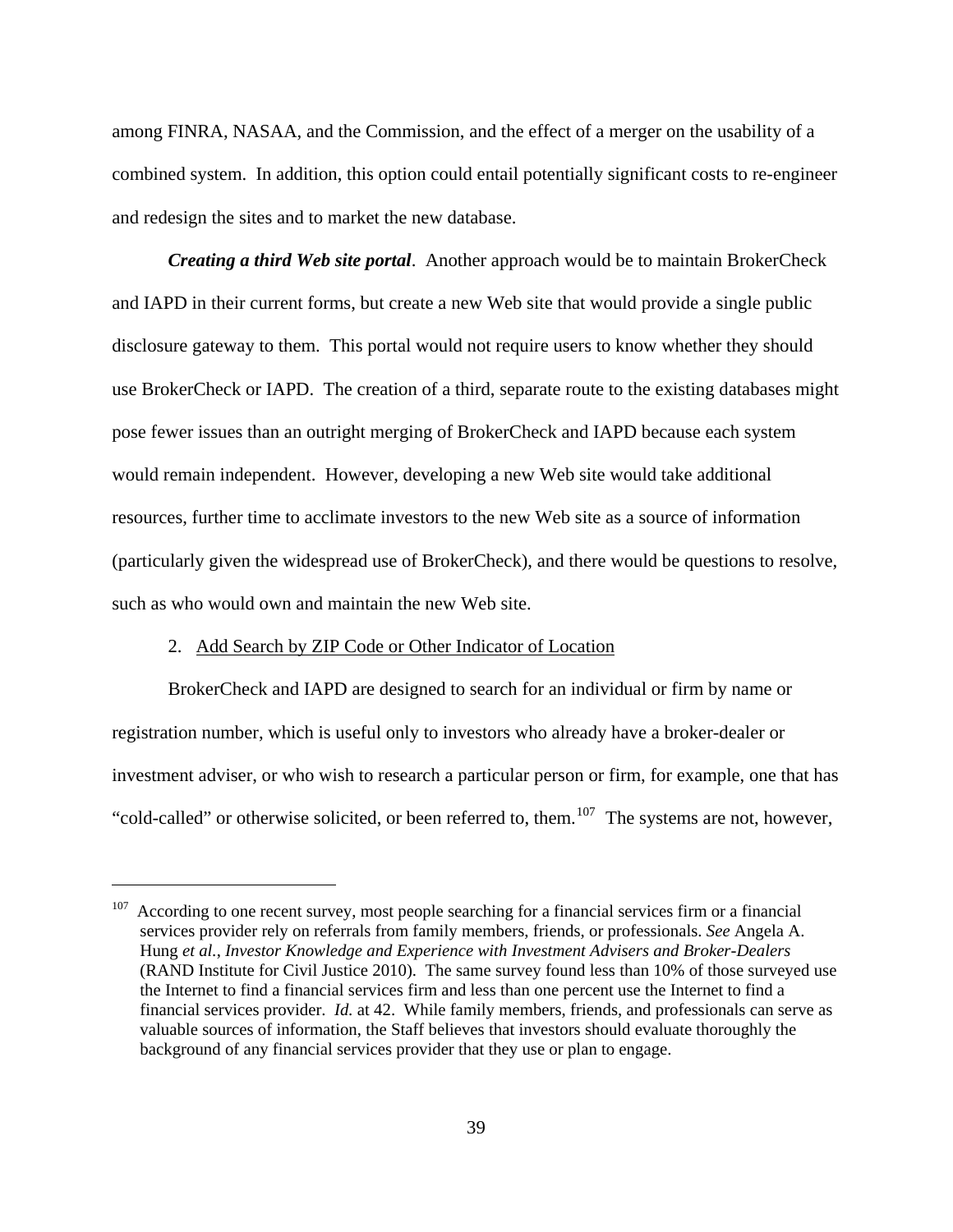as useful for more general research about financial services providers. For example, they do not easily permit investors to locate and compare nearby financial services providers because they lack a function that would allow investors to search for a broker-dealer or investment adviser by ZIP code or other indicator of location. A search by ZIP code function might be helpful to investors who are seeking to hire a financial services provider by identifying those financial services providers who are located close enough to visit in person, or to compare an individual they have hired already with others nearby providing similar services. The Internet is now commonly used as a research tool, with approximately 58% of adults conducting research online about the products and services they buy,  $^{108}$  $^{108}$  $^{108}$  a level that rises to approximately 88% for those with a household income of  $$75,000$  or more.<sup>[109](#page-40-1)</sup> However, the Internet is not commonly used to assist in the search for a financial services provider. $110$ 

Adding a search by ZIP code function to BrokerCheck and IAPD may raise concerns, however. One concern is that providing the names of financial firms or financial services providers on a regulatory site would be viewed by investors as an endorsement of the individuals or firms identified by the search. To help address this concern, a prominent disclaimer could be

<span id="page-40-0"></span><sup>108</sup> *See* Jim Jansen, *Online Product Research* (Pew Internet & American Life Project at 2) (Sept. 29, 2010) (documenting the percentage of Americans who have researched a product or service online).

<span id="page-40-1"></span><sup>109</sup> *Id.* at 4.

<span id="page-40-2"></span> $110$  One way of locating information on the Internet via a search engine is to use a "local qualifier" such as a ZIP code. For example, some major financial institutions provide ZIP code search tools on their proprietary Web sites to help direct clients and prospective clients to local offices or affiliated financial services providers. Some financial trade associations also offer connections by ZIP code to certain credentialed financial services providers that they represent. Another category of financial search tools is provided by commercial Web sites that offer to link investors to the type of qualified financial services provider they are seeking based on ZIP code. These various ZIP code search tools, however, generally do not appear to provide the depth of information and detailed disclosures contained in BrokerCheck or IAPD.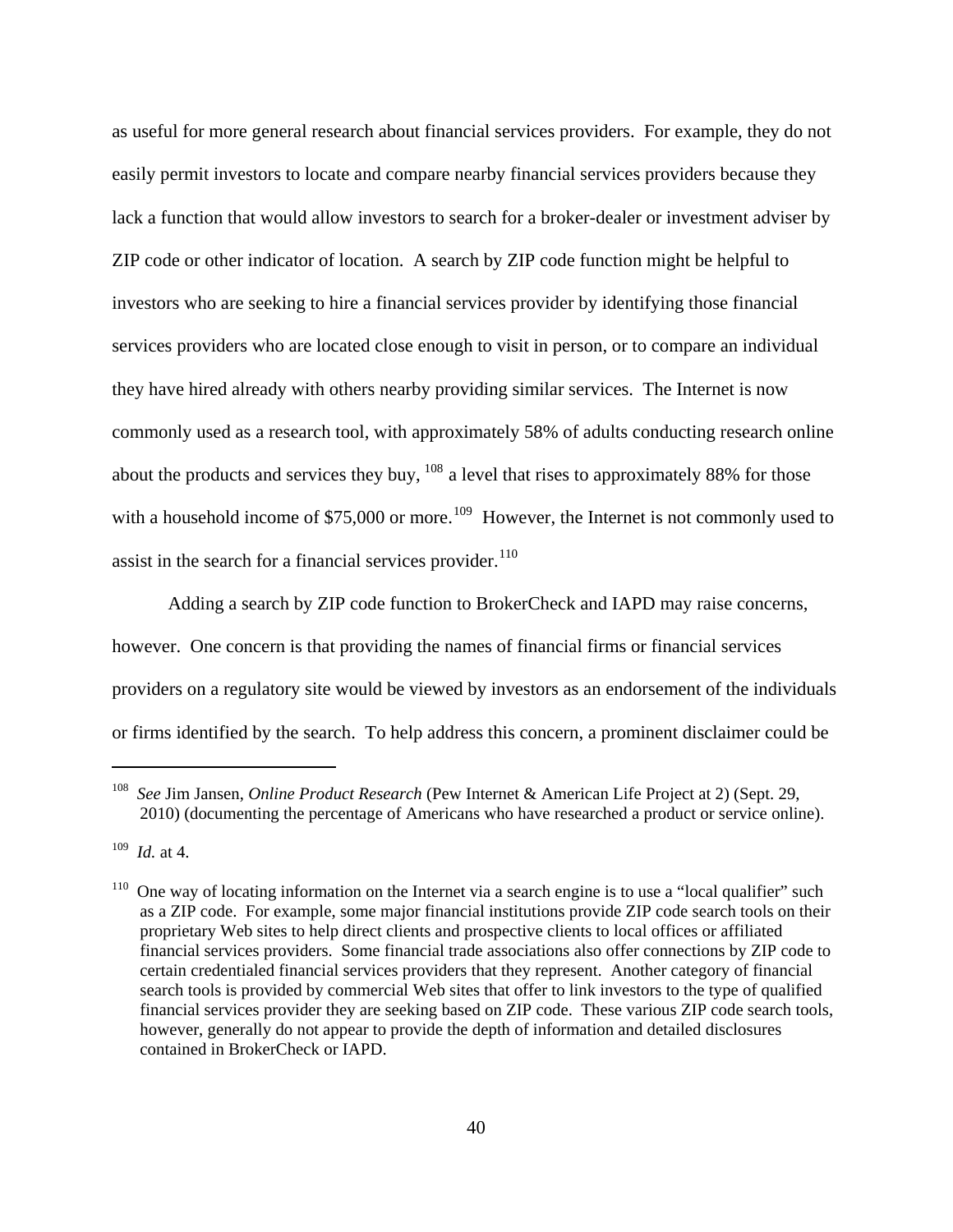added to inform users that search results do not constitute an endorsement. A second concern is that a ZIP code search function could encourage third parties to extract data from BrokerCheck and IAPD for repackaging and sale. While the Staff does not necessarily oppose the widespread dissemination of registration information, some methods that third parties use to extract data, such as data-scraping,  $111$  can interfere with the efficient performance of the systems. Although data-scraping and other technology issues related to a search by ZIP code function pose challenges, these obstacles do not appear to be insurmountable because technologies and protocols currently exist that are widely used by commercial firms to prevent the unauthorized acquisition of information, proprietary or otherwise. Implementing a search by ZIP code function for BrokerCheck would require FINRA to make programming changes to BrokerCheck; adding this function to IAPD would require programming changes with Commission authorization.

## 3. Add Educational Content

 $\overline{a}$ 

The Staff recommends that the BrokerCheck and IAPD Web sites be modified to add online educational materials, including links and definitions of terms that may be unfamiliar to individual investors. The definitions could be displayed through a rollover, hyperlinks, or other technology. Currently, BrokerCheck and IAPD both contain glossaries with definitions of terms

<span id="page-41-0"></span><sup>&</sup>lt;sup>111</sup> Data- or screen-scraping is the process of acquiring data displayed onscreen by capturing the displayed text, either manually with the "copy" command or via software. *See, e.g.,* Christopher Vidiksis, *How to Buffer Your Way Out of a Scrape: Potential Abuse of the Cartoon Network v. Cablevision Decision*, 4 Brook. J. Corp. Fin. & Com. L. 139, 140 n.32 (Fall 2009) (describing variations of screen-scraping). Screen-scraping typically occurs when software developers and data aggregators employ the use of programs that rove the Internet and programmatically evaluate digitally displayed information in order to extract from it the specific information requested by a third party. *Id.* at 147. *See also* Julia Angwin and Steve Stecklow, *'Scrapers' Dig Deep for Data on Web*, Wall St. J. (Oct. 12, 2010).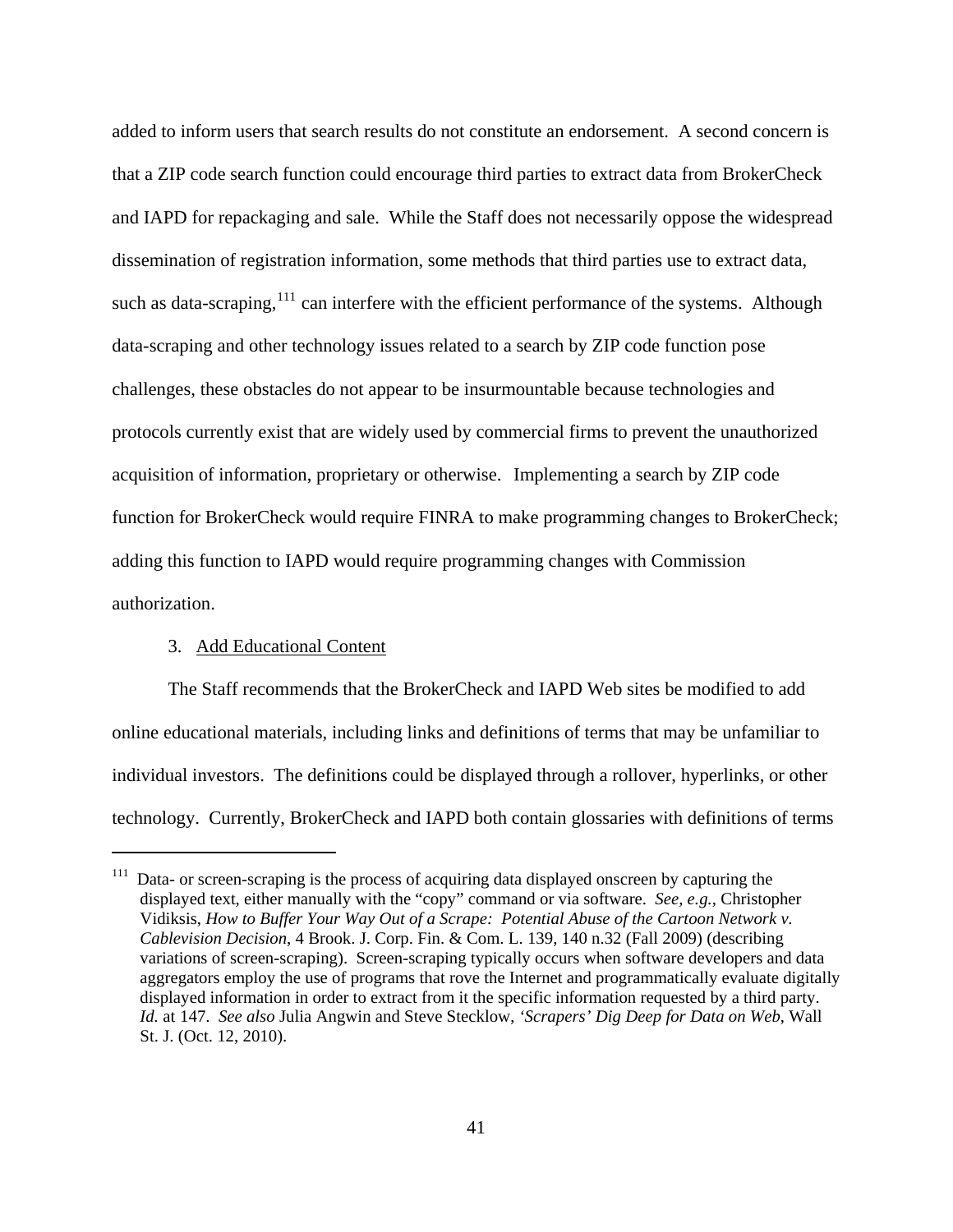used on the sites. For example, the BrokerCheck glossary includes terms that frequently appear on BrokerCheck reports, such as "arbitration," "branch office," "clearing firm," "judgment," and "lien." The defined terms also cover forms, including Form BD, Form BDW, Form U4, Form U5 and Form U6, providing explanations of each. The BrokerCheck glossary explains some, but not all, industry examinations, including supervisory examinations. Similarly, the glossary on IAPD covers terms commonly used in the advisory industry, such as "client," "discretionary authority," "performance-based fee," and "wrap fee program." The defined terms also cover terms used on the forms, such as "advisory affiliate," "investment-related," and "management persons." Terms used by regulators, such as "notice filing," and legal terms appear in the glossary as well.

The Staff recommends that both Web sites include additional glossary definitions and explanatory material, written in a succinct and accessible manner. Investor testing or other means of soliciting investor input could help determine the terms that investors find confusing and would like to have explained and defined.

# *B. Intermediate-Term Recommendation – Continued Analysis of BrokerCheck and IAPD*

The Staff also recommends that, subsequent to the eighteen-month implementation period, Commission staff and FINRA continue to analyze, including through investor testing, the feasibility and advisability of expanding BrokerCheck to include information currently available in CRD, as well as the method and format of publishing that information; and that Commission staff continue to evaluate expanding IAPD content and the method and format of publishing that content, including through investor testing.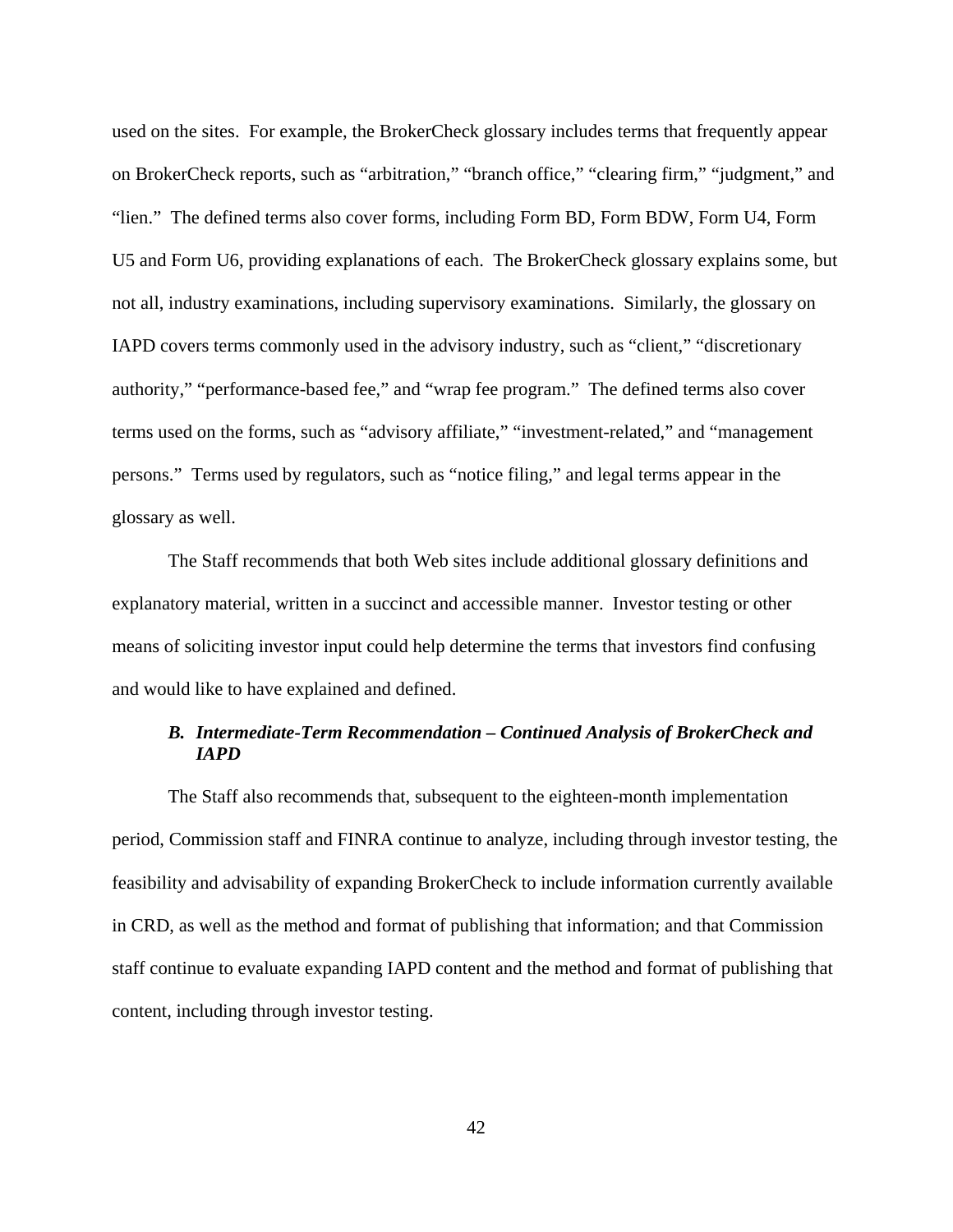Access to information filed on CRD and IARD can help investors make better decisions about their selection or evaluation of broker-dealers and investment advisers, and the Staff believes that such information should be disclosed to the public. The Commission has long expressed the view that registration information about financial services providers is key to making sound investment decisions.<sup>[112](#page-43-0)</sup> As described above, IAPD and BrokerCheck are systems that provide investors important data about the financial services providers on whom they will rely in helping to meet their investment goals. While the Commission has stated that BrokerCheck is "a valuable tool for an investor to use to get information about a firm or a registered person with whom the investor is considering doing business," the Commission nonetheless has "urge[d] investors to check with each state where the firm has done business or where the sales person has been registered to obtain a complete picture of his or her disciplinary history."<sup>[113](#page-43-1)</sup> Moreover, the Commission previously has encouraged FINRA to consider increasing the amount of information available on BrokerCheck.<sup>[114](#page-43-2)</sup>

<span id="page-43-0"></span><sup>112</sup> *See, e.g.*, Investment Advisers Act Release No. 3060 (July 28, 2010) [75 FR 49234 n.5 (Aug. 12, 2010)] (adopting amendments to Form ADV) (stating that "the disclosure clients and prospective clients receive is critical to their ability to make an informed decision about whether to engage an adviser and, having engaged the adviser, to manage the relationship.").

<span id="page-43-1"></span><sup>&</sup>lt;sup>113</sup> Exchange Act Release No. 55127 (Jan. 18, 2007) [72 FR 3455, 3461 (Jan. 25, 2007)].

<span id="page-43-2"></span><sup>114</sup> Exchange Act Release No. 62476 (July 8, 2010) [75 FR 41254 (July 15, 2010)] (SR-FINRA-2010- 012) ("The Commission urges FINRA to consider expanding the information as suggested by the commenters. This information is available from the individual states; however, it would be more accessible through BrokerCheck. The Commission urges the public to utilize all sources of information particularly, the databases of the state regulators, as well as legal search engines and records searches, in conducting a thorough search of any associated person's activities."). In addition, information about other actions that are not disclosed on BrokerCheck may be available through other public sources, such as online search engines, regulators' Web sites, and fee-based services such as Lexis or Westlaw. *Id*.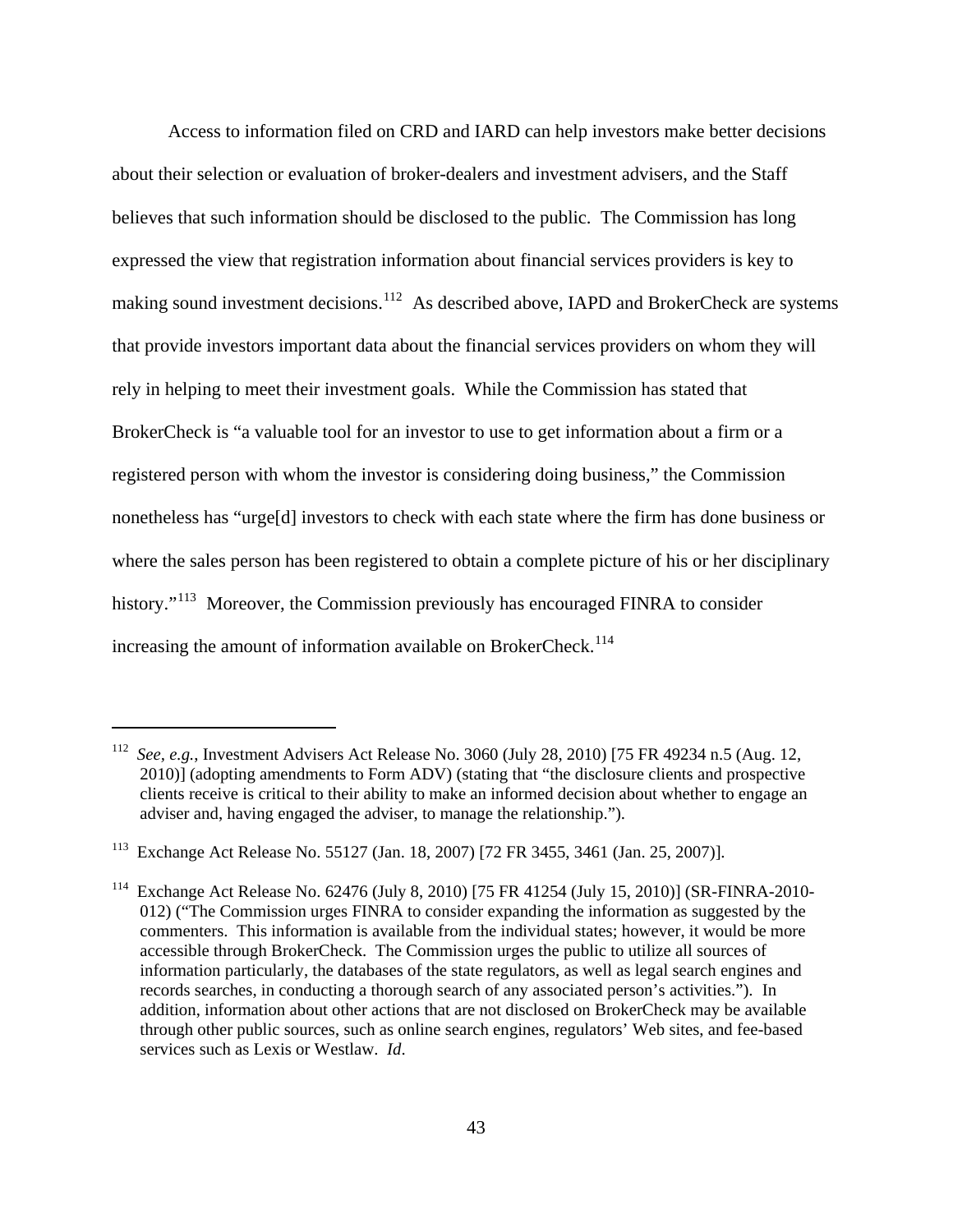As discussed, regulators currently collect more information on registration forms than is made publicly available on BrokerCheck. For example, BrokerCheck excludes information reported on Form U5 concerning the reason for a registered representative's termination and any comments from the former registered representative regarding that termination reported on Form U5. Also, as discussed, FINRA excludes from BrokerCheck, generally, information on Form U4 for registered representatives who have terminated registration more than ten years ago.<sup>[115](#page-44-0)</sup> Historical filings are another type of content that may be of interest to investors. BrokerCheck and IAPD provide only the most recent filings by broker-dealers, investment advisers, and their associated persons; they do not provide access to previous filings. Expanding BrokerCheck and IAPD to include registration data from previously filed registration forms, or amendments to them, would permit investors to review a firm's filing history and the changes the firm has undergone over time. Investor input could help determine whether investors would find any of this additional information useful. $^{116}$  $^{116}$  $^{116}$ 

Similarly, investor input could help determine whether to revise formatting on the BrokerCheck or IAPD Web sites. For example, focus group testing may be an effective way to evaluate the usefulness of summary disclosure compared to full presentation of original documents, such as Form ADV. Such testing could also help determine whether investors would prefer to have the option to view a summary page on IAPD for advisory firms, similar to the summary data available on BrokerCheck and for investment adviser representatives on IAPD.

<span id="page-44-0"></span><sup>115</sup> *See* FINRA Rule 8312(b)(1).

<span id="page-44-1"></span><sup>&</sup>lt;sup>116</sup> The Staff is unaware of any formal information-gathering regarding investors' views of BrokerCheck or IAPD.